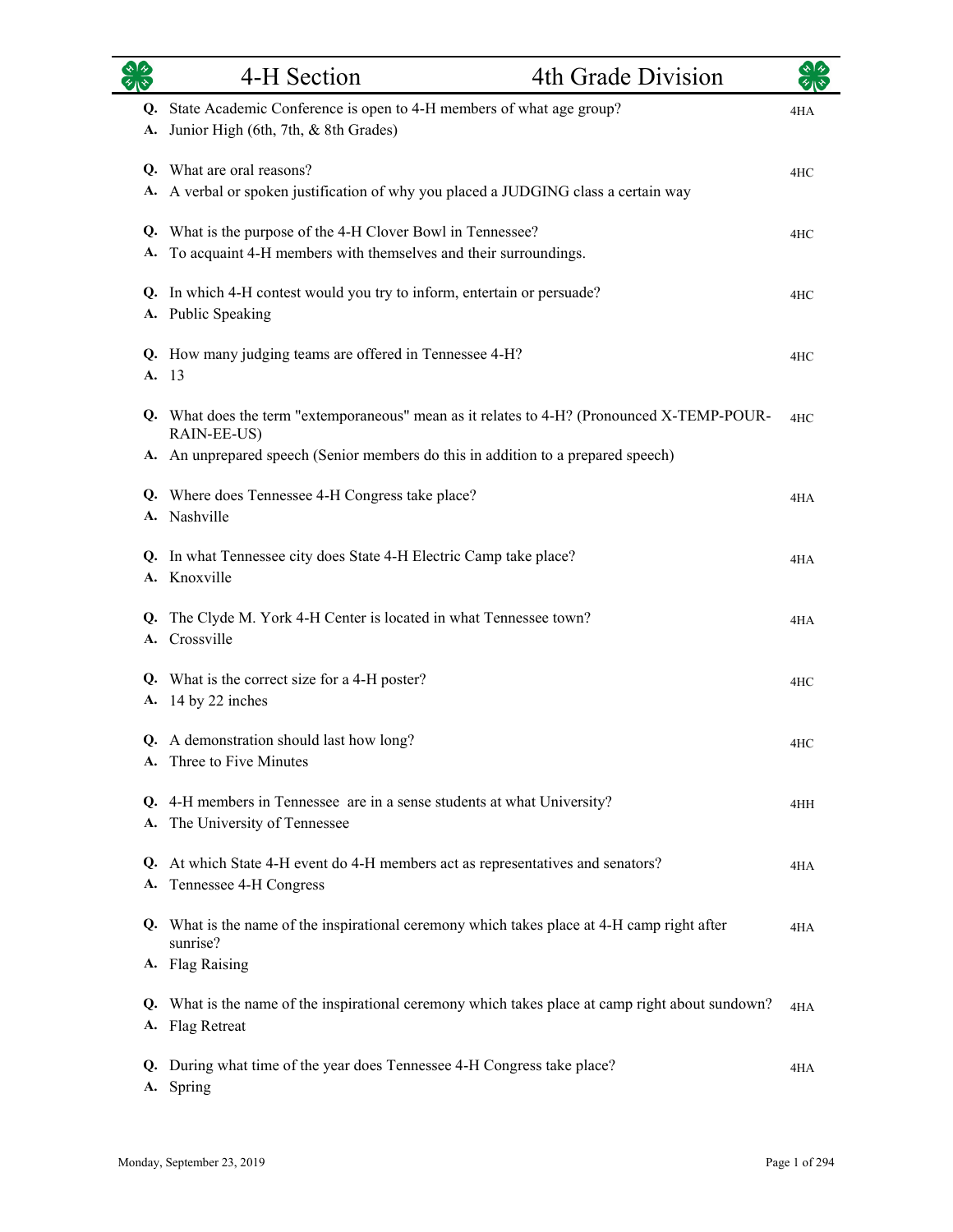|          | 4-H Section                                                                                                                                           | 4th Grade Division |     |
|----------|-------------------------------------------------------------------------------------------------------------------------------------------------------|--------------------|-----|
| A.       | Q. Name the 4-H Center located in Columbia.<br>William P Ridley 4-H Center                                                                            |                    | 4HA |
| А.       | Q. How were Tennessee 4-H'ers honored for their contribution to the World War II war effort?<br>They got to name a ship (S.S. Charles A.Keffer)       |                    | 4HH |
| A.       | Q. Junior 4-H members are in what grade?<br>5th                                                                                                       |                    | 4HE |
| A.       | Q. Who wrote the 4-H Pledge?<br>Otis Hall (from Kansas)                                                                                               |                    | 4HH |
|          | Q. In which 4-H contest would you make a "mini 4-H billboard?"<br>A. The 4-H Poster Contest                                                           |                    | 4HC |
|          | Q. The 4-H Clover Bowl was held for the first time in what county?<br>A. Wilson County (1994)                                                         |                    | 4HH |
| Q.       | Where does the Southern Regional Teen Leadership Conference take place?<br>A. Clyde M. York 4-H Center in Crossville                                  |                    | 4HA |
| A.       | Q. What 4-H activity deals with the learning of decision making skills?<br>Judging Teams                                                              |                    | 4HC |
|          | Q. In what unique way did German POW's decorate what is now the Clyde M. York 4-H Center in<br>Crossville?                                            |                    | 4HH |
| А.       | They painted murals on the walls of the Rec Hall (The murals were scenes from their homeland.)                                                        |                    |     |
|          | Q. Name the two Univeristies are most closley associated with the Tennessee 4-H program?<br>A. University of Tennessee and Tennessee State University |                    | 4HH |
|          | Q. In what state was the 4-H All-Star program first organized?<br>A. West Virginia                                                                    |                    | 4HH |
|          | Q. What person wrote the 4-H motto?<br>A. Carrie Harrison                                                                                             |                    | 4HH |
| Q.<br>A. | What was the official name of the POW Camp, now known as Clyde M York 4-H Center?<br>"Camp Crossville"                                                |                    | 4HH |
| Q.<br>А. | The State 4-H Horse show is held each year in what Tennessee city?<br>Shelbyville                                                                     |                    | 4HC |
| Q.<br>А. | The Southern Region 4-H Teen Leadership Conference is better known by what acronym?<br>$S-R-T-L-C$                                                    |                    | 4HA |
| Q.<br>А. | What is the official name of the 4-H shooting sports program?<br><b>Target SMART</b>                                                                  |                    | 4HC |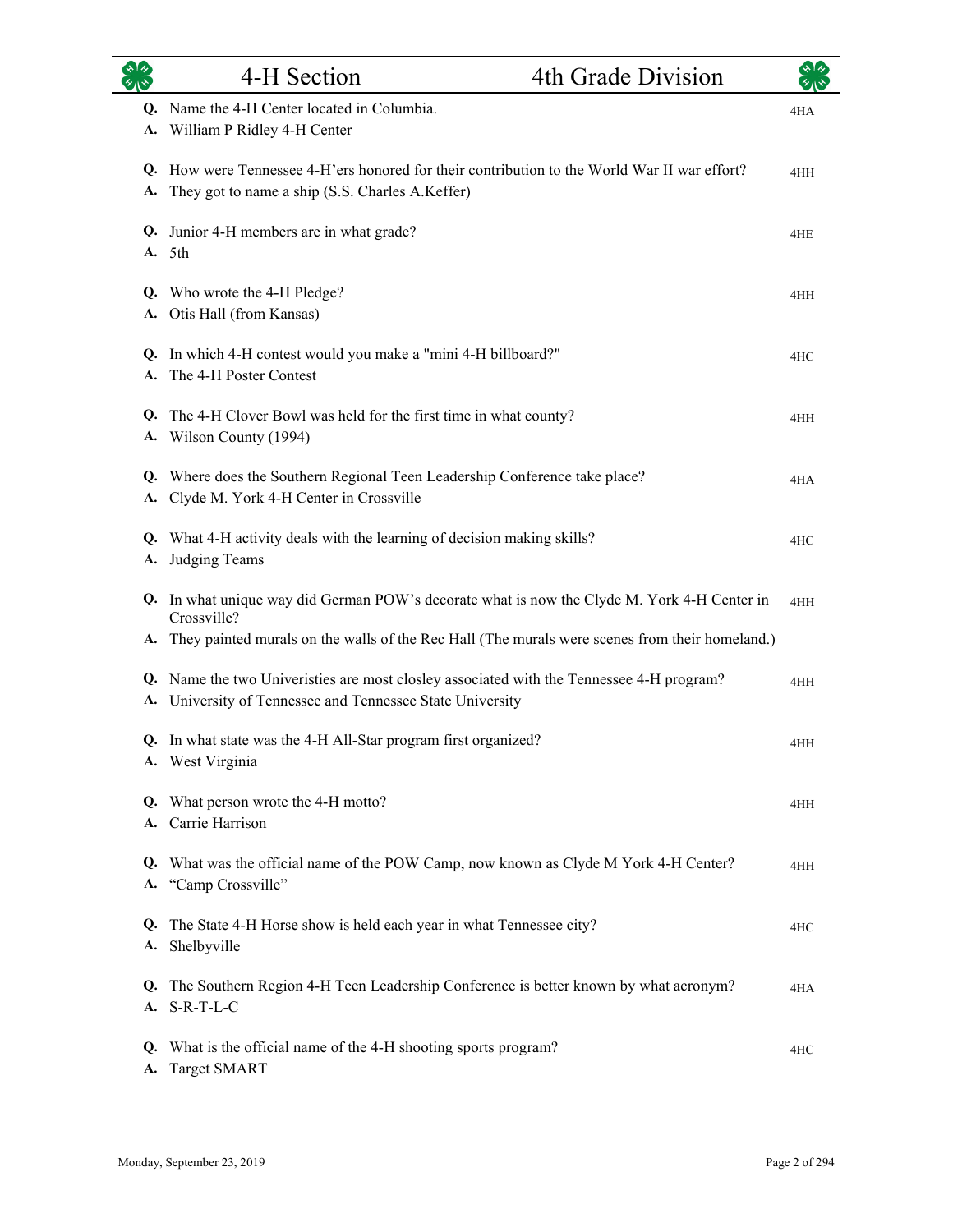| 82       | 4-H Section                                                                                                                              | 4th Grade Division |     |
|----------|------------------------------------------------------------------------------------------------------------------------------------------|--------------------|-----|
| A.       | Q. How long does a person have to answer a Clover Bowl question after "buzzing in?"<br>10 seconds                                        |                    | 4HC |
|          | Q. What did Tennessee 4-H members wear to National Congress for the first time in 1947?<br>The white sweaters with the Vol State emblem. |                    | 4HH |
|          | Q. An extemperaneous speech should last no more than how many minutes? (Pronounced X-TEMP-4HC)<br>POUR-RAIN-EE-US)<br>A. 2 minutes       |                    |     |
| A.       | Q. What is the name of the 4-H All-Star officer who serves as the secretary?<br>The Scribe                                               |                    | 4HL |
|          | Q. In which 4-H contest would you actually show someone how to do something?<br>A. Demonstrations                                        |                    | 4HC |
|          | Q. At what senior 4-H event would you take a college tour?<br>A. State 4-H Roundup                                                       |                    | 4HA |
|          | Q. A 4-H Art Poster must be orientented in what direction?<br>A. Horizontal or Landscaped                                                |                    | 4HC |
| A.       | Q. What is the name of the inspirational ceremony held at the end of each day at 4-H camp?<br>Vespers                                    |                    | 4HA |
| A.       | Q. What 4-H organization was formed in 1953 to raise funds for 4-H in Tennessee?<br>The Tennessee 4-H Foundation                         |                    | 4HH |
| А.       | Q. What form must a 4-H Agent or volunteer leader have before a 4-H'er can attend an event?<br>The 600A Form or the Angel Form           |                    | 4HE |
|          | Q. What Nashville weather man was a 4-H member from Dyer County, and emcees the State 4-H<br><b>History Bowl?</b>                        |                    | 4HH |
| A.       | Lelan Statom (Channel 5) (Pronounced LEE-LUN STATE-UM)                                                                                   |                    |     |
|          | Q. What is the Tennessee 4-H website address?<br>A. www.utextension.utk.edu/4h                                                           |                    | 4HE |
| Q.       | 4-H is open to young people of what age range?<br>A. Ages 9 to 19                                                                        |                    | 4HE |
| Q.       | In how many 4-H contests must you participate in order to be eligible for Junior 4-H camp?<br>A. None                                    |                    | 4HE |
| Q.       | 4-H is open to young people of what school grades?<br>A. 4th through 12th Grades                                                         |                    | 4HE |
| Q.<br>А. | What does it cost to join 4-H in Tennessee?<br>Absolutely nothing!                                                                       |                    | 4HE |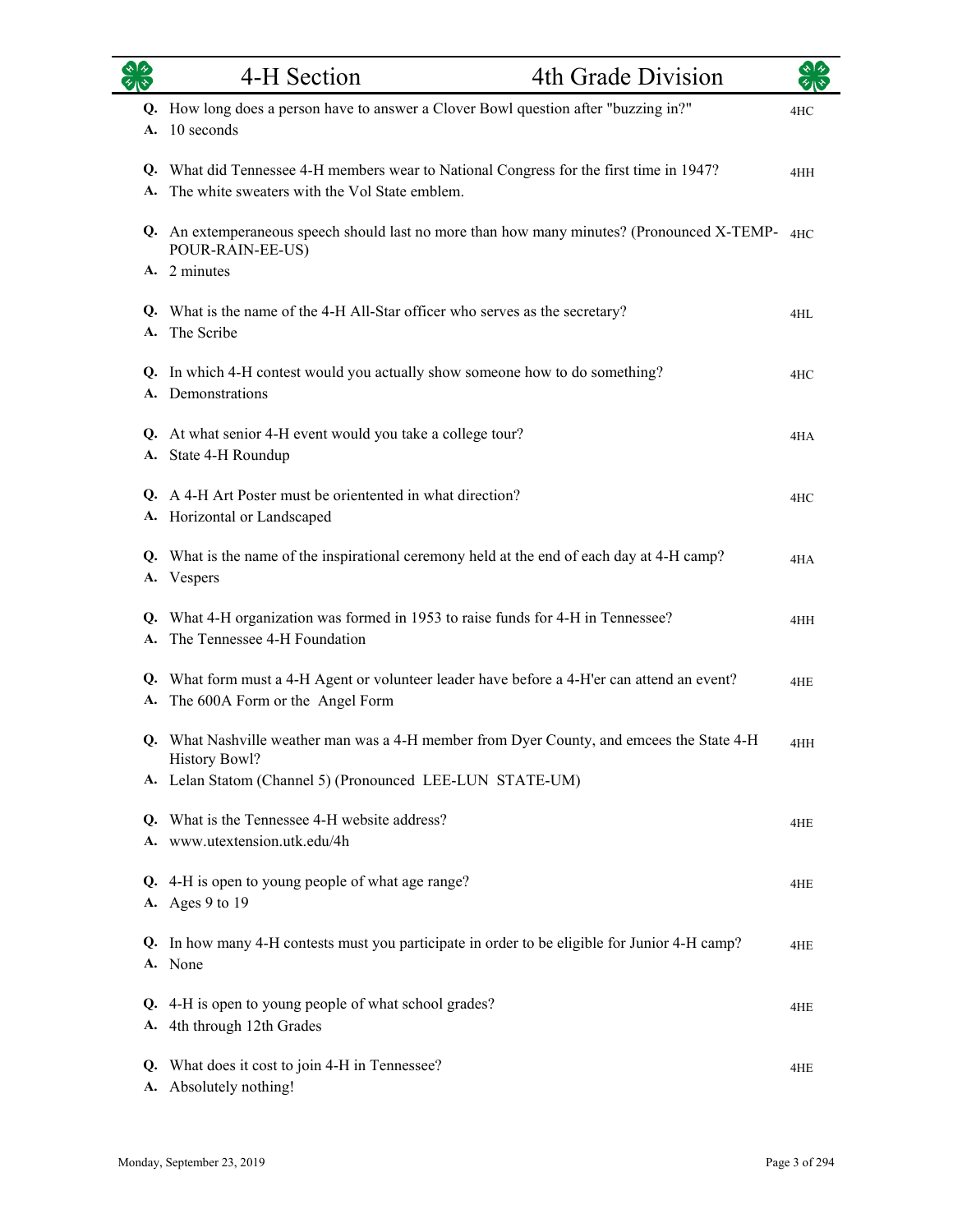| 多        | 4-H Section                                                                                                                                           | 4th Grade Division |     |
|----------|-------------------------------------------------------------------------------------------------------------------------------------------------------|--------------------|-----|
| A.       | Q. In what grade is 4-H first offered?<br>4th Grade                                                                                                   |                    | 4HE |
| Q.<br>A. | What current 4-H event was named Tennessee 4-H Club Short Course in 1939?<br>Tennessee 4-H Roundup                                                    |                    | 4HH |
|          | Q. Who served the longest as State 4-H Leader in Tennessee?<br>A. G.L. Herrington                                                                     |                    | 4HH |
|          | Q. Who is considered to be the first 4-H member in Tennessee?<br>A. Mertie Hardin                                                                     |                    | 4HH |
|          | Q. What were 4-H Agents originally referred to in Tennessee?<br>A. Demonstration Agents                                                               |                    | 4HH |
|          | Q. What Tennessee symbol was placed at the National 4-H Center in Washington, by Tennessee 4-<br>H'ers in 1970?<br>A. A Tulip Poplar Tree Was Planted |                    | 4HH |
|          | Q. What is the award given the 4-H family who has shown "exceptional participation in all phases<br>of 4-H club work?"                                |                    | 4HH |
|          | A. The Hale Master 4-H Family                                                                                                                         |                    |     |
|          | Q. Citizenship Focus, a national 4-H event dealing with government, takes place in what city?<br>A. Washington, D.C.                                  |                    | 4HA |
| Q.       | Target SMART is held at which 4-H Center?<br>A. William Ridley (Columbia)                                                                             |                    | 4HA |
|          | Q. Name the group of teens who promote 4-H by singing and dancingperforming most notably<br>at Tennessee 4-H Congress.                                |                    | 4HA |
|          | A. The Tennessee 4-H Performing Arts Troupe                                                                                                           |                    |     |
|          | Q. Where has National 4-H Congress been held since 1997?<br>A. Atlanta, Georgia                                                                       |                    | 4HA |
| Q.<br>A. | The Clyde Austin 4-H Center is located in what Tennessee town?<br>Greeneville                                                                         |                    | 4HA |
| Q.<br>А. | What is the term for a 4th grade 4-H member?<br>Explorer (4-H'er)                                                                                     |                    | 4HE |
| А.       | Q. At what 4-H event might members go shopping at the mall and participate in a fashion show?<br>4-H Fashion & Design Conference                      |                    | 4HA |
| Q.<br>A. | Compare and Contrast how the original payment for 4-H camp differed from today's?<br>4-H members paid in produce, such as a bushel of corn, etc.      |                    | 4HH |
| Q.<br>A. | What was the first state-wide 4-H event in Tennessee?<br>State 4-H Roundup (started in 1923 originally called "State Club Camp")                      |                    | 4HH |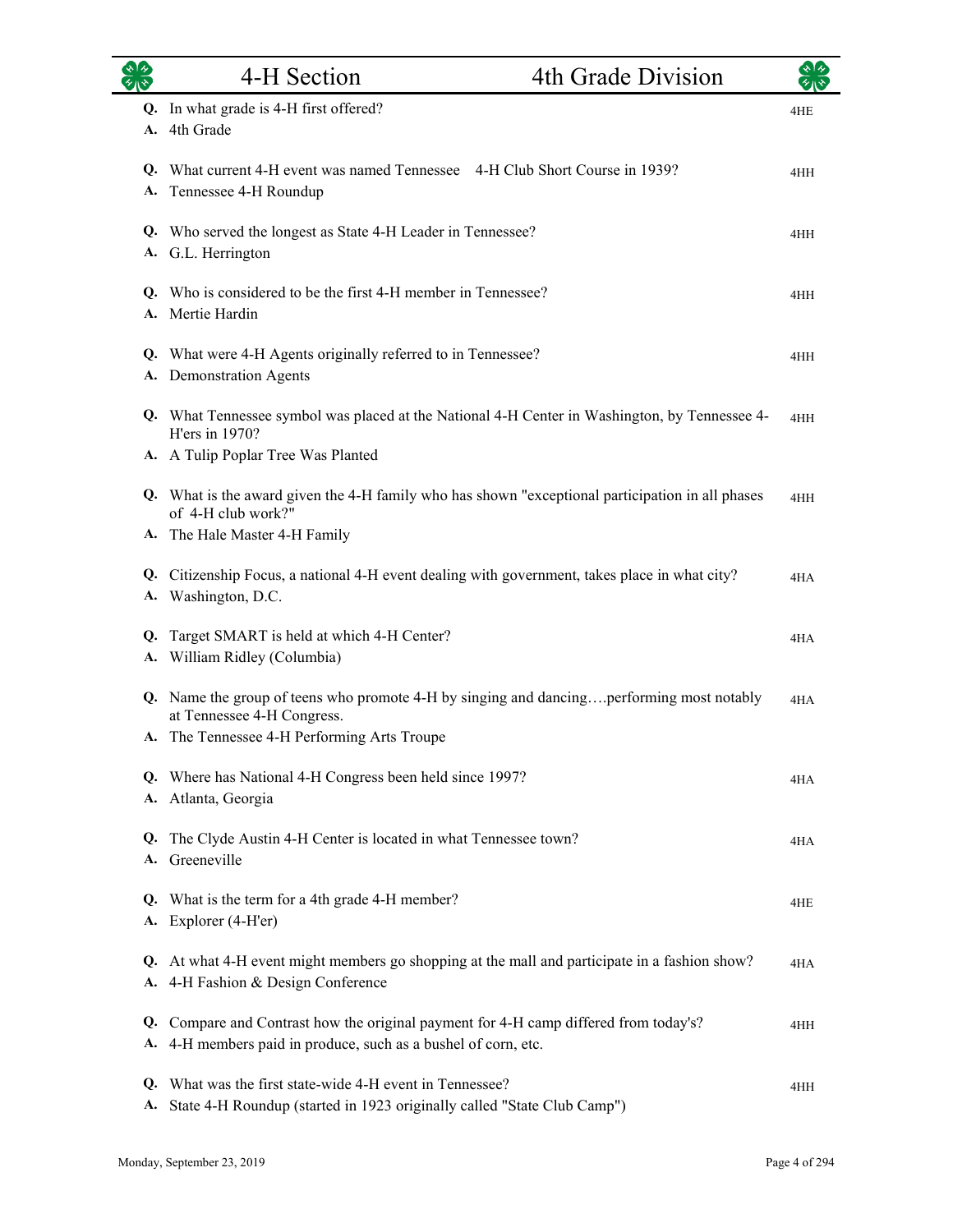| $\overline{\mathscr{C}}$ | 4-H Section                                                                                                                                                         | 4th Grade Division |     |
|--------------------------|---------------------------------------------------------------------------------------------------------------------------------------------------------------------|--------------------|-----|
| Q.<br>A.                 | What two organizations served as the forerunners of 4-H in Tennessee?<br>The Tomato (girls) and Corn Clubs (boys)                                                   |                    | 4HH |
| А.                       | Q. At which state event do members wear green 4-H sweaters as part of their official dress?<br>Tennessee 4-H Congress                                               |                    | 4HA |
| A.                       | Q. What current 4-H event was originally named State Club Camp in 1923?<br>Tennessee 4-H Roundup                                                                    |                    | 4HH |
| А.                       | Q. What Federal Law provided the funding for the 4-H program in the United States?<br>The Smith-Lever Act (of 1914)                                                 |                    | 4HH |
|                          | Q. Where did southern Middle Tennessee counties attend 4-H camp before moving to Crossville in<br>1960?                                                             |                    | 4HH |
|                          | A. Camp Woodlee (near McMinnville)<br>Q. State 4-H Round-Up is held at two different locations in Tennessee. Name these locations.<br>A. UT Knoxville and UT Martin |                    | 4HH |
| А.                       | Q. What is the reference date used in 4-H for grade?<br>Jan. 1st of current year                                                                                    |                    | 4HE |
| A.                       | Q. The 4-H Pledge was adopted in what year?<br>1927                                                                                                                 |                    | 4HS |
| А.                       | Q. 4-H is required to be mentioned in a speech in which age levels?<br>Only Senior High                                                                             |                    | 4HC |
|                          | Q. In what year did the 4-H Camp at Crossville open?<br>A. 1950                                                                                                     |                    | 4HH |
|                          | Q. According to 4-H legend, who stalks around Clyde M York 4-H Center at night looking for his<br>lost leg?                                                         |                    | 4HH |
| А.<br>Q.<br>А.           | The mythical German POW "Herman the German"<br>What was the original use of the 4-H camp at Crossville?<br>World War II Prisoner of War Camp                        |                    | 4HH |
| Q.<br><b>A.</b>          | What is the name of the organization that administers the 4-H program in Tennessee?<br>UT Extension (University of Tennessee Extension)                             |                    | 4HH |
| Q.<br>А.                 | What UT sports legend and Basketball Hall of Fame member was a 4-H member in Tennessee?<br>Pat Head Summitt, Coach of the Lady Vols Basketball Team                 |                    | 4HH |
| Q.<br>А.                 | The 4-H program in Tennessee is organized and maintained by what two educational<br>institutions?<br>The University of Tennessee and Tennessee State University     |                    | 4HH |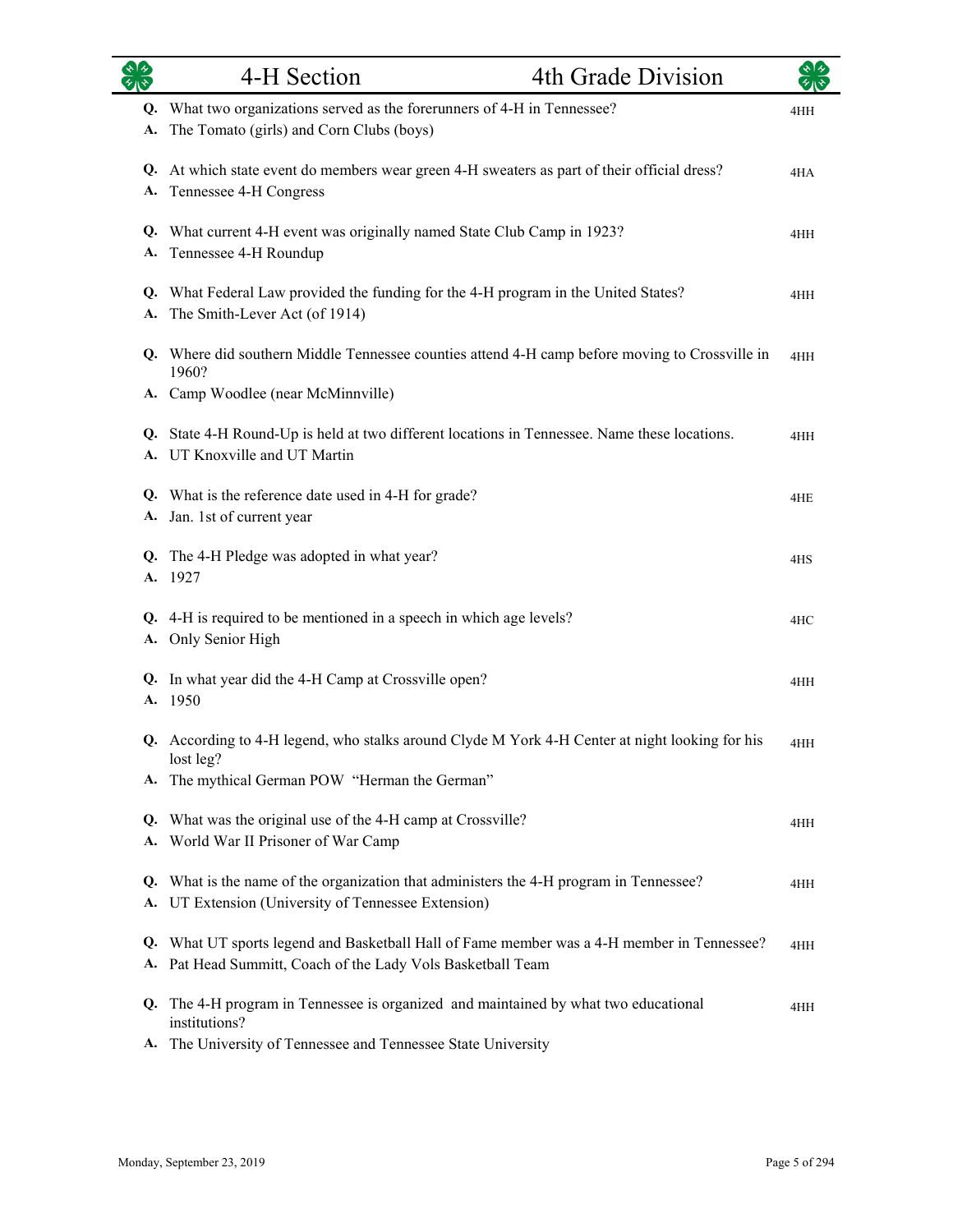| $\sim$   | 4-H Section                                                                                                                                                                               | 4th Grade Division |     |
|----------|-------------------------------------------------------------------------------------------------------------------------------------------------------------------------------------------|--------------------|-----|
|          | Q. What is the title of a person employed by the University of Tennessee to conduct the 4-H<br>program?<br>A. A 4-H agent                                                                 |                    | 4HH |
|          | Q. What 4-H event traditionally takes place right after Thanksgiving?<br>A. National 4-H Congress                                                                                         |                    | 4HA |
|          | Q. Which war helped to initiate the 4-H club program?<br>A. World War I                                                                                                                   |                    | 4HH |
|          | Q. Which 4-H officer presides in the President's absence?<br>The Vice-President                                                                                                           |                    | 4HL |
|          | Q. How many projects are offered to Tennessee 4-H members?<br>A. 26                                                                                                                       |                    | 4HP |
|          | Q. State 4-H winners in Leadership, Citizenship, and Public Speaking are crowned at what 4-H<br>event?<br>A. Tennessee 4-H Congress                                                       |                    | 4HA |
|          | Q. What is the most popular 4-H livestock project?<br>A. Horse                                                                                                                            |                    | 4HP |
| Q.<br>A. | The White House, Monticello, and Mount Vernon are visted during which 4-H event?<br>Citizenship Washington Focus                                                                          |                    | 4HA |
|          | Q. Becoming a better more responsible citizen is taught in which 4-H project?<br>A. Citizenship                                                                                           |                    | 4HP |
|          | Q. Former 4-H members, who are students at Tennessee Tech, MTSU and the University of<br>Tennessee, can still take part in 4-H activities through what organization?<br>A. Collegiate 4-H |                    | 4HL |
|          | Q. What does TAE4-HW mean?<br>The Tennessee Association of Extension 4-H Workers                                                                                                          |                    | 4HL |
| Q.<br>A. | Which 4-H officer's main duty is to get someone to do parts of the program?<br>The Vice-President                                                                                         |                    | 4HL |
| Q.<br>А. | What is the name of the building on the UT campus in which the State 4-H Office is located?<br>Morgan Hall                                                                                |                    | 4HL |
| Q.<br>А. | Which 4-H project is generally considered to be the first one organized in Tennessee?<br>Food Preservation (in 1912) (now part Food Science project)                                      |                    | 4HP |
| Q.<br>A. | 4-H members pledge their health to what?<br><b>Better Living</b>                                                                                                                          |                    | 4HS |
| Q.<br>A. | How many 4-H regions are there in Tennessee?<br>Three                                                                                                                                     |                    | 4HL |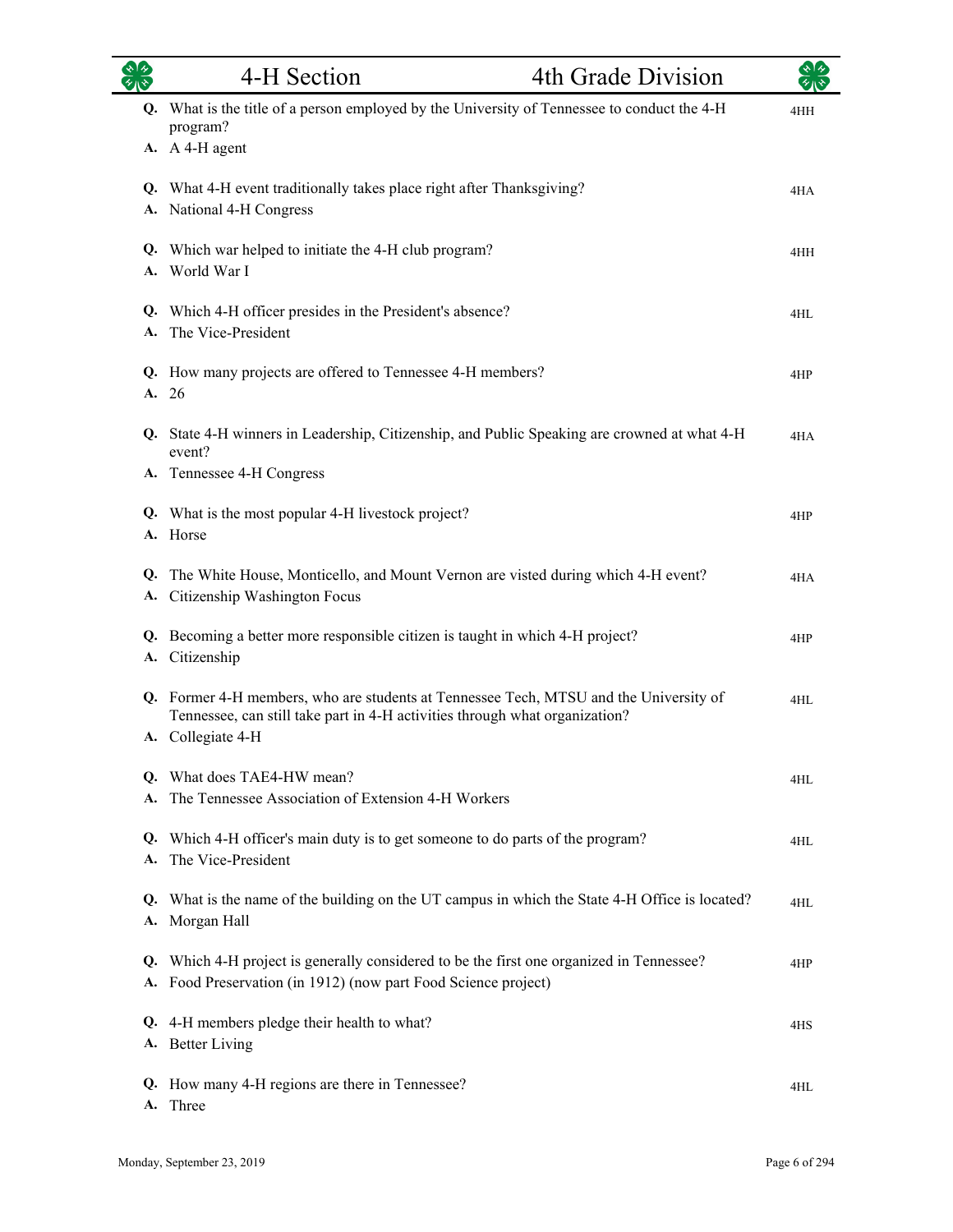| $\sqrt[3]{2}$<br>$\overline{\mathscr{C}}$ | 4-H Section                                                                                                                    | 4th Grade Division |     |
|-------------------------------------------|--------------------------------------------------------------------------------------------------------------------------------|--------------------|-----|
| А.                                        | Q. What is the first order of business in any 4-H meeting?<br>The President Calls the Meeting to Order.                        |                    | 4HL |
|                                           | Q. What is the title of the person who officially heads up the 4-H program in Tennessee?<br>A. State 4-H Director              |                    | 4HL |
|                                           | Q. Which 4-H project could be defined as learning how to influence people to make some kind of<br>change?<br>A. Leadership     |                    | 4HP |
| А.                                        | Q. What did Tennessee 4-H do to celebrate Homecoming '86?<br>Compiled a History on Tennessee 4-H - "4-H a Tennessee Tradition" |                    | 4HH |
| A.                                        | Q. What is another term for a written record of the 4-H club meeting?<br>The Minutes                                           |                    | 4HL |
| Q.                                        | Any person, other than an agent, who works with 4-H members in any capacity is called a what?<br>A. A 4-H Volunteer Leader     |                    | 4HL |
| А.                                        | Q. At what 4-H event is the 4-H Governor elected?<br>Tennessee 4-H Congress                                                    |                    | 4HL |
|                                           | Q. What 4-H symbol is copyrighted?<br>A. The 4-H Clover                                                                        |                    | 4HS |
|                                           | Q. What is the 4-H Motto?<br>A. To Make the Best Better!                                                                       |                    | 4HS |
|                                           | Q. What are the 4-H colors?<br>A. Green and White                                                                              |                    | 4HS |
|                                           | Q. What is the 4-H Emblem?<br>A. A Four-Leaf Clover                                                                            |                    | 4HS |
|                                           | Q. 4-H members pledge their hands to what?<br>A. Larger Service                                                                |                    | 4HS |
| А.                                        | Q. Which 4-H officer's main duty is the writing of the minutes?<br>The Secretary                                               |                    | 4HL |
|                                           | Q. What is the name of the state-wide leadership organization designed for Sr. High 4-H'ers?<br>A. 4-H All-Stars               |                    | 4HL |
| Q.<br>А.                                  | What is the newest 4-H project?<br>Computers and Technology                                                                    |                    | 4HP |
| Q.<br>А.                                  | Which 4-H officer is in charge of arranging the room for the meeting?<br>The Vice-President                                    |                    | 4HL |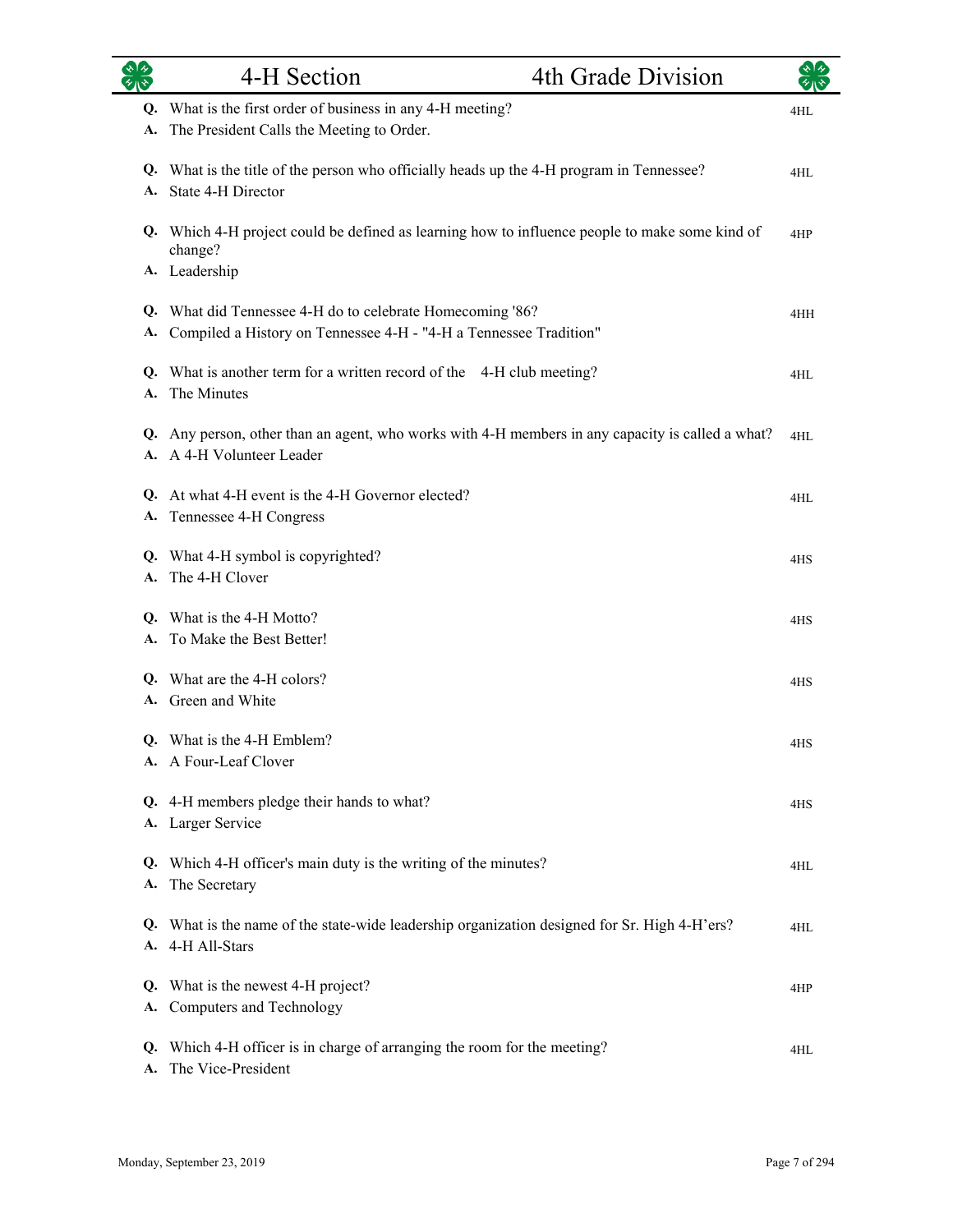## 4-H Section 4th Grade Division

| Q. In which 4-H project would you work with younger 4-H members, and learn more about<br>parliamentary procedure?<br>A. Leadership                                                                         | 4HP |
|------------------------------------------------------------------------------------------------------------------------------------------------------------------------------------------------------------|-----|
| Q. Adults, teens, and volunteers are examples of what group of people who help agents conduct the<br>4-H program?<br>A. Leaders                                                                            | 4HL |
| Q. Service learning is part of what 4-H project?<br>A. Citizenship                                                                                                                                         | 4HP |
| Q. The 4-H emblem was adopted in what year?<br>A. 1927                                                                                                                                                     | 4HS |
| Q. What are the $4$ "H's"?<br>A. Head, Heart, Hands, and Health                                                                                                                                            | 4HS |
| Q. When leading the 4-H Pledge and the Pledge of Allegiance, which pledge should be led first?<br>A. The Pledge of Allegiance                                                                              | 4HS |
| Q. What is the name of the official Tennessee 4-H History?<br>A. 4-H: A Tennessee Tradition                                                                                                                | 4HS |
| Q. What is the name of the collective group of officers installed at State 4-H Roundup?<br>A. The State 4-H Council                                                                                        | 4HL |
| Q. This is the smallest 4-H project, although this fact may "bug" some people.<br>A. Entomology                                                                                                            | 4HP |
| Q. 4-H members pledge their hearts to what?<br>A. Greater Loyalty                                                                                                                                          | 4HS |
| Q. What is the traditional date of National 4-H Week?<br>A. The first full week in October                                                                                                                 | 4HS |
| Q. What is the name of the leadership organization designed for 7th and 8th grade 4-H'ers?<br>A. 4-H Honor Club                                                                                            | 4HL |
| Q. What is the name of the inspirational part of the 4-H club meeting?<br>A. Thought for the Day                                                                                                           | 4HS |
| Q. Which 4-H officer has the duty of checking the roll?<br>A. The Secretary (although this is often done silently)                                                                                         | 4HL |
| Q. The "Tradition of the Gavel" refers to the gavel constructed by Don Bowman containing a piece<br>of cherry wood from what original courthouse?<br>A. Washington County (the oldest county in Tennessee) | 4HS |
| Q. Which 4-H officer's main duty is to preside over the meetings?<br>A. The President                                                                                                                      | 4HL |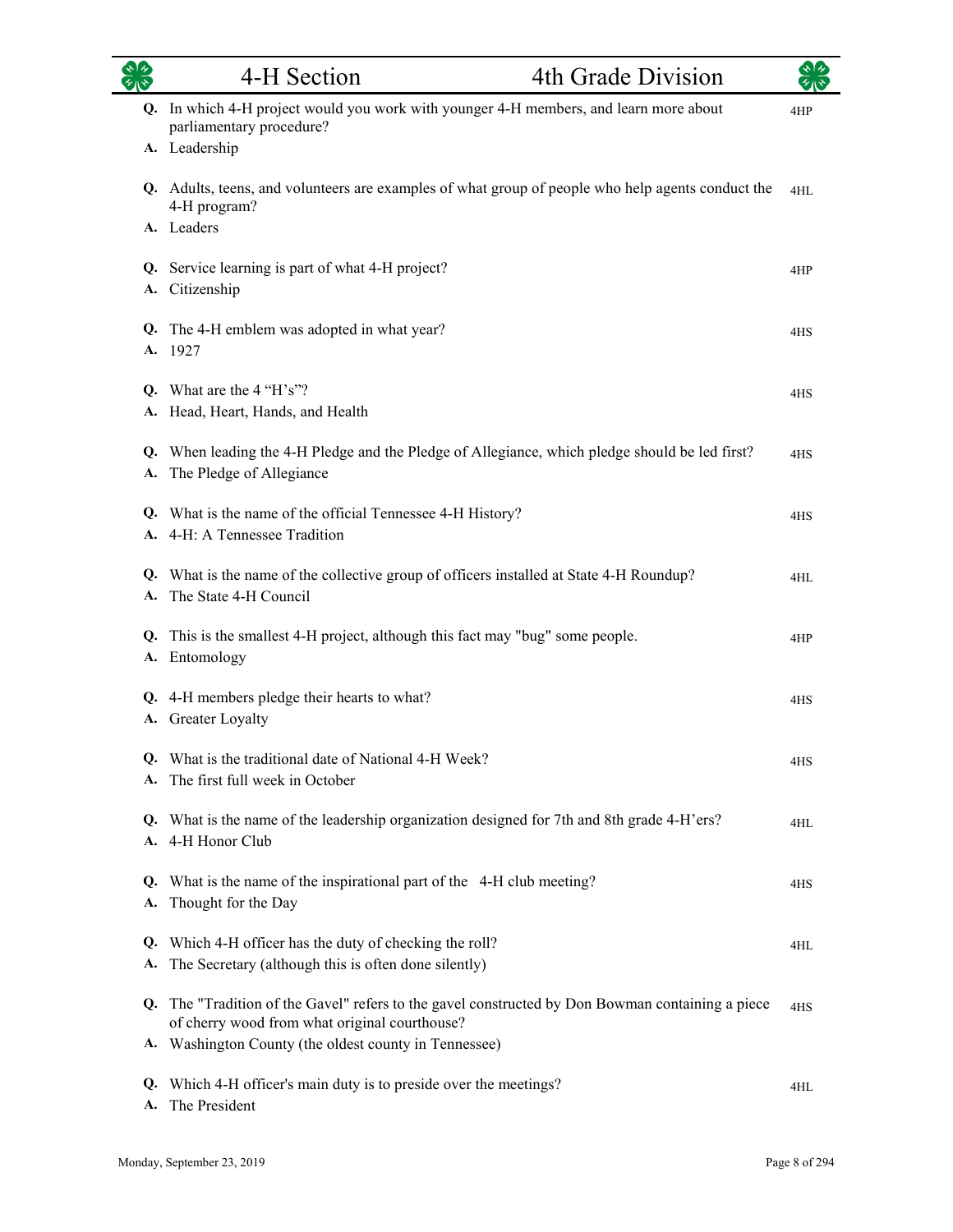|          | 4-H Section                                                                                                                                          | 4th Grade Division |     |
|----------|------------------------------------------------------------------------------------------------------------------------------------------------------|--------------------|-----|
|          | Q. Don Bowman made what in 1948, which is handed down each year to the state 4-H Council<br>President?                                               |                    | 4HS |
|          | A. The Gavel                                                                                                                                         |                    |     |
| А.       | Q. What is the All Star motto?<br>Service                                                                                                            |                    | 4HS |
| А.       | Q. 4-H members pledge their heads to what?<br><b>Clearer Thinking</b>                                                                                |                    | 4HS |
| Q.<br>А. | Which 4-H group actually has adopted a fifth "H"?<br>The 4-H Honor Club (The "H" of course stands for Honor)                                         |                    | 4HS |
| А.       | Q. In which pledge would you face the group not the flag?<br>The 4-H Pledge                                                                          |                    | 4HS |
| А.       | Q. What is the name of the medal presented in Tennessee to State 4-H winners?<br>The Leula Lee (pronounced EYE-OOO-LA)                               |                    | 4HS |
| Q.       | In what city is the National 4-H Center located?<br>A. Washington, D.C. (Chevy Chase, Maryland)                                                      |                    | 4HA |
| Q.<br>А. | In the 4-H Target SMART program, what does the acronym "SMART" stand for?<br>Shotgun, Muzzleloader, Archery and Rifle Training                       |                    | 4HA |
| Q.<br>А. | At what 4-H event would you see the changing of the guard of the Unknown Soldier?<br>Citizenship Washington Focus                                    |                    | 4HA |
| Q.<br>А. | 4-H members celebrate what product each June?<br>Milk or Dairy Products (as part of June Dairy Month)                                                |                    | 4HA |
|          | Q. What is the most common way to earn a trip to National 4-H Congress?<br>A. Be a state winner in a 4-H project                                     |                    | 4HA |
| А.       | Q. At what state 4-H event, do 4-H members participate in "Know Your Government" activities?<br>Tennessee 4-H Congress                               |                    | 4HA |
| Q.       | What phrase was not part of the original 4-H pledge?<br>A. "and my world"                                                                            |                    | 4HS |
| Q.<br>А. | What happens if there are no corrections to the minutes?<br>They "stand approved as read"                                                            |                    | 4HL |
| Q.<br>А. | What is another word used to dismiss a 4-H club meeting?<br>Adjourn (UH JURN)                                                                        |                    | 4HL |
| Q.<br>А. | How many adults served as 4-H Volunteers each year in Tennessee?<br>About 15,000 (If they guess a number, it needs to be between 14,000 and 16,000.) |                    | 4HL |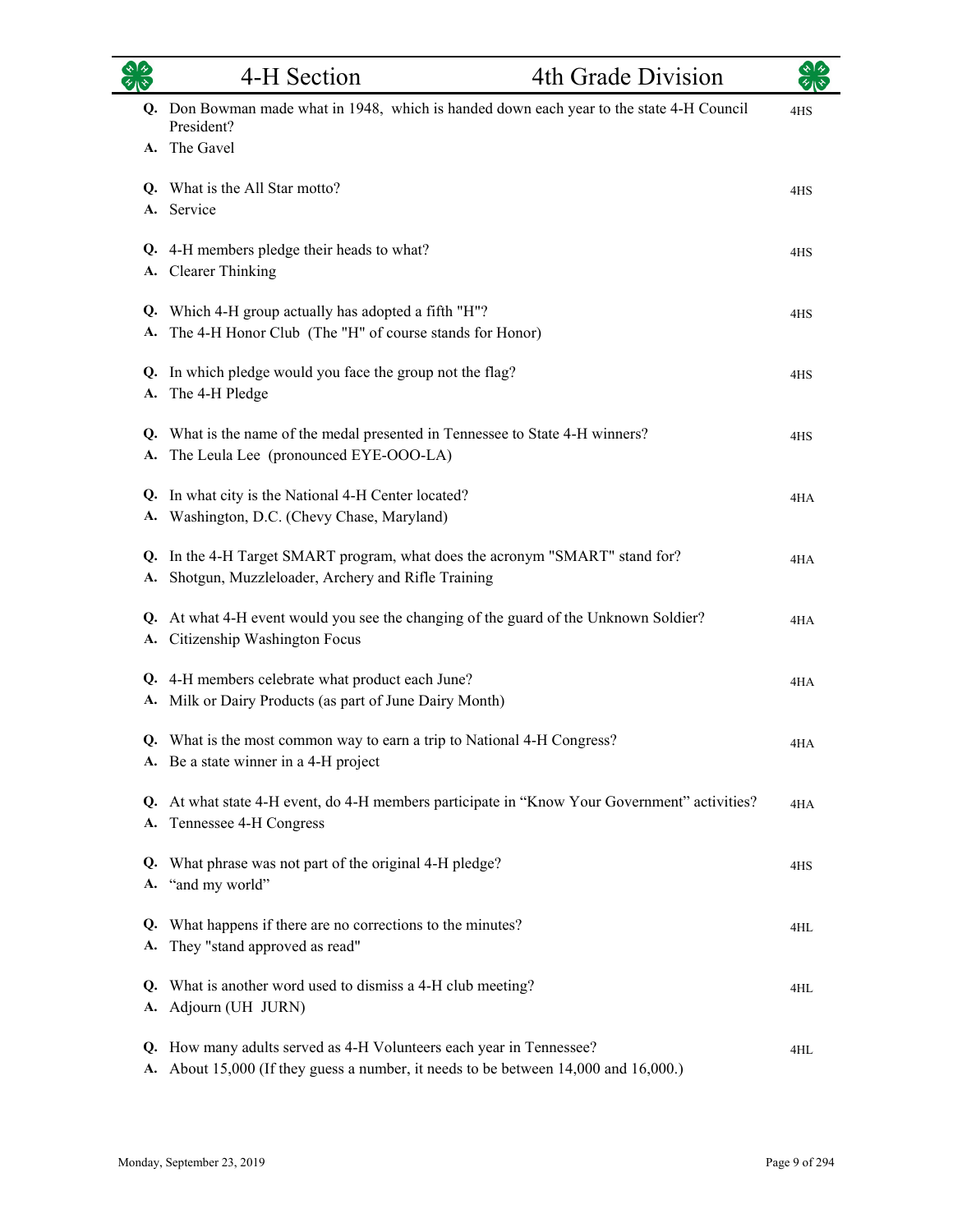|          | 4-H Section                                                                                                                                         | 4th Grade Division |     |
|----------|-----------------------------------------------------------------------------------------------------------------------------------------------------|--------------------|-----|
|          | Q. At the 1970 Tennessee 4-H Congress, each county delegation brought something from their<br>county. What was it?                                  |                    | 4HH |
|          | A. A soil sample (the samples were sent to help nourish the Tennessee State tree planted at the<br>National 4-H Center)                             |                    |     |
| Q.       | What is the 4-H slogan?                                                                                                                             |                    | 4HS |
| A.       | Learn by Doing                                                                                                                                      |                    |     |
| Q.       | What award, given at State Round-Up, is the highest level of recognition a 4-H member in<br>Tennessee can receive?                                  |                    | 4HL |
|          | A. The Vol State Award                                                                                                                              |                    |     |
| Q.<br>A. | At what grade in school can 4-H Honor Club members become All Stars?<br><b>Current 9th Grade Members</b>                                            |                    | 4HL |
| Q.<br>A. | Which 4-H symbol by law cannot be covered in any way by text or graphics when printed?<br>The 4-H Clover                                            |                    | 4HS |
| Q.       | What is the highest elected office that a 4-H member can obtain in Tennessee 4-H?<br>A. State 4-H Council President (Elected at State 4-H Round-Up) |                    | 4HL |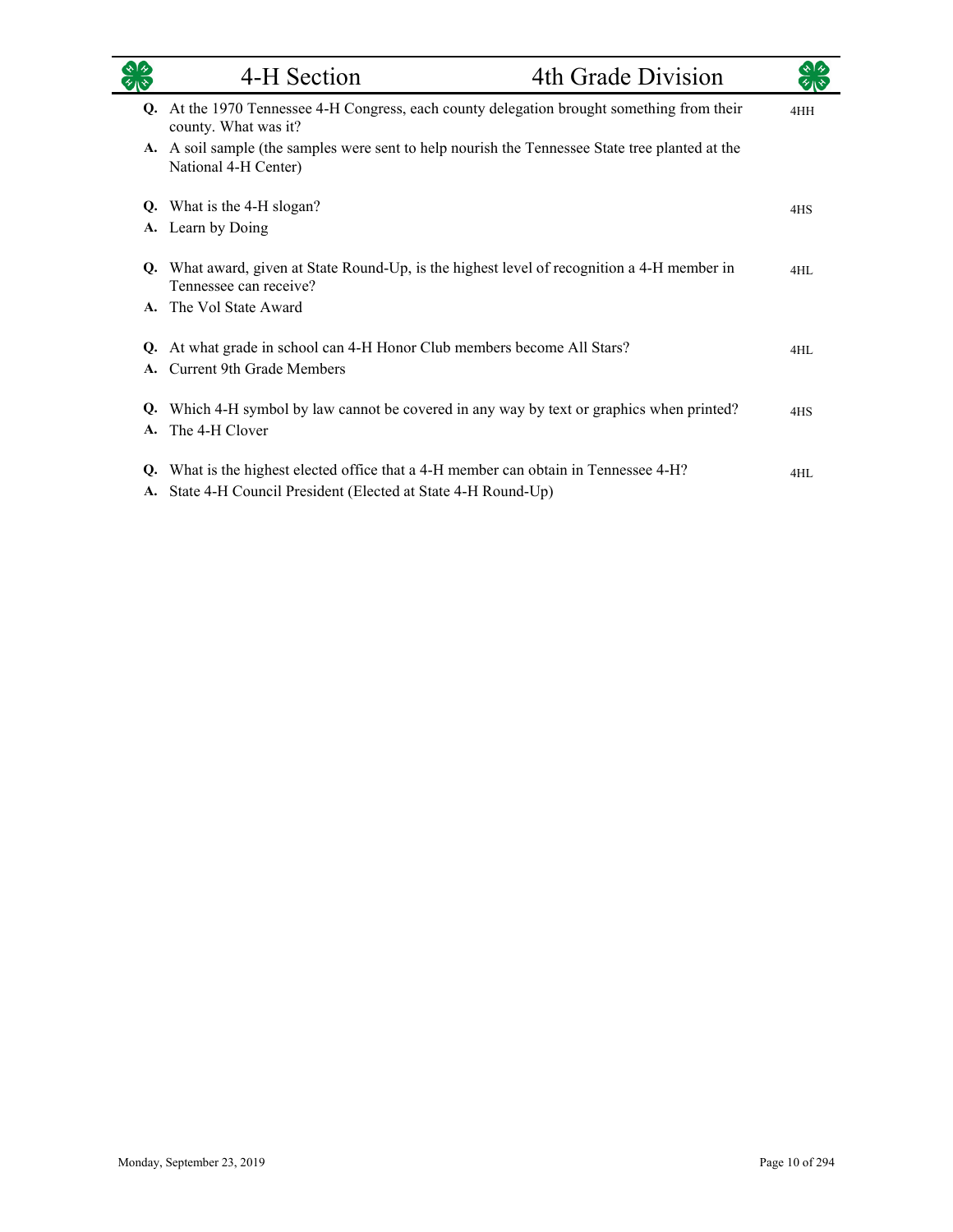|    | <b>AG</b> Section                                                                                                                                                                | 4th Grade Division |             |
|----|----------------------------------------------------------------------------------------------------------------------------------------------------------------------------------|--------------------|-------------|
| Q. | Standardbred, Hackney, and Shire are breeds associated with what species of animal?<br>A. Horses                                                                                 |                    | $T2.3-5d$   |
|    | Q. What farm animal has the digestive system most like humans?<br>A. Hogs or Swine                                                                                               |                    | $T2.3-5d$   |
| А. | Q. Which southern state has the most State Forests?<br>Tennessee                                                                                                                 |                    | $T5.3-5e$   |
|    | Q. Rambouillet (pronounced Ram buh Lay), Merino (pronounced Muh Reno) and Oxford are<br>breeds associated with what species of animal?<br>A. Sheep                               |                    | $T2.3-5d$   |
|    | Q. What is the most common term for a female goat?<br>A. Doe                                                                                                                     |                    | $T2.3-5d$   |
|    | Q. What kind of rock is Crab Orchard stone?<br>A. Sandstone                                                                                                                      |                    | $T1.3-5e$   |
|    | Q. What is the term for a male horse?<br>A. Stallion                                                                                                                             |                    | $T2.3-5d$   |
|    | Q. Cattle produce what kind of meat?<br>A. Beef                                                                                                                                  |                    | $T2.3-5d$   |
|    | Q. A newborn horse of either sex is called what?<br>A. Foal                                                                                                                      |                    | $T2.3-5d$   |
|    | Q. What is the term for a male beef animal?<br>A. Bull                                                                                                                           |                    | $T2.3-5d$   |
|    | Q. How much does a bale of cotton weigh?<br>A. 480 pounds                                                                                                                        |                    | T4.3-5a     |
| А. | Q. Why would you use an insecticide?<br>To kill insects                                                                                                                          |                    | $T1.3-5e$   |
|    | Q. A male chicken is called a what?<br>A. Rooster                                                                                                                                |                    | $T2.3-5d$   |
|    | Q. Guernsey, Ayrshire (pronounced Air Shur) and Milking Shorthorn are breeds associated with<br>what species of animal?                                                          |                    | $T2.3 - 5d$ |
|    | A. Dairy Cattle<br>Q. Limousin (pronounced Limosine), Brangus, and Maine-Anjou (pronounced Main AHN JEW)<br>are breeds associated with what species of animal?<br>A. Beef Cattle |                    | $T2.3-5d$   |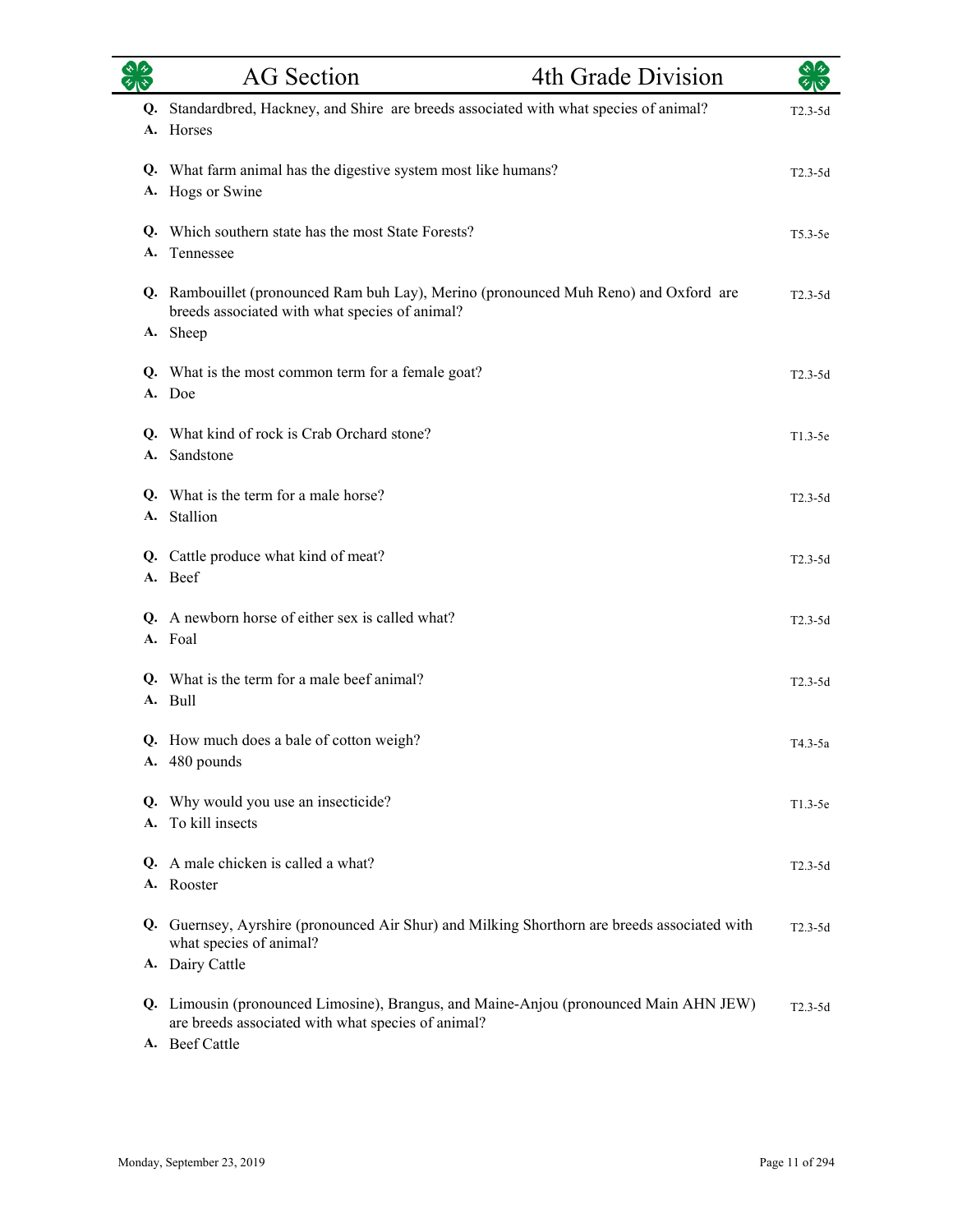| $\mathbf{A}$ | <b>AG</b> Section                                                                                                                                       | 4th Grade Division | $\star$ 1 $\star$ |
|--------------|---------------------------------------------------------------------------------------------------------------------------------------------------------|--------------------|-------------------|
|              | Q. Pinzgaur (pronounced Pens gower), Gelbvieh (pronounced Gale V), and Red Poll are breeds<br>associated with what species of animal?<br>A. Beef Cattle |                    | $T2.3-5d$         |
|              | Q. What is the most common term for a male goat?<br>A. Buck                                                                                             |                    | $T2.3-5d$         |
|              | Q. Berkshire, Poland China, and Landrace are breeds associated with what species of animal?<br>A. Swine or Hogs                                         |                    | $T2.3-5d$         |
|              | Q. What are baby sheep called?<br>A. Lambs                                                                                                              |                    | $T2.3-5d$         |
|              | Q. A female newborn horse is called a what?<br>A. Filly                                                                                                 |                    | $T2.3-5d$         |
| Q.<br>А.     | Which state produces the most cotton?<br>Texas (The Cotton Bowl!)                                                                                       |                    | $T5.3-5e$         |
|              | Q. The Saddlebred, Appaloosa, and the Mustang are breeds associated with what species of<br>animal?<br>A. Horses                                        |                    | $T2.3-5d$         |
| Q.<br>А.     | What breed of horse is featured at the National Celebration in Shelbyville, Tennessee?<br>Tennessee Walking Horse                                       |                    | $T2.3-5d$         |
|              | Q. Angora, Boer (pronounced Boar) and French Alpine are breeds associated with what species of<br>animal?<br>A. Goat                                    |                    | $T2.3-5d$         |
|              | Q. Shorthorn, Charlolais, and Santa Gertrudis are breeds associated with what species of animal?<br>A. Beef Cattle                                      |                    | $T2.3-5d$         |
|              | Q. What is the term for a male hog?<br>A. Boar                                                                                                          |                    | $T2.3-5d$         |
|              | Q. A male sheep of any age is called a what?<br>A. Ram                                                                                                  |                    | $T2.3-5d$         |
|              | Q. Rhode Island Reds and Plymouth Rocks are breeds associated with what species of animal?<br>A. Chickens or Poultry                                    |                    | $T2.3-5d$         |
| Q.           | Jersey, Holstein, and Brown Swiss are breeds associated with what species of animal?<br>A. Dairy Cattle                                                 |                    | $T2.3-5d$         |
|              | Q. A female beef animal before she has a calf is called a what?<br>A. Heifer                                                                            |                    | $T2.3-5d$         |
|              | Q. What is the common name for cut and dried forage used for livestock feed?<br>A. Hay                                                                  |                    | $T1.3-5e$         |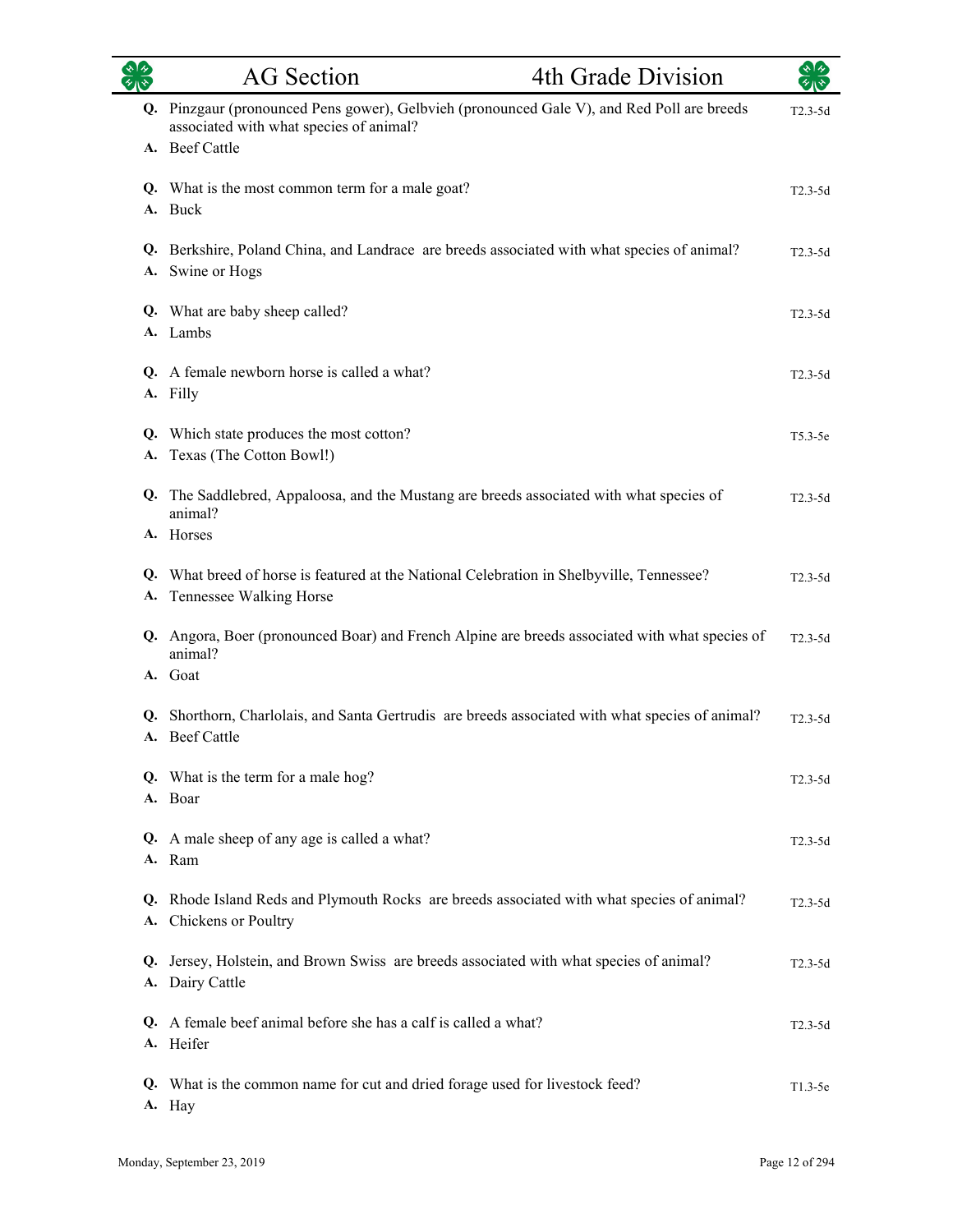|    | <b>AG</b> Section                                                                                                      | 4th Grade Division | ぐしゃ         |
|----|------------------------------------------------------------------------------------------------------------------------|--------------------|-------------|
|    | Q. A female sheep of any age is called a what?<br>A. Ewe                                                               |                    | $T2.3-5d$   |
|    | Q. Landrace, Yorkshire and Spots are breeds associated with what species of animal?<br>A. Swine or Hogs                |                    | $T2.3-5d$   |
| A. | Q. Where do many Tennessee horse enthusiasts go each weekend to show and ride their horses?<br>Their local saddle club |                    | $T2.3 - 5d$ |
|    | Q. What are the most efficient farm animals in terms of pounds of gain to pounds of feed?<br>A. Chickens or Poultry    |                    | $T2.3-5d$   |
|    | Q. What pigs are bought small and then fed to market weight?<br>A. Feeder pig                                          |                    | $T2.3-5d$   |
| A. | Q. What is the largest rodent found in Tennessee?<br>The beaver (also the largest in North America)                    |                    | $T1.3-5a$   |
|    | Q. What does the animal nutritional term TDN stand for?<br>A. Total Digestible Nutrients                               |                    | T4.3-5d     |
| Q. | Arabian, Belgian, and Morgan are breeds associated with what species of animal?<br>A. Horses                           |                    | $T2.3-5d$   |
|    | Q. What crop has the most harvested acres in Tennessee?<br>A. Hay                                                      |                    | $T1.3-5e$   |
|    | Q. A baby goat is called a what?<br>A. Kid                                                                             |                    | $T2.3-5d$   |
|    | Q. What does TWRA stand for?<br>A. Tennessee Wildlife Resources Agency                                                 |                    | $T5.3-5f$   |
|    | Q. What farm group not only serves as an insurance agency, but also a nationwide farm lobby?<br>A. Farm Bureau         |                    | $T5.3-5f$   |
|    | Q. What is the most common grass found in Tennessee?<br>A. Fescue                                                      |                    | $T1.3-5e$   |
|    | Q. In what structure is silage stored?<br>A. Silo                                                                      |                    | $T4.3-5a$   |
| Q. | What farm animal is most susceptible to grass tetany?<br>A. Cattle                                                     |                    | $T2.3 - 5d$ |
| Q. | What abundant resource in Tennessee makes beef cattle production profitable?<br>A. Pasture                             |                    | $T1.3-5e$   |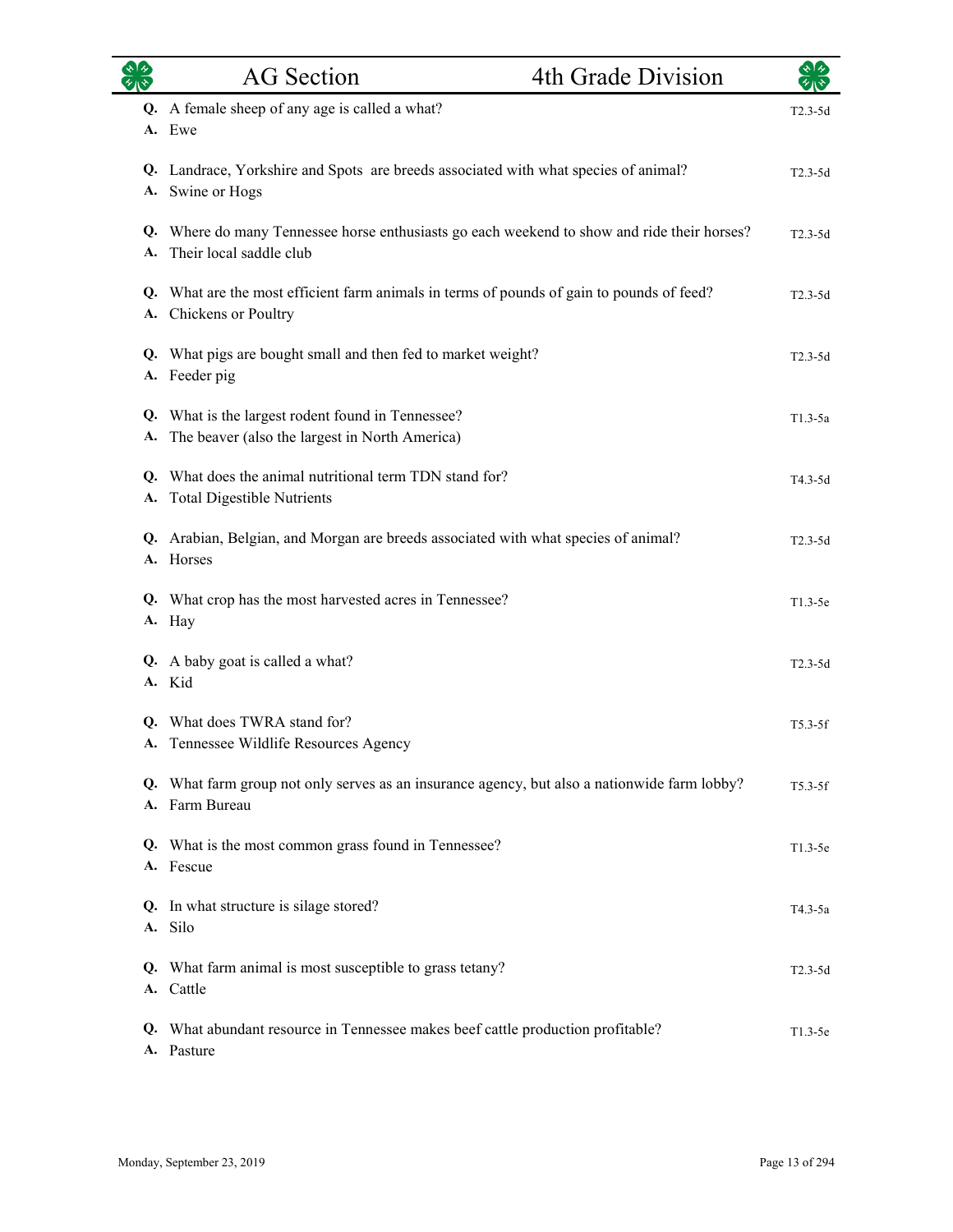|    | <b>AG</b> Section                                                                                                      | 4th Grade Division |             |
|----|------------------------------------------------------------------------------------------------------------------------|--------------------|-------------|
|    | Q. The wool from one sheep is called what?<br>A. Fleece                                                                |                    | $T2.3-5d$   |
| А. | Q. How many times is a dairy cow milked each day?<br>Two times                                                         |                    | $T2.3-5d$   |
|    | Q. What is the most popular breed of dairy cattle?<br>A. Holstein                                                      |                    | $T2.3-5d$   |
| А. | Q. A wide stripe down the face of a horse would be called a what?<br>A Blaze                                           |                    | $T2.3-5d$   |
|    | Q. What part of the dairy cow holds and stores the milk?<br>A. Udder                                                   |                    | $T2.3-5d$   |
|    | Q. What is the state wild animal of Tennessee?<br>A. Raccoon                                                           |                    | $T1.3-5a$   |
| А. | Q. What part of a horse bridle fits in the horse's mouth?<br>The bit                                                   |                    | T4.3-5a     |
|    | Q. What is the official state game bird of Tennessee?<br>A. Bobwhite quail                                             |                    | $T1.3-5a$   |
|    | Q. When Tennessean William Haskell Neal produced Neal's Paymaster corn, what was the new<br>variety's great advantage? |                    | $T4.3-5c$   |
|    | A. Two ears per stalk as compared to one ear on the old varieties                                                      |                    |             |
|    | Q. What is the official sport fish of Tennessee?                                                                       |                    | $T1.3-5a$   |
|    | A. Largemouth bass                                                                                                     |                    |             |
|    | Q. What is the proper color name for a horse with a reddish body and the same color legs, mane,<br>and tail?           |                    | $T2.3-5d$   |
| А. | Chestnut                                                                                                               |                    |             |
|    | Q. Hogs produce what kind of meat?<br>A. Pork                                                                          |                    | $T2.3 - 5d$ |
| Q. | Tennessee ranks second in the nation in the total numbers of what small ruminant animal?<br>A. Goats                   |                    | $T2.3-5d$   |
| А. | Q. What is meant by a milk deficit state?<br>Consume more milk than it produces                                        |                    | $T5.3-5e$   |
| Q. | What is the proper color name for a brown horse with black colored legs, mane and tail?<br>A. Bay                      |                    | T2.3-5d     |
| Q. | Why do cows have pierced ears?<br>A. For identification tags                                                           |                    | T4.3-5a     |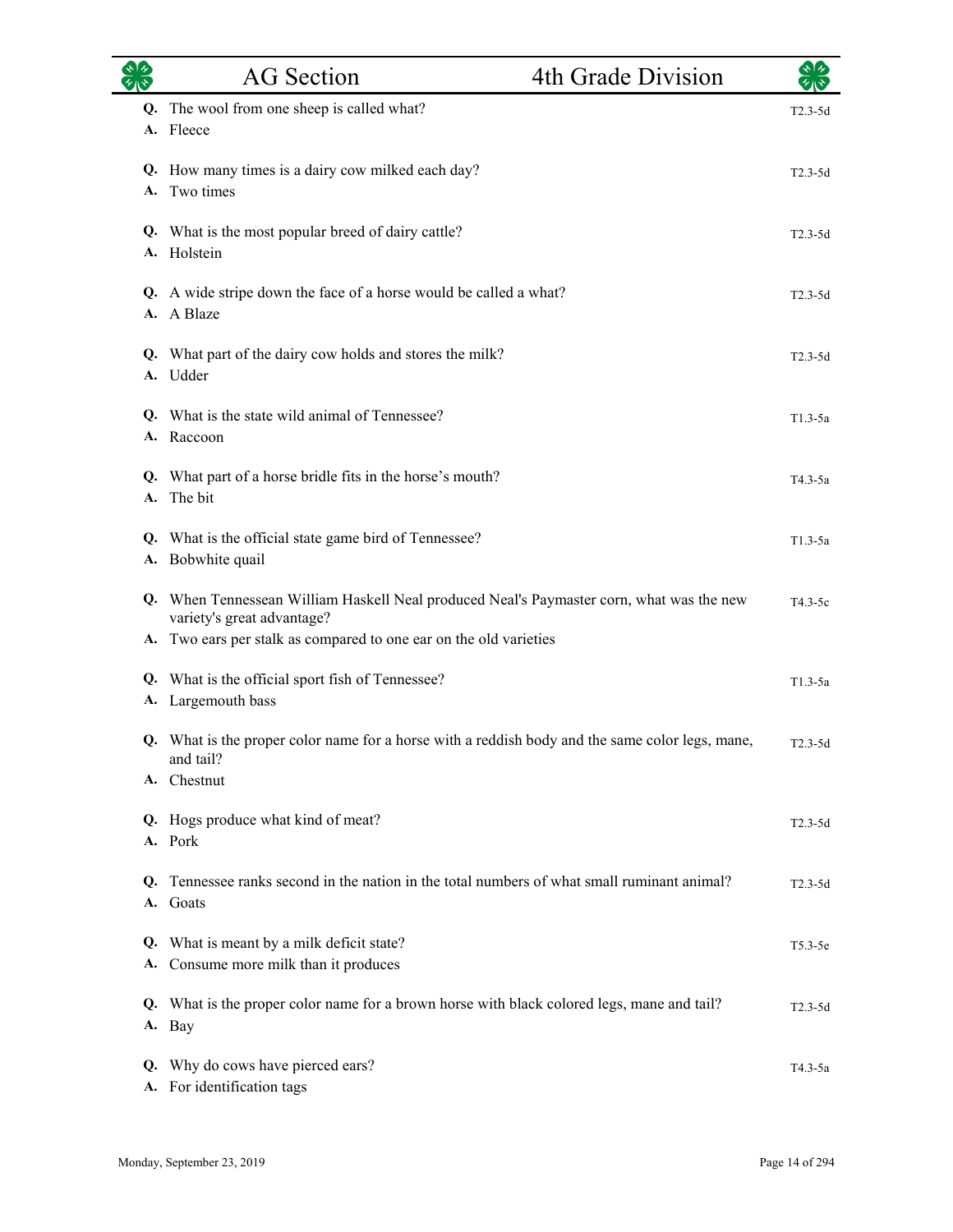|          | <b>AG</b> Section                                                                                                          | 4th Grade Division |           |
|----------|----------------------------------------------------------------------------------------------------------------------------|--------------------|-----------|
| А.       | Q. What is the length of pregnancy for a cow?<br>9 months                                                                  |                    | $T2.3-5d$ |
|          | Q. What piece of equipment has fenders, a horn, and stirrups?<br>A. Saddle                                                 |                    | $T4.3-5a$ |
| А.       | Q. What Tennessee weed is being combatted by the use of an insect?<br>Thistle                                              |                    | T4.3-5d   |
|          | Q. Apiculture is the science of producing what product?<br>A. Bees or Honey                                                |                    | T4.3-5d   |
|          | Q. What do the letters USDA mean?<br>A. United States Department of Agriculture                                            |                    | $T5.3-5f$ |
|          | Q. What is the term for the group of baby pigs a sow has?<br>A. Litter                                                     |                    | $T2.3-5d$ |
|          | Q. In what part of the country would you find the most horses, in the east or the west?<br>A. East                         |                    | $T2.3-5d$ |
| Q.       | Tunis, Jacob, and Columbia are breeds associated with what species of animal?<br>A. Sheep                                  |                    | $T2.3-5d$ |
|          | Q. A horse who has a mixture of white and black hairs would be called a what?<br>A. Blue Roan (pronounced R OWN)           |                    | $T2.3-5d$ |
|          | Q. What is the most valuable wholesale cut on any meat animal?<br>A. Loin                                                  |                    | $T2.3-5d$ |
| Q.       | The Californian, the Netherland Dwarf, and the Mini Rex are breeds associated with what<br>species of animal?<br>A. Rabbit |                    | $T2.3-5d$ |
| А.       | Q. What breed of horse is known for its spots?<br>Appaloosa                                                                |                    | $T2.3-5d$ |
|          | Q. Shropshire, Katahdin (pronounced Kuh Tah Den), and Montadale are breeds associated with<br>what species of animal?      |                    | $T2.3-5d$ |
|          | A. Sheep<br>Q. Hampshire, Tamworth, and Duroc (pronounced Dew Rock) are breeds associated with what                        |                    | $T2.3-5d$ |
|          | species of animal?<br>A. Hogs or Swine                                                                                     |                    |           |
| Q.       | How much milk will the average dairy cow give in a day?<br>A. Seven Gallons                                                |                    | T2.3-5d   |
| Q.<br>A. | Suffolk, Hampshire, and Dorset are breeds associated with what species of animal?<br>Sheep                                 |                    | $T2.3-5d$ |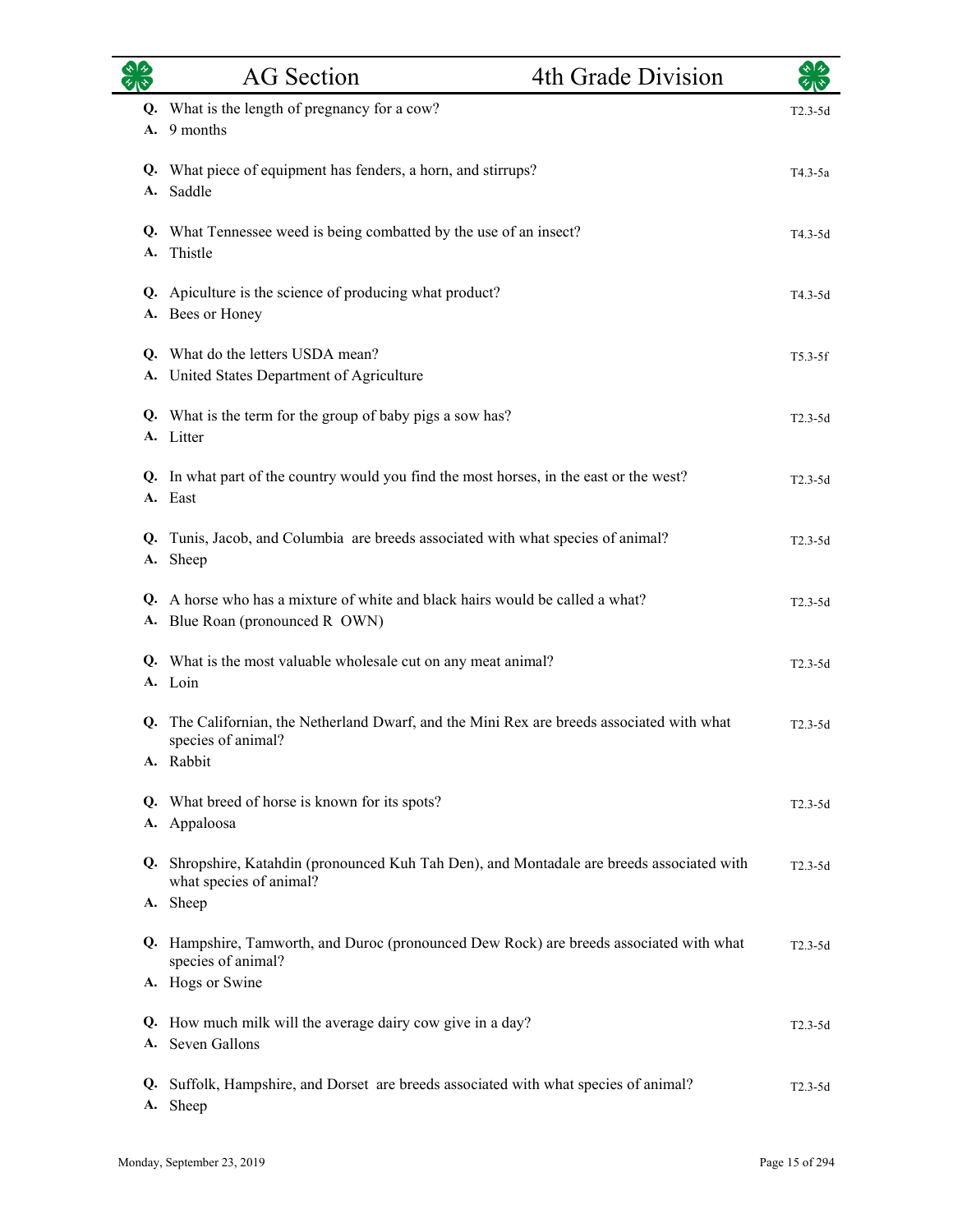|          | <b>AG</b> Section                                                                                                                        | 4th Grade Division                                                                              | কাৰু        |
|----------|------------------------------------------------------------------------------------------------------------------------------------------|-------------------------------------------------------------------------------------------------|-------------|
|          | Q. What is the term for the soft furry covering on a deer's antlers?<br>A. Velvet                                                        |                                                                                                 | $T1.3-5a$   |
|          | Q. What is the official commercial fish of Tennessee?<br>A. Channel catfish                                                              |                                                                                                 | $T1.3-5a$   |
|          | breeds associated with what species of animal?<br>A. Goat                                                                                | Q. The LaMancha (pronounced La Mon Cha), the Nubian (New Bee IN), and the Toggenburg are        | $T2.3-5d$   |
| A.       | Q. In what complex is the Tennessee Department of Agriculture located?<br>Ellington Agricultural Center in Nashville                     |                                                                                                 | $T5.3-5f$   |
|          | Q. What is the proper name for a single freshwater shrimp?<br>A. Prawn                                                                   |                                                                                                 | $T1.3-5a$   |
|          | Q. What does the agriculture term "outcrops" refer to?<br>A. Large rocks sticking up out of the ground hindering cultivation of the land |                                                                                                 | $T1.3-5e$   |
|          | Q. What is another name for grain sorghum?<br>A. Milo                                                                                    |                                                                                                 | $T1.3-5e$   |
|          | Q. What are the thick deposits of windblown soil found in West Tennessee called?<br>A. Loess (pronounced L-UH-SSS)                       |                                                                                                 | $T1.3-5e$   |
|          | Q. A plant that sprouts as a single leaf is called?<br>A. Monocot                                                                        |                                                                                                 | $T1.3-5e$   |
|          | Q. What type of plant can produce its own nitrogen?<br>A. Legume                                                                         |                                                                                                 | $T1.3-5e$   |
|          | A. Wildlife Officer or Game Warden                                                                                                       | Q. Name my AG Career: I work for the state of Tennessee and I protect and conserve wildlife?    | $T5.3 - 5b$ |
|          | Q. What state produces the most corn?<br>A. Iowa                                                                                         |                                                                                                 | $T5.3-5e$   |
|          | Q. Name my AG Career: I shoe horses.<br>A. Farrier                                                                                       |                                                                                                 | $T5.3 - 5b$ |
|          | things Agriculture.<br>A. Extension AG Agent                                                                                             | Q. Name my AG Career: I work for UT, but I work with people in a county helping them with all   | $T5.3 - 5b$ |
|          | breeds associated with what species of animal?<br>A. Sheep (They are usually used to herd or guard sheep)                                | Q. Great Pyrennes (pronounced Peer a knees), Border Collie, and Australian Shepherd are are dog | $T2.3-5d$   |
| Q.<br>A. | Which state produces the most wheat?<br>Kansas (America's breadbasket)                                                                   |                                                                                                 | $T5.3-5e$   |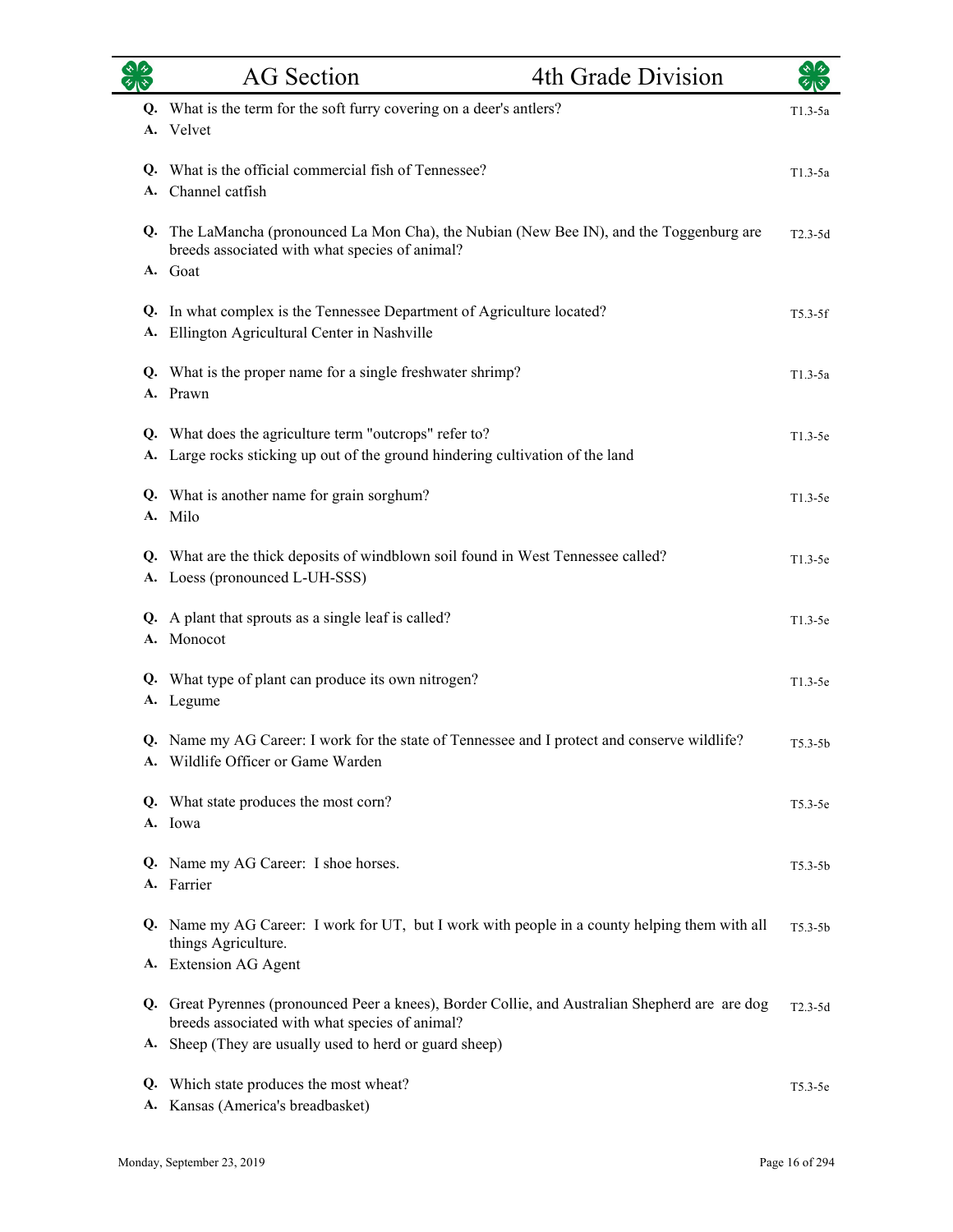|          | <b>AG</b> Section                                                                                                                                                               | 4th Grade Division | $\sum_{i=1}^{n}$ |
|----------|---------------------------------------------------------------------------------------------------------------------------------------------------------------------------------|--------------------|------------------|
|          | Q. What is the family of plants containing watermelons, squash, and cucumbers?<br>A. Cucurbits (CUE-CURB-ITS)                                                                   |                    | $T1.3-5e$        |
| A.       | Q. What official heads up the USDA?<br>The Secretary of Agriculture                                                                                                             |                    | $T5.3-5f$        |
|          | Q. In what town is the Tennessee Department of Agriculture located?<br>A. Nashville                                                                                             |                    | $T5.3-5f$        |
|          | Q. Where does the University of Tennessee test new varieties and farming procedures?<br>A. UT AG Research Centers (would also accept Experiment Stations)                       |                    | $T5.3-5f$        |
| А.       | Q. Why is UT Extension called the Cooperative Extension Service?<br>Cooperation between Federal, State, and County governments                                                  |                    | $T5.3-5f$        |
|          | Q. What kind of college was formed to study Agriculture, and was funded by the sale of western<br>lands given each state by the federal government?<br>A. Land-Grant University |                    | $T5.3-5f$        |
|          | Q. Name my AG Career: I specialize in home gardens and flowering plants.<br>A. Horticulturalist                                                                                 |                    | $T5.3-5b$        |
|          | Q. Name my AG Career: I study better ways to manage fish in ponds, streams and even oceans.<br>A. Fish Biologist                                                                |                    | $T5.3-5b$        |
|          | Q. Name my AG Career: I study plants and the numerous ways they can be cultivated and utilized.<br>A. Agronomist                                                                |                    | $T5.3-5b$        |
|          | Q. What western mammal has drifted into Tennessee causing much alarm to farmers?<br>A. Coyote                                                                                   |                    | $T1.3-5a$        |
|          | Q. Name my AG Career: I maintain trees and shrubs by trimming and pruning them.<br>A. Arborist (R-BOAR-IST)                                                                     |                    | $T5.3 - 5b$      |
| Q.<br>А. | What does the agriculture term TCA stand for?<br>Tennessee Cattleman's Association                                                                                              |                    | $T5.3-5f$        |
|          | Q. Leather is a by-product from what agricultural industry?<br>A. Cattle (both Beef and Dairy)                                                                                  |                    | $T2.3-5d$        |
|          | Q. What is the name of the feed that is highest in energy content?<br>A. Corn                                                                                                   |                    | $T1.3-5e$        |
| Q.<br>А. | What does organic matter help build in a soil?<br>Topsoil                                                                                                                       |                    | $T1.3-5e$        |
| Q.<br>A. | What is the term for the natural breaking-down of rocks?<br>Weathering                                                                                                          |                    | $T1.3-5e$        |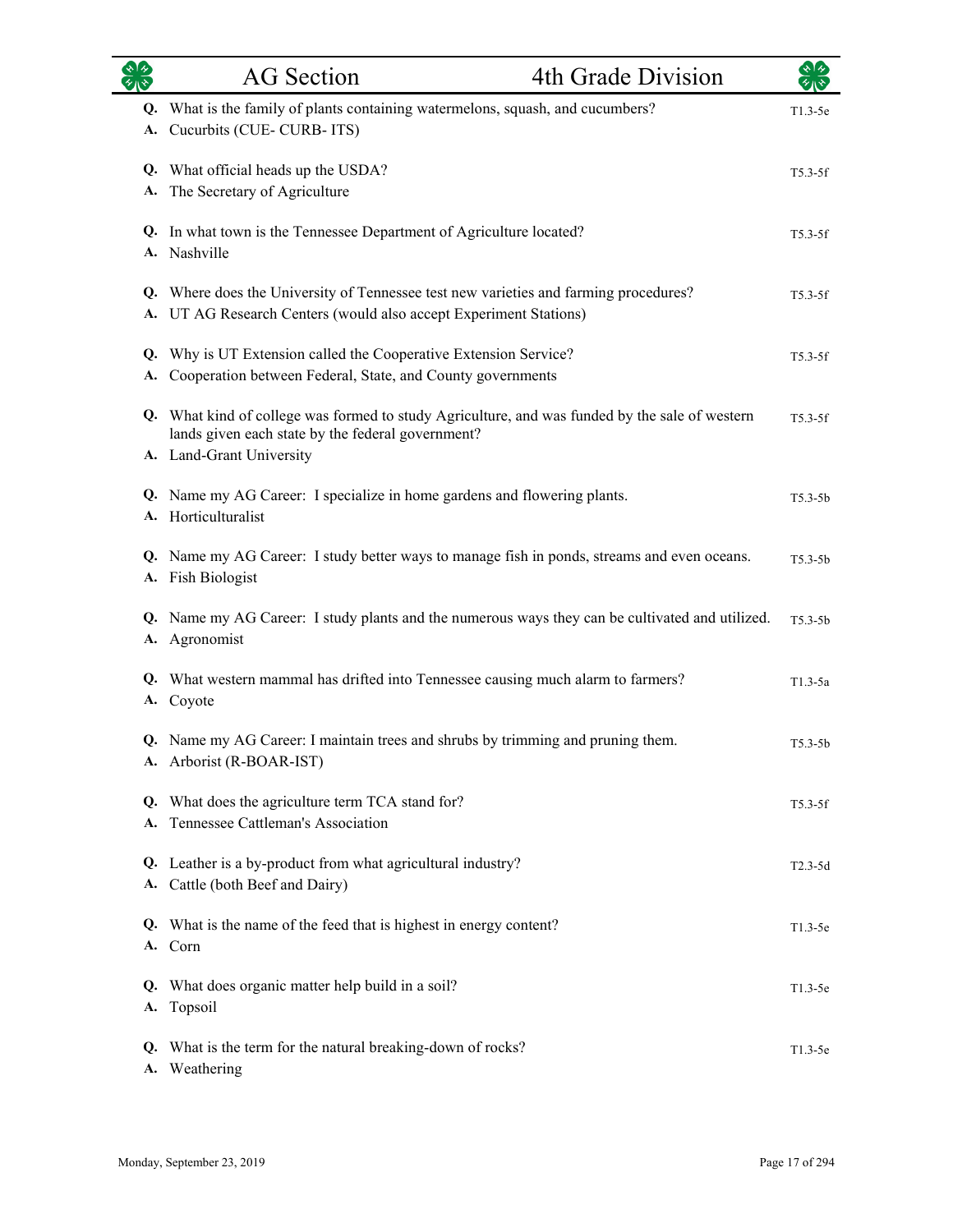| 外心 | <b>AG</b> Section                                                                                                     | 4th Grade Division | $\sqrt[3]{2}$ |
|----|-----------------------------------------------------------------------------------------------------------------------|--------------------|---------------|
|    | Q. What soils are a mixture of clay, silt, and sand making them easy to cultivate?<br>A. Loams or Loamy Soils         |                    | $T1.3-5e$     |
|    |                                                                                                                       |                    |               |
|    | Q. What is the term used to describe the rapid movement of soil and rock in response to gravity?<br>A. A landslide    |                    | $T1.3-5e$     |
|    | Q. A female hatchling chicken is called a what?<br>A. Pullet                                                          |                    | $T2.3-5d$     |
|    | Q. A female hog before she has pigs is called a what?<br>A. Gilt                                                      |                    | $T2.3-5d$     |
|    | Q. What does it mean for an animal to be polled?<br>A. No horns                                                       |                    | $T2.3-5d$     |
|    | Q. What fish is generally the goal of a day of fly casting?<br>A. Trout                                               |                    | T1.3-5a       |
|    | Q. A cross between a domesticated beef animal and the American Bison is called what?<br>A. Beefalo                    |                    | $T2.3-5d$     |
|    | Q. Why do mice constantly gnaw on something?<br>A. Because their teeth never stop growing                             |                    | $T1.3-5a$     |
|    | Q. What grand division of the state has the most beef cattle?<br>A. Middle                                            |                    | $T2.3-5d$     |
|    | Q. Name the two types of foxes found in Tennessee.<br>A. Red Fox and Gray Fox                                         |                    | $T1.3-5a$     |
|    | Q. Which state produces the most milk?<br>A. Wisconsin (America's Dairyland!)                                         |                    | $T2.3-5d$     |
|    | Q. What is the art of riding horseback called?<br>A. Horsemanship                                                     |                    | $T2.3-5d$     |
|    | Q. What is the average life span for a horse?<br>A. 25 years                                                          |                    | $T2.3-5d$     |
|    | Q. What is the advantage of Jersey dairy cattle over the Holstein breed?<br>A. Higher amount of butterfat in the milk |                    | $T2.3-5d$     |
|    | Q. What is the term used to describe the last possible date a particular area can expect a killing<br>frost?          |                    | T4.3-5d       |
|    | A. Frost free date                                                                                                    |                    |               |
|    | Q. Which state produces the most hogs?<br>A. Iowa                                                                     |                    | $T5.3-5e$     |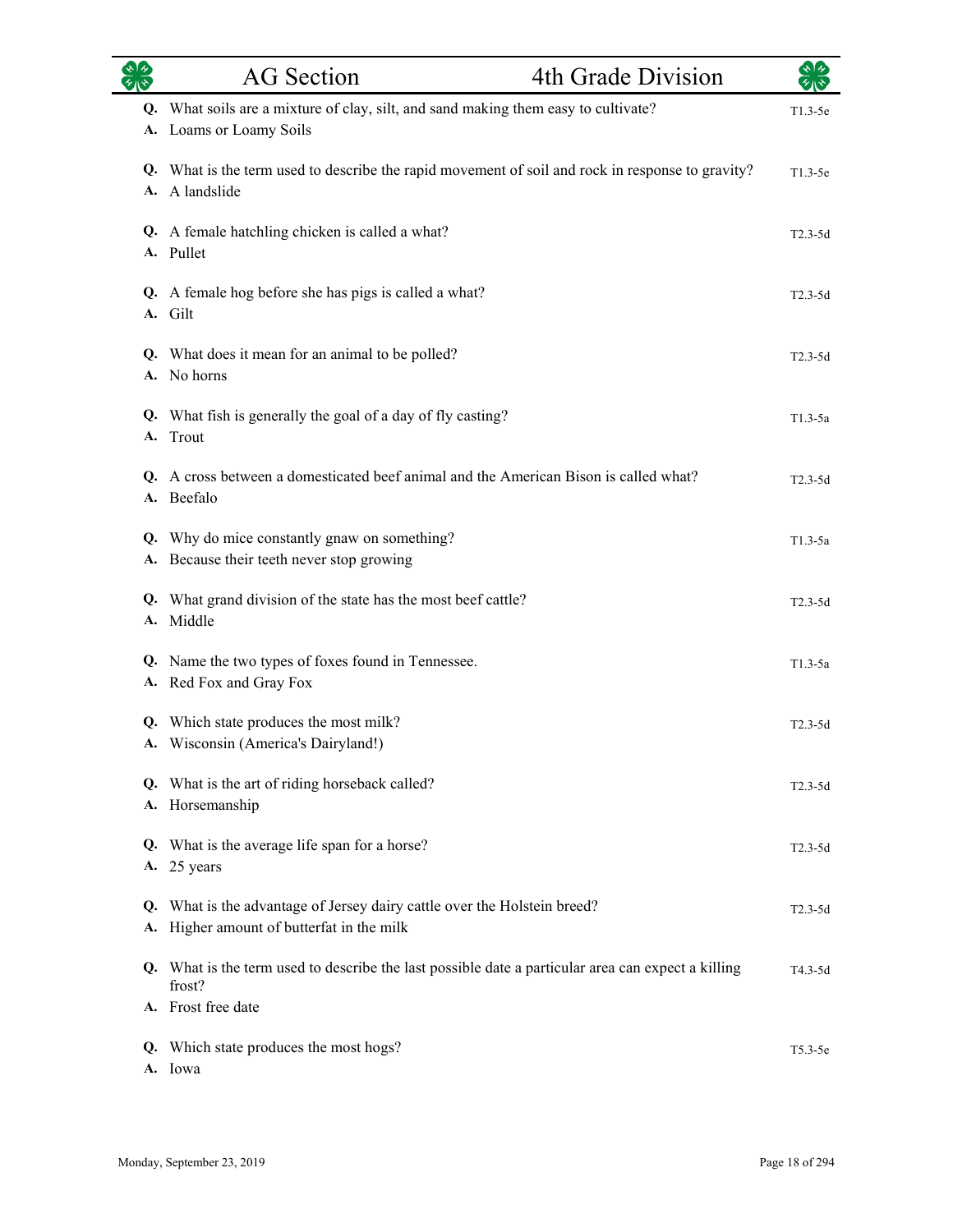|          | <b>AG</b> Section                                                                                                                                                                        | 4th Grade Division | $\star$ 1 $\star$ |
|----------|------------------------------------------------------------------------------------------------------------------------------------------------------------------------------------------|--------------------|-------------------|
|          | Q. What does a Hognose Snake do when it is threatened?<br>A. Plays dead                                                                                                                  |                    | $T1.3-5a$         |
|          | Q. Which one of Tennessee's forage grasses is infected with an "Endophyte Fungus?"<br>A. Fescue                                                                                          |                    | $T1.3-5e$         |
|          | Q. Who enforces the sale of Tennessee Game and Fishing Licenses?<br>A. TWRA (Tennessee Wildlife Resources Agency)                                                                        |                    | $T5.3-5f$         |
|          | Q. In Tennessee what do the letters TDA stand for?<br>A. Tennessee Department of Agriculture                                                                                             |                    | $T5.3-5f$         |
|          | Q. What is the term for growing a plant in a water medium?<br>A. Hydroponic                                                                                                              |                    | T4.3-5d           |
|          | Q. Of the three types of soil, Sand, Silt and Clay, which one is the stickiest?<br>A. Clay                                                                                               |                    | $T1.3-5e$         |
|          | Q. Tennessee's Institute of Agriculture is an important part of what university?<br>A. The University of Tennessee                                                                       |                    | $T5.3-5f$         |
|          | Q. What is found in some soils that stop root depth and effect homesite selection?<br>A. Bedrock                                                                                         |                    | $T1.3-5e$         |
| А.       | Q. Which soil characteristic is the most important to know when putting in a septic system?<br>The percolation rate or "Perc Rate" (how fast liquid can travel or perc through the soil) |                    | $T1.3-5e$         |
|          | Q. Simmental, Angus, and Hereford are breeds associated with what species of animal?<br>A. Beef Cattle                                                                                   |                    | $T2.3-5d$         |
|          | Q. What is the agriculture term for a round bale of hay in a big plastic bag?<br>A. Haylage (Pronounced HAY LIJ)                                                                         |                    | T4.3-5d           |
|          | Q. Aquaculture is the science of producing what product?<br>A. Fish                                                                                                                      |                    | $T1.3-5a$         |
|          | Q. What is defined as an agent or chemical used to destroy pests?<br>A. Pesticides                                                                                                       |                    | $T1.3-5e$         |
| Q.<br>А. | What is the Tennessee state amphibian?<br>Tennessee Cave Salamander                                                                                                                      |                    | $T1.3-5a$         |
| O.<br>A. | What is Tennessee's state bird?<br>The Mockingbird                                                                                                                                       |                    | $T1.3-5a$         |
| Q.<br>A. | What are you doing if you dock a sheep's tail?<br>Cutting it off                                                                                                                         |                    | $T2.3-5d$         |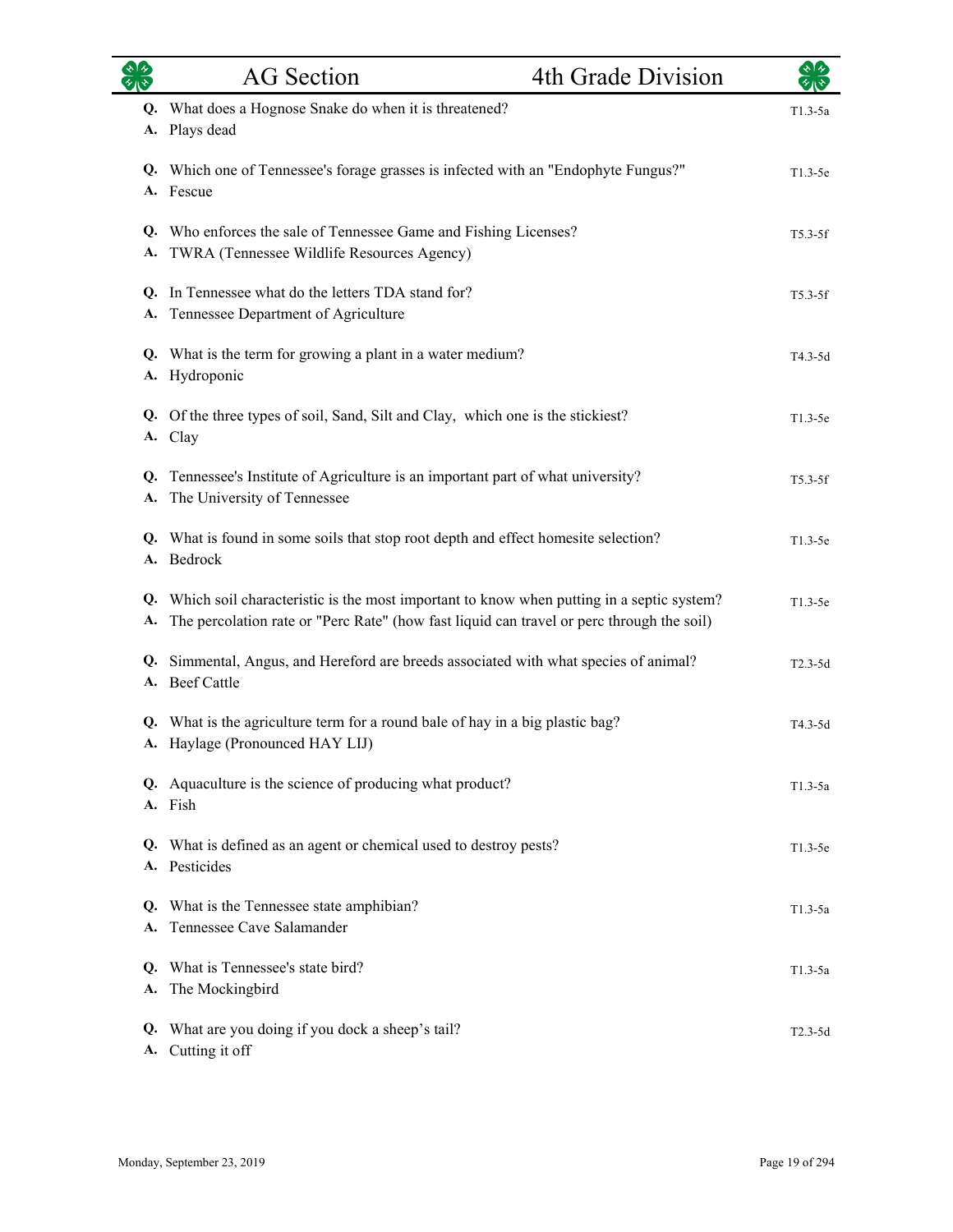|           | <b>AG</b> Section                                                                                                                                        | 4th Grade Division                                                                  | ২13         |
|-----------|----------------------------------------------------------------------------------------------------------------------------------------------------------|-------------------------------------------------------------------------------------|-------------|
| Q.        | When measuring a horse, how many inches are in a hand?<br>A. Four                                                                                        |                                                                                     | $T2.3-5d$   |
|           | Q. Name the State Wild Edible Plant of Tennessee?<br>A. Poke Sallet                                                                                      |                                                                                     | $T1.3-5e$   |
| <b>A.</b> | Q. What is the most fertile part of the soil?<br>Topsoil                                                                                                 |                                                                                     | $T1.3-5e$   |
| A.        | Q. What crop do we use to produce margarine?<br>Soybeans                                                                                                 |                                                                                     | $T1.3-5e$   |
| Q.        | What is the Tennessee State Flower?<br>A. The Iris                                                                                                       |                                                                                     | $T1.3-5e$   |
| Q.        | Sheep produce what kind of meat?<br>A. Lamb or mutton                                                                                                    |                                                                                     | $T2.3-5d$   |
|           | Q. Name my AG Career: I am a person entrusted with the protection and preserving of a<br>parklandparticulary as it relates to trees?<br>A. Forest Ranger |                                                                                     | $T5.3 - 5b$ |
|           | Q. What major crop, grown mainly in Arkansas and Louisiana, is grown in a flooded field?<br>A. Rice                                                      |                                                                                     | $T5.3-5e$   |
| Q.        | What are we doing when we are irrigating (Pronounced EAR-UH-GATE-ING) a field?<br>A. Watering the field                                                  |                                                                                     | $T4.3-5d$   |
|           | Q. How is the majority of livestock sold in the United States?<br>A. Public Auction                                                                      |                                                                                     | $T2.3-5d$   |
| A.        | Q. A male newborn horse is called a what?<br>Colt                                                                                                        |                                                                                     | $T2.3 - 5d$ |
| Q.<br>A.  | What is meant by the word gestation?<br>Length of pregnancy                                                                                              |                                                                                     | $T2.3-5d$   |
| Q.        | A. Swine or Hogs                                                                                                                                         | What farm animal is most susceptible to pseudorabies (pronounced SUE-DOE-RAY-BEES)? | $T2.3-5d$   |
| Q.<br>А.  | Name my AG Career: I work for USDA and I map soils and intrepret their productivity.<br>Soil Scientist                                                   |                                                                                     | $T5.3 - 5b$ |
|           | Q. Name my AG Career: I design new equipment to be used in farming and agriculture?<br>A. AG. Engineer                                                   |                                                                                     | $T5.3 - 5b$ |
| Q.        | Where would you find an A, B, and C horizon?<br>A. In a soil profile                                                                                     |                                                                                     | $T1.3-5e$   |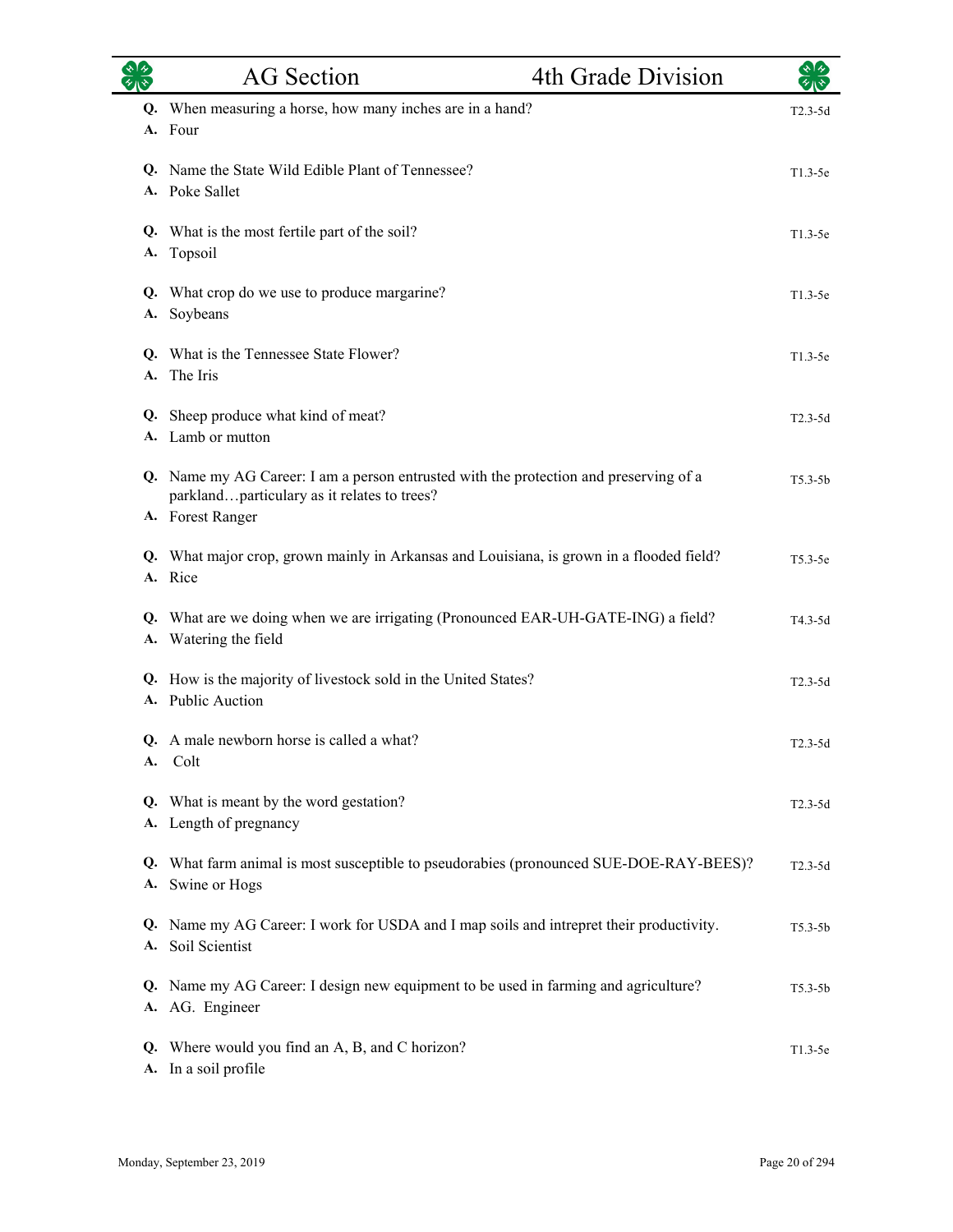|          | AG Section                                                                                                                                             | 4th Grade Division |             |
|----------|--------------------------------------------------------------------------------------------------------------------------------------------------------|--------------------|-------------|
| Q.<br>A. | Where in Tennessee does the nation's largest population of bald eagles winter?<br>Reelfoot Lake                                                        |                    | $T1.3-5a$   |
|          | Q. Name the country where the Clydesdale originated.<br>A. Scotland                                                                                    |                    | $T2.3 - 5d$ |
|          | Q. What is the name of the stomach in cows, sheep and goats that is responsible for them being<br>able to eat and live on hay and grasses?<br>A. Rumen |                    | $T2.3-5d$   |
| Q.       | What farm animal farrows its young?<br>A. Swine or hogs                                                                                                |                    | $T2.3 - 5d$ |
| O.       | A sirloin steak comes from what area of the animal?<br>A. Hip                                                                                          |                    | $T2.3-5d$   |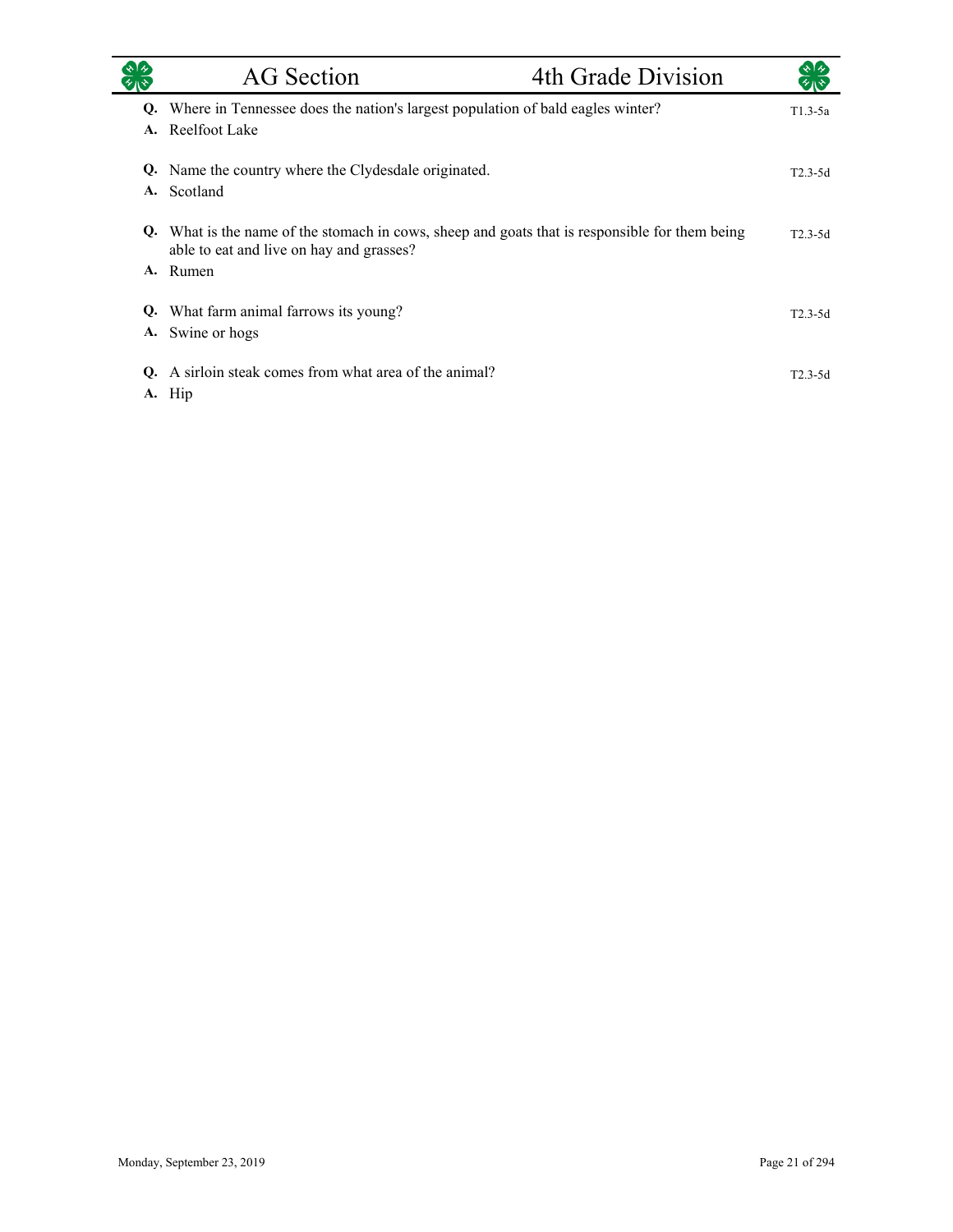|          | <b>Government Section</b>                                                                                                             | 4th Grade Division |      |
|----------|---------------------------------------------------------------------------------------------------------------------------------------|--------------------|------|
| Q.       | Who presided over the Constitutional Convention in 1787?                                                                              |                    | 4.39 |
| A.       | George Washington                                                                                                                     |                    |      |
| А.       | Q. How many United States Senators does each state have?<br>Two $(2)$                                                                 |                    | 4.42 |
|          | Q. What was the plan that James Madison wrote which became the framework for the US<br>Constitution?                                  |                    | 4.39 |
|          | A. The Virginia Plan                                                                                                                  |                    |      |
| Q.       | The Virginia Plan allowed for states to be represented in Congress based on what?<br>A. Based on Population                           |                    | 4.39 |
| А.       | Q. The New Jersey Plan allowed for states to be represented in Congress based on what?<br>Each State had one vote regardless of size. |                    | 4.39 |
| Q.<br>А. | What was proposed to blend the Virginia and the New Jersey plan into something workable?<br>The Great Compromise                      |                    | 4.39 |
| Q.<br>А. | What was the true impact of the Great Compromise at the Constitutional Convention?<br>Two Houses of Government (House and a Senate)   |                    | 4.39 |
| А.       | Q. Which branch of government is responsible for signing bills into law?<br>The Executive Branch                                      |                    | 4.41 |
| Q.<br>A. | The right to bear arms is ensured in what US Constitutional Amendment?<br>2nd Amendment                                               |                    | 4.42 |
| А.       | Q. What is the term of office for a United States Representative?<br>Two years                                                        |                    | 4.42 |
|          | Q. What describes how each branch of government limits and shares powers with the other<br>branches?                                  |                    | 4.41 |
| A.       | <b>Checks and Balances</b>                                                                                                            |                    |      |
|          | Q. What principal within our US Constitution makes it difficult for one person to have absolute<br>control of the government?         |                    | 4.41 |
|          | A. Separation of Powers                                                                                                               |                    |      |
|          | Q. What principal within our US Constitution divides the influence among different entities within<br>our Government?                 |                    | 4.41 |
|          | A. Separation of Powers                                                                                                               |                    |      |
| Q.<br>А. | What branch of government deals mainly with the creation of laws?<br>The Legislative Branch                                           |                    | 4.41 |
| Q.<br>А. | Who leads the Supreme Court of the United States?<br>The Chief Justice                                                                |                    | 4.41 |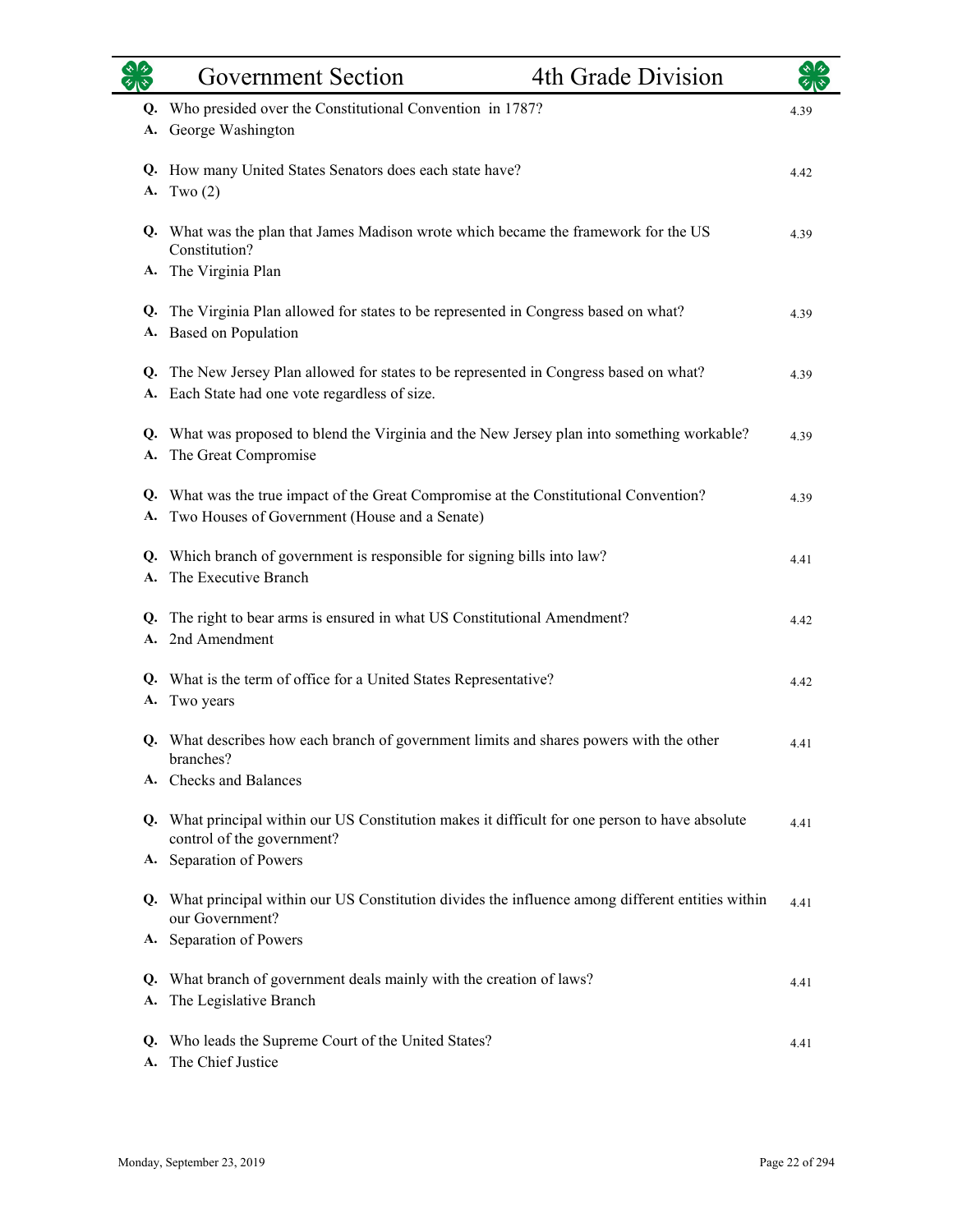| $\gamma_{\rm 1}$ | <b>Government Section</b>                                                                                                                                              | 4th Grade Division |      |
|------------------|------------------------------------------------------------------------------------------------------------------------------------------------------------------------|--------------------|------|
| A.               | Q. What branch of government determines if a law is unconstitutional?<br>The Judicial Branch                                                                           |                    | 4.41 |
| A.               | Q. The United States Supreme Court has how many justices?<br>9 including the Chief Justice                                                                             |                    | 4.42 |
| A.               | Q. What was ratified and went into effect on March 1, 1781?<br>The Articles of Confederation                                                                           |                    | 4.37 |
| A.               | Q. How many amendments make up the Bill of Rights?<br>-10                                                                                                              |                    | 4.39 |
|                  | Q. What is a simple definition of the Constitutional term Article?<br>A. Part                                                                                          |                    | 4.42 |
|                  | Q. Founding fathers who were opposed to a strong central government were referred to as what?<br>A. Anti-Federalists                                                   |                    | 4.39 |
|                  | Q. Founding fathers who were in favor of a strong central government were referred to as what?<br>A. Federalists                                                       |                    | 4.39 |
| А.               | Q. Who serves as the Speaker of the United States Senate?<br>The Vice-President of the United States (Would accept the actual person)                                  |                    | 4.42 |
| Q.<br>А.         | Section 2 of Article 1 of the US Constitution deals with what part of government?<br>The US House of Representatives                                                   |                    | 4.42 |
| A.               | Q. Article 1 of the US Constitution defines what branch of government?<br>The Legislative Branch                                                                       |                    | 4.42 |
|                  | Q. Freedom to speedy trail is ensured in what US Constitutional Amendment?<br>A. 7th Amendment                                                                         |                    | 4.42 |
|                  | Q. What branch of government interprets the laws?<br>A. Judicial                                                                                                       |                    | 4.42 |
|                  | Q. What do you call a group of citizens called together to hear a legal case?<br>A. Jury                                                                               |                    | 4.42 |
| A.               | Q. What is literally the "Highest Court in the Land?"<br>The Supreme Court                                                                                             |                    | 4.42 |
| A.               | Q. Article 1 designates that all US Senators must be what age before taking office?<br>30 years of age                                                                 |                    | 4.42 |
|                  | Q. Any proposed amendment to the US Constitution must have at least how many votes in the<br>senate in order to move forward?<br>A. $67$ votes $(2/3 \text{ of } 100)$ |                    | 4.42 |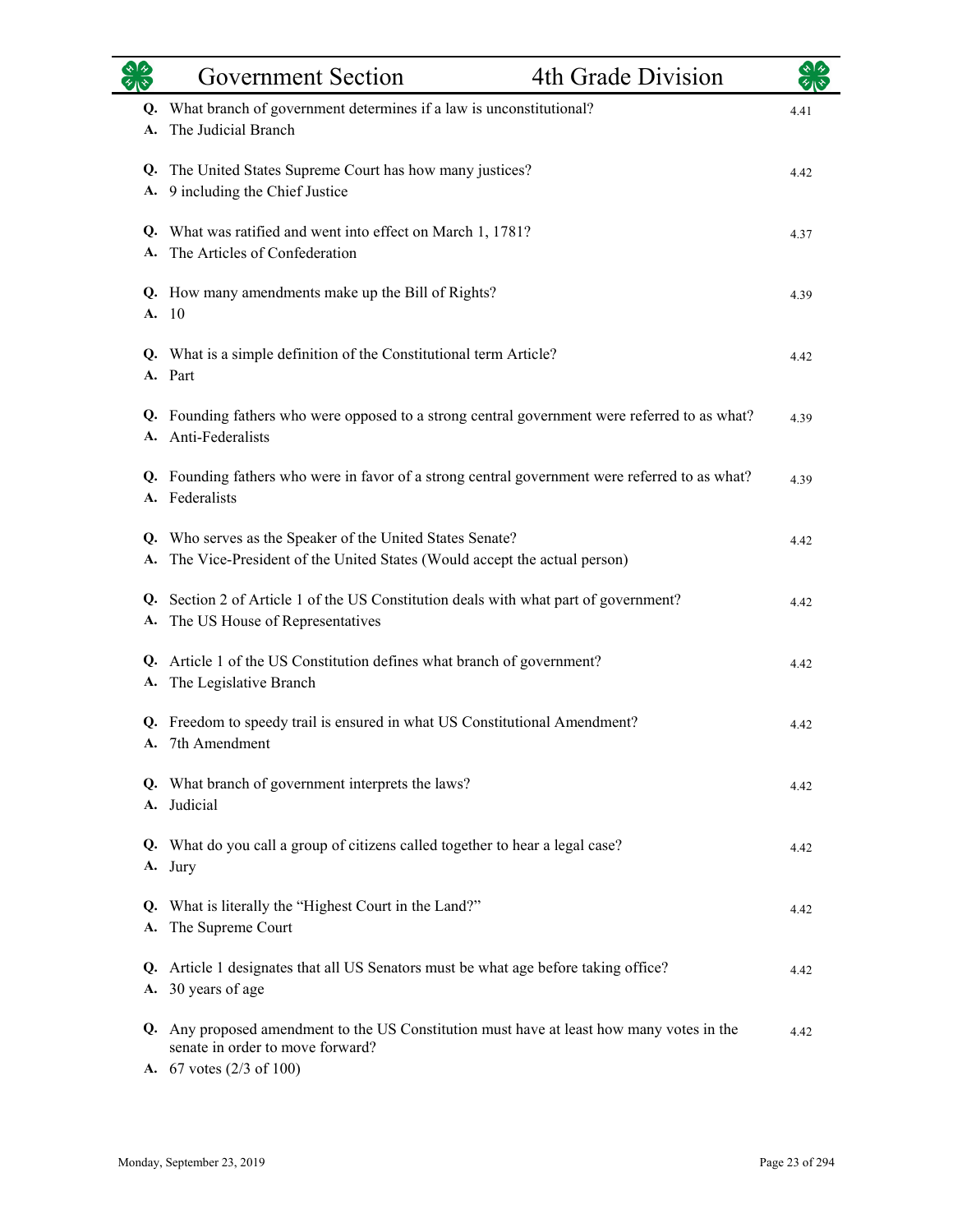| <b>OR</b> | <b>Government Section</b>                                                                                                                                           | 4th Grade Division |      |
|-----------|---------------------------------------------------------------------------------------------------------------------------------------------------------------------|--------------------|------|
| Q.        | Any proposed amendment to the US Constitution must pass by what margin in both chambers of<br>government?                                                           |                    | 4.42 |
|           | A. two/thirds majority (2/3)                                                                                                                                        |                    |      |
|           | Q. Which Article of the US Constitution outlines how to make changes and updates to the<br>document?                                                                |                    | 4.42 |
|           | A. Article 5                                                                                                                                                        |                    |      |
| Q.        | The freedoms of speech, religion, and the press, as well as the right to assemble, are outlined in<br>which amendment to the U.S. Constitution?<br>A. 1st Amendment |                    | 4.42 |
|           |                                                                                                                                                                     |                    |      |
|           | Q. Which Article of the US Constitution defines the method by which new states are admitted into<br>the Union?<br>A. Article 4                                      |                    | 4.42 |
|           |                                                                                                                                                                     |                    |      |
|           | Q. Confirming cabinet members and supreme court nominees are ways that the Senate "checks and<br>balances" the power of what other branch of government?            |                    | 4.42 |
|           | A. The Executive Branch                                                                                                                                             |                    |      |
|           | Q. Article 2 of the US Constitution defines what branch of government?                                                                                              |                    | 4.42 |
|           | The Executive Branch                                                                                                                                                |                    |      |
|           | Q. Nominating justices to the Supreme Court is one way the President "checks and balances" the<br>power of what other branch of government?                         |                    | 4.42 |
|           | A. The Judicial Branch                                                                                                                                              |                    |      |
|           | Q. Section 4 of Article 2 defines what action that can be taken against a sitting President for actions<br>such as Treason or Bribery?                              |                    | 4.42 |
|           | A. Impeachment                                                                                                                                                      |                    |      |
|           | Q. Which Article of the US Constitution outlines the powers of Vice-President?<br>Article 2                                                                         |                    | 4.42 |
|           | Q. Which Article of the US Constitution includes the President's Oath of Office?<br>A. Article 2                                                                    |                    | 4.42 |
|           | Q. Which Article of the US Constitution outlines and defines the Electoral College?<br>A. Article 2                                                                 |                    | 4.42 |
|           | Q. Which Article of the US Constitution outlines the powers of Supreme Court?<br>A. Article 3                                                                       |                    | 4.42 |
|           | Q. Which Article of the US Constitution outlines the powers of President?<br>A. Article 2                                                                           |                    | 4.42 |
|           | Q. Which Article of the US Constitution outlines the powers of Congress?<br>A. Article 1                                                                            |                    | 4.42 |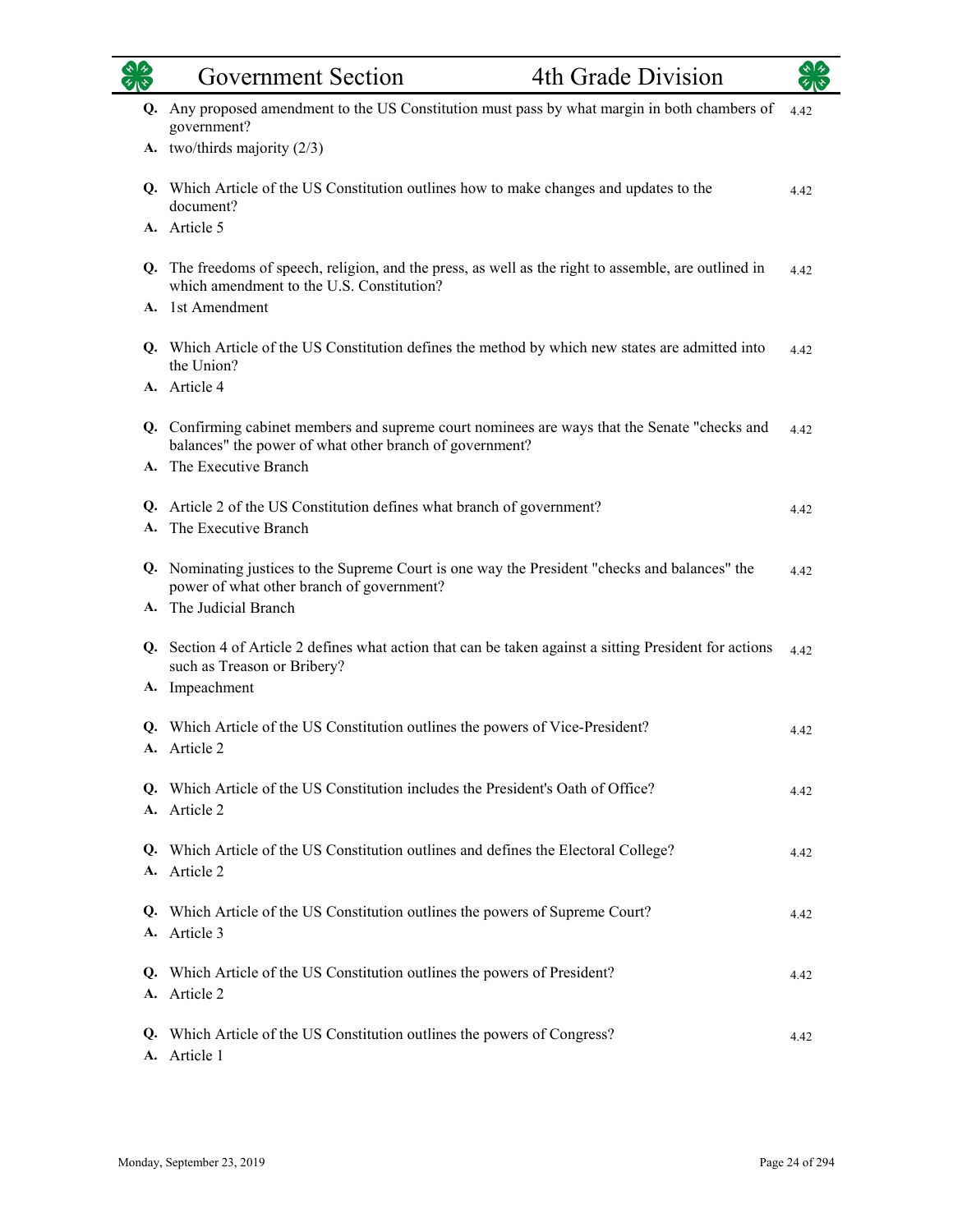|          | <b>Government Section</b>                                                                                                                                                                       | 4th Grade Division |      |
|----------|-------------------------------------------------------------------------------------------------------------------------------------------------------------------------------------------------|--------------------|------|
| Q.<br>А. | What title is conferred upon the leader of the U.S. House of Representatives?<br>Speaker of the House                                                                                           |                    | 4.42 |
| А.       | Q. What is the term of office for a United States Senator?<br>Six years                                                                                                                         |                    | 4.42 |
| A.       | Q. Which early government document failed to provide for a head of state?<br>The Articles of Confederation                                                                                      |                    | 4.37 |
| А.       | Q. What does the constitutional term "ratify" mean?<br>to give formal consent to                                                                                                                |                    | 4.42 |
| А.       | Q. With the exception of a veto, what is the final act in a bill becoming law as outlined by the US<br>Constitution?<br>The President sign's it into Law.                                       |                    | 4.42 |
| Q.<br>А. | Which state has the largest number of US Representatives?<br>California (53)                                                                                                                    |                    | 4.42 |
| Q.<br>A. | What is the fewest number of US Representatives that any state has in Congress?<br>1 (Seven states just have 1)                                                                                 |                    | 4.42 |
| A.       | Q. How many electoral votes does it take to be elected President of the United States?<br>270 (as of 2008)                                                                                      |                    | 4.42 |
| А.       | Q. According to Article 2 of the US Constitution, how old must a person be to run for President?<br>35 Years of Age                                                                             |                    | 4.42 |
|          | Q. According to Article 2 of the US Constitution, a person has to be a natural born US Citizen in<br>order to hold what office?<br>A. President of the United States                            |                    | 4.42 |
| A.       | Q. According to the US Constitution, what two entities of the Government must work together in<br>order to make a treaty with a foreign power?<br>The Office of the President and The US Senate |                    | 4.42 |
| Q.       | The President's State of the Union Address is mandated in Section 3 of what Article of the<br>Constitution?<br>A. Article 2                                                                     |                    | 4.42 |
|          | Q. Which Article of the US Constitution outlines trail by Jury in the State where the crime was<br>committed?                                                                                   |                    | 4.42 |
|          | A. Article 3<br>Q. Which Article of the US Constitution outlines the crime of Treason?                                                                                                          |                    |      |
|          | A. Article 4                                                                                                                                                                                    |                    | 4.42 |
|          | Q. Which Article of the US Constitution promises to protect all states from invasion by a foreign<br>power or entity?<br>A. Article 4                                                           |                    | 4.42 |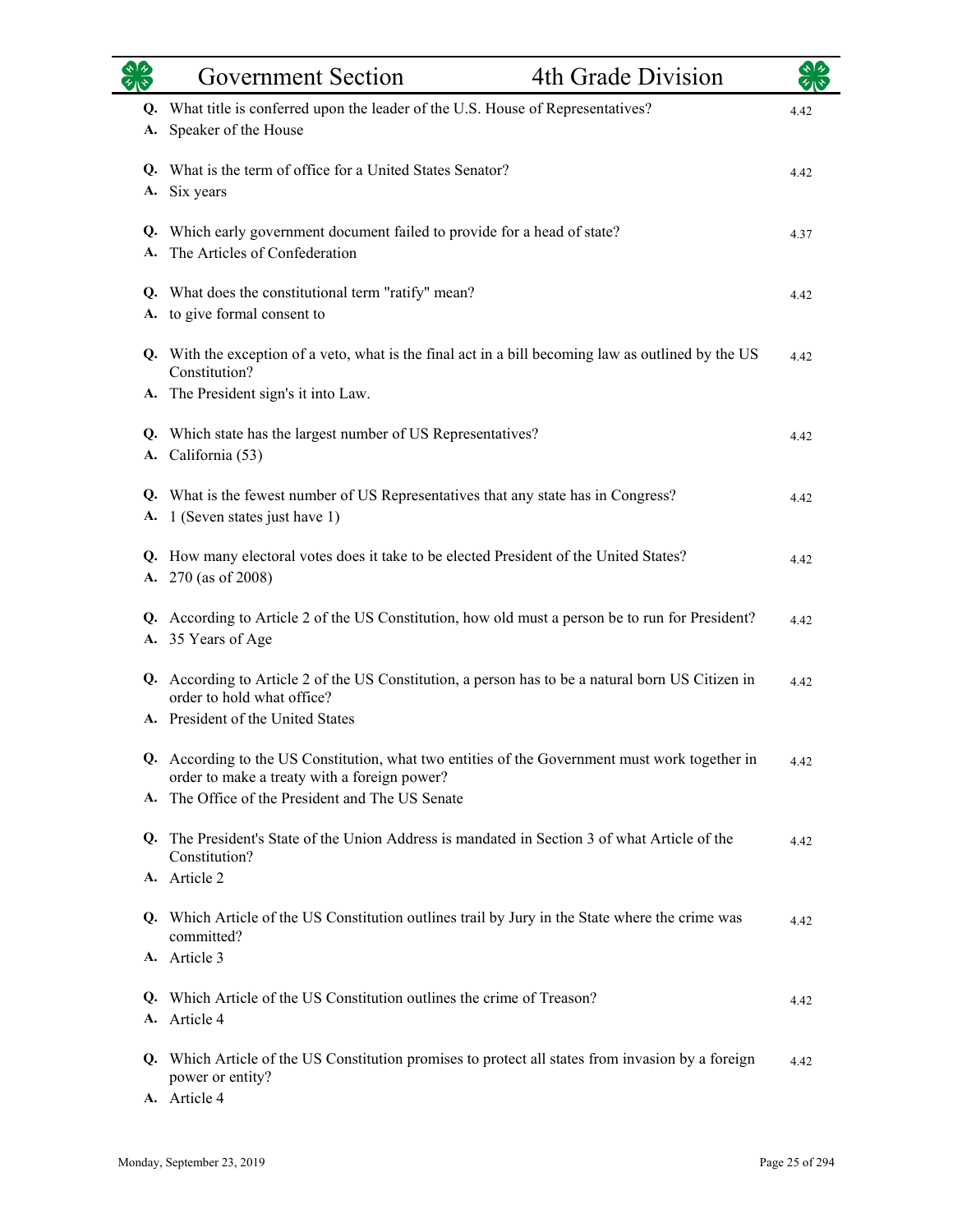|          | 4th Grade Division<br><b>Government Section</b>                                                                                       |      |
|----------|---------------------------------------------------------------------------------------------------------------------------------------|------|
|          | Q. What branch of government ratifies treaties with other nations?                                                                    | 4.42 |
| A.       | The US Senate                                                                                                                         |      |
|          | Q. After a proposed amendment clears both the House and Senate, how many states have to ratify it<br>in order for it to become law?   | 4.42 |
|          | A. three-fourths or 38 of the 50 states.                                                                                              |      |
|          | Q. What does it take to override a Presidential Veto?                                                                                 | 4.42 |
| А.       | two/thirds majority $(2/3)$ vote in both Houses.                                                                                      |      |
|          | Q. What document starts with these words "Whereas, the people of the territory of the United                                          | 4.45 |
|          | States south of the River Ohio"?                                                                                                      |      |
| А.       | The Tennessee State Constitution                                                                                                      |      |
|          | Q. Where did the Constitutional Convention take place in 1787?                                                                        | 4.39 |
| А.       | Philadelphia                                                                                                                          |      |
| Q.       | What group of delegates adopted the Articles of Confederation?                                                                        | 4.37 |
| А.       | The Second Continental Congress                                                                                                       |      |
|          | Q. Which early government document failed to provide a way to enact taxes to fund the<br>government?                                  | 4.37 |
|          | A. The Articles of Confederation                                                                                                      |      |
|          | Q. Article 3 of the US Constitution defines what branch of government?                                                                | 4.42 |
|          | The Judicial Branch                                                                                                                   |      |
|          | Q. What are the first ten amendments to the US Constitution called?                                                                   |      |
| А.       | The Bill of Rights                                                                                                                    | 4.39 |
|          |                                                                                                                                       |      |
| Q.       | What branch of government enforces the laws?<br>A. Executive                                                                          | 4.41 |
|          |                                                                                                                                       |      |
|          | Q. Which Article defined how many states had to ratify the US Constitution in order for it to go<br>into effect?                      | 4.42 |
|          | A. Article 7                                                                                                                          |      |
|          | Q. Which article of the US Constitution defines the sovereignty of the United States? (SOV-URN-<br>TEE)                               | 4.42 |
|          | A. Article 6                                                                                                                          |      |
| Q.       | Striking down an unfair law would be one way the Supreme Court "checks and balances" the<br>power of what other branch of government? | 4.42 |
| А.       | The Legislative Branch                                                                                                                |      |
|          | Q. The Amendment process is outlined in what Article of US Constitution?                                                              | 4.41 |
| А.       | Article 5                                                                                                                             |      |
| Q.<br>А. | When a person "takes the 5th" it means he doesn't have to do what?<br>Testify against himself in a court of law                       | 4.42 |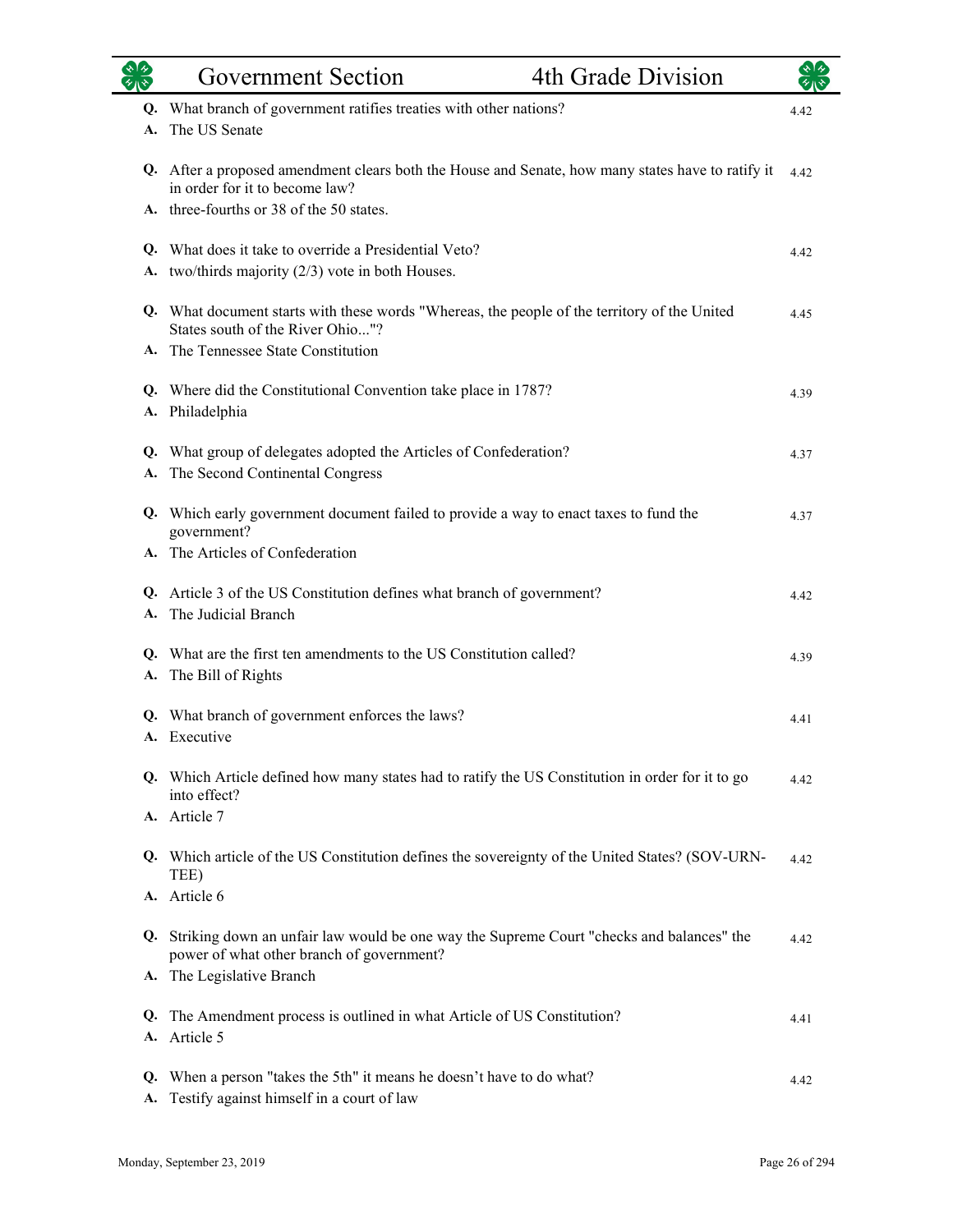|          | 4th Grade Division<br><b>Government Section</b>                                                                                                           |      |
|----------|-----------------------------------------------------------------------------------------------------------------------------------------------------------|------|
|          | Q. Confirming cabinet members and supreme court nominees are ways that The Senate "checks and<br>balances" the power of what other branch of government?  | 4.42 |
|          | A. Executive Branch                                                                                                                                       |      |
|          | Q. What is the fewest electoral votes any state has?                                                                                                      | 4.42 |
|          | A. 3 (seven states and DC have three)                                                                                                                     |      |
|          | Q. What is the fewest electoral votes any state has?                                                                                                      | 4.42 |
|          | A. 3 (seven states and DC have three)                                                                                                                     |      |
|          | Q. Which Article of the US Constitution dictates that no religious affiliation or lack thereof is<br>required to hold public office in the United States? | 4.42 |
|          | A. Article 6                                                                                                                                              |      |
|          | Q. What state was admitted to the union during the Compromise of 1850?                                                                                    | 4.67 |
|          | A. California                                                                                                                                             |      |
|          | Q. Who was the first US Secretary of State?                                                                                                               | 4.46 |
|          | A. Thomas Jefferson                                                                                                                                       |      |
|          | Q. The right to an attorney for any accused person is guaranteed by what US Constitutional<br>Amendment?                                                  | 4.42 |
|          | A. 7th Amendment                                                                                                                                          |      |
|          | Q. Being able to cross examine your accuser during a court case is guaranteed by what US<br><b>Constitutional Amendment?</b>                              | 4.42 |
|          | A. 6th Amendment                                                                                                                                          |      |
|          | Q. Being tried two times for the same crime is prohibited by what US Constitutional Amendment?<br>A. 5th Amendment                                        | 4.42 |
|          | Q. How many electoral votes are allocated to Tennessee?<br><b>A.</b> Eleven (11)                                                                          | 4.42 |
| A.       | Q. Unreasonable searches and seizures is prohibited by what US Constitutional Amendment?<br>4th Amendment                                                 | 4.42 |
| А.       | Q. What armed rebellion in 1787 served as a catalyst for the calling of a Constitutional Convention?<br>The Shays Rebellion                               | 4.39 |
| Q.<br>А. | The Right to Petition the Government is ensured in what US Constitutional Amendment?<br>1st Amendment                                                     | 4.42 |
| Q.<br>A. | Freedom of the Speech is ensured in what US Constitutional Amendment?<br>1st Amendment                                                                    | 4.42 |
| A.       | Q. Freedom to peaceably assemble is ensured in what US Constitutional Amendment?<br>1st Amendment                                                         | 4.42 |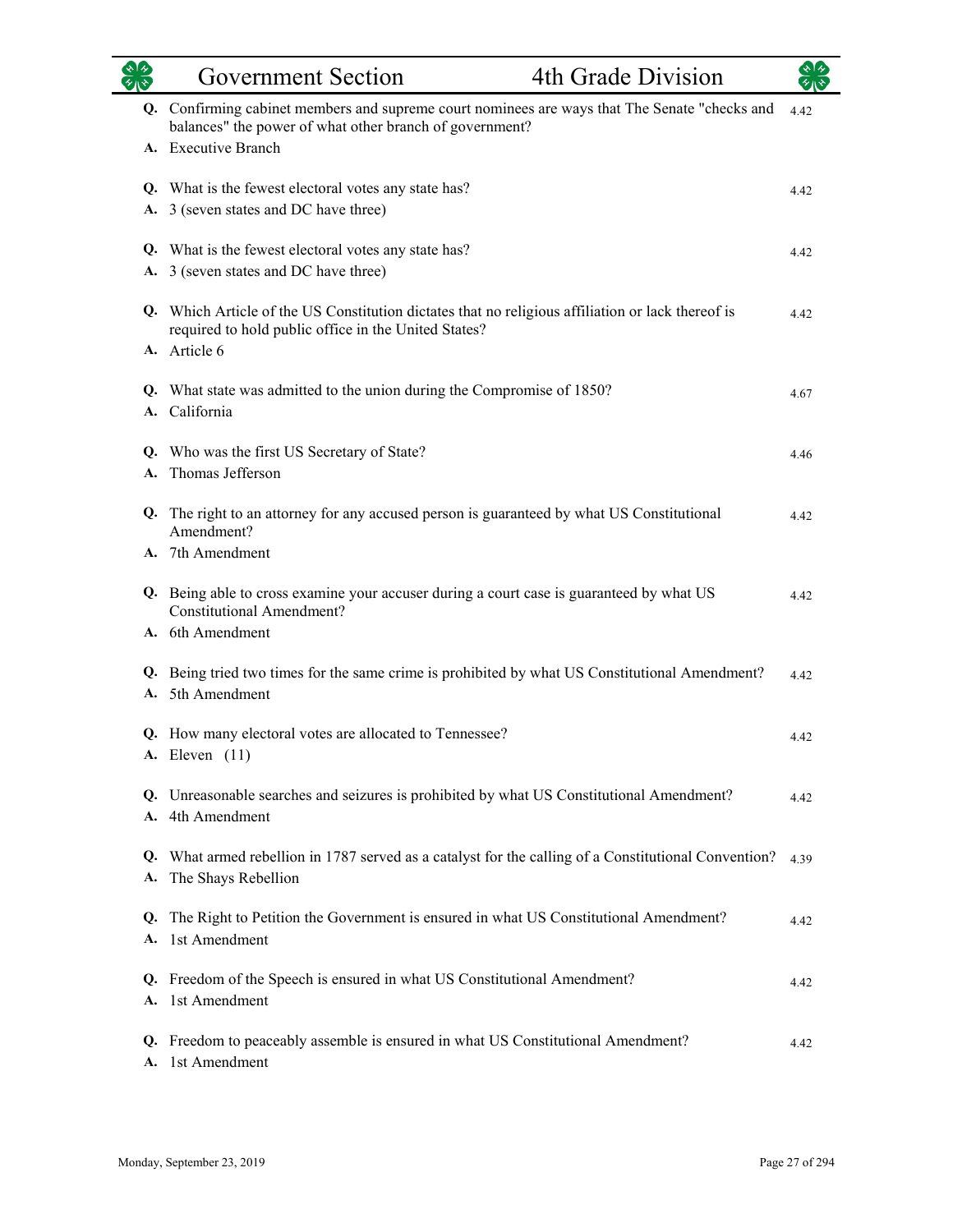|          | <b>Government Section</b>                                                                                                      | 4th Grade Division |      |
|----------|--------------------------------------------------------------------------------------------------------------------------------|--------------------|------|
|          | Q. Freedom of the Press is ensured in what US Constitutional Amendment?                                                        |                    | 4.42 |
| A.       | 1st Amendment                                                                                                                  |                    |      |
|          | Q. According to Article 4 of the US Constitution, you can't commit a crime in one state and do<br>what?                        |                    | 4.42 |
|          | A. Flee or hide in another state.                                                                                              |                    |      |
|          | Q. Which Amendment acts to ensure individuals are afforded fundamental rights even if not<br>mentioned in the US Constitution? |                    | 4.42 |
|          | A. 9th Amendment                                                                                                               |                    |      |
|          |                                                                                                                                |                    |      |
| A.       | Q. How do you determine a state's electoral votes?<br>By adding the number of US Representatives and Senators.                 |                    | 4.42 |
|          |                                                                                                                                |                    |      |
|          | Q. What part of the US Constitution answers the questions as to why we are doing this and who we<br>are doing it for?          |                    | 4.42 |
| A.       | The Preamble                                                                                                                   |                    |      |
|          | Q. What is the introductory statement of the US Constitution outlining its fundamental and guiding<br>principles?              |                    | 4.42 |
|          | The Preamble                                                                                                                   |                    |      |
|          |                                                                                                                                |                    |      |
|          | Q. What document was the precursor to the US Constitution in America?<br>A. The Articles of Confederation                      |                    | 4.37 |
|          |                                                                                                                                |                    |      |
|          | Q. Having soldiers quartered in your home during peacetime is prohibited by what US<br><b>Constitutional Amendment?</b>        |                    | 4.42 |
|          | A. 3rd Amendment                                                                                                               |                    |      |
|          | Q. What document helped govern people in the Nashville area prior to Tennessee becoming a state?                               |                    | 4.36 |
| А.       | The Cumberland Compact                                                                                                         |                    |      |
| Q.<br>А. | What is the approximate size, in population, of a US Congressional District?<br>$700,000$ people                               |                    | 4.42 |
|          | Q. Freedom of Religion can be found in what amendment?                                                                         |                    |      |
|          | A. 1st Amendment                                                                                                               |                    | 4.42 |
|          |                                                                                                                                |                    |      |
|          | Q. Who presides over the US House of Representatives?                                                                          |                    | 4.42 |
| A.       | The Speaker of the House                                                                                                       |                    |      |
| Q.       | What does the word Posterity (PAHS-STAIR-UH-TEE) in the Preamble mean?                                                         |                    |      |
| А.       | future generations of people                                                                                                   |                    | 4.42 |
|          |                                                                                                                                |                    |      |
| Q.       | Which part of Congress is referred to sometimes as the 'Lower Chamber?"                                                        |                    | 4.42 |
| A.       | The US House of Representatives                                                                                                |                    |      |
| Q.<br>A. | Which part of Congress is referred to sometimes as the 'Upper Chamber?"<br>The US Senate                                       |                    | 4.42 |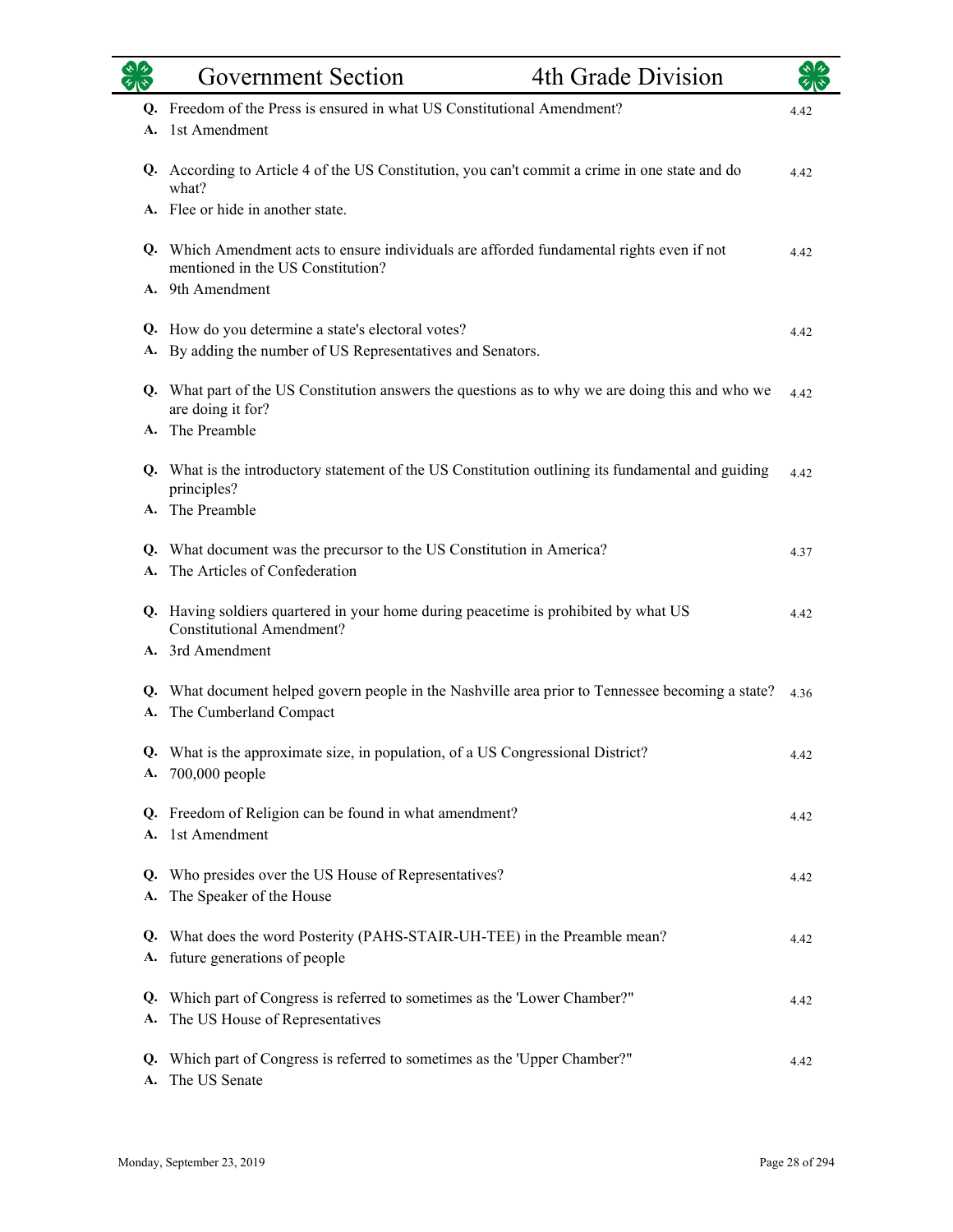|          | <b>Government Section</b>                                                                                                                                                                                                | 4th Grade Division |      |
|----------|--------------------------------------------------------------------------------------------------------------------------------------------------------------------------------------------------------------------------|--------------------|------|
| Q.       | What happens if a vote is tied in the US Senate?<br>The Vice-President breaks the tie                                                                                                                                    |                    | 4.42 |
| Q.<br>А. | What vote is required for the US House and Senate to have in order to pass a bill?<br>Simple Majority of members present                                                                                                 |                    | 4.42 |
| Q.       | According to Article 7, how many states had to ratify the Constitution in order for it to go in<br>effect?                                                                                                               |                    | 4.42 |
|          | A. 9 states                                                                                                                                                                                                              |                    |      |
| Q.<br>A. | What is the most electoral votes any state has?<br>California has 55                                                                                                                                                     |                    | 4.42 |
| A.       | Q. Article 1 designates that all US Representatives must be what age before taking office?<br>25 years of age                                                                                                            |                    | 4.42 |
|          | Q. What is the term used to describe the process of how seats are distributed among states in the US<br>House of Representatives?                                                                                        |                    | 4.42 |
|          | A. Apportion or Apportionment (UH-PORE-SHUN or UH-PORE-SHUN-MUNT)                                                                                                                                                        |                    |      |
| Q.<br>A. | Section 3 of Article 1 of the US Constitution deals with what part of government?<br>The US Senate                                                                                                                       |                    | 4.42 |
| Q.<br>A. | Cruel and unusual punishment is prohibited by what US Constitutional Amendment?<br>8th Amendment                                                                                                                         |                    | 4.42 |
| Q.       | What was the "Three-Fifths" Compromise in the US Constitution?<br>A. Counted slaves at a 3/5 proportion in the population                                                                                                |                    | 4.49 |
|          | Q. Which House of Congress includes Territories and the District of Columbia, but in a non-voting<br>capacity?                                                                                                           |                    | 4.42 |
|          | A. The US House of Representatives<br>Q. Which Amendment ensures that the Federal Government has only powers delegated to it by the<br>Constitution, with all other powers reserved for the states?<br>A. 10th Amendment |                    | 4.42 |
| Q.<br>A. | The US Secretary of State is part of which branch of government?<br>The Executive Branch                                                                                                                                 |                    | 4.42 |
| Q.<br>A. | The US Speaker of the House is part of which branch of government?<br>The Legislative Branch                                                                                                                             |                    | 4.42 |
| A.       | Q. Members of the US Military are technically members of what branch of government?<br>The Executive Branch                                                                                                              |                    | 4.42 |
| Q.<br>A. | Who was the first US Secretary of the Treasury?<br>Alexander Hamilton                                                                                                                                                    |                    | 4.46 |

÷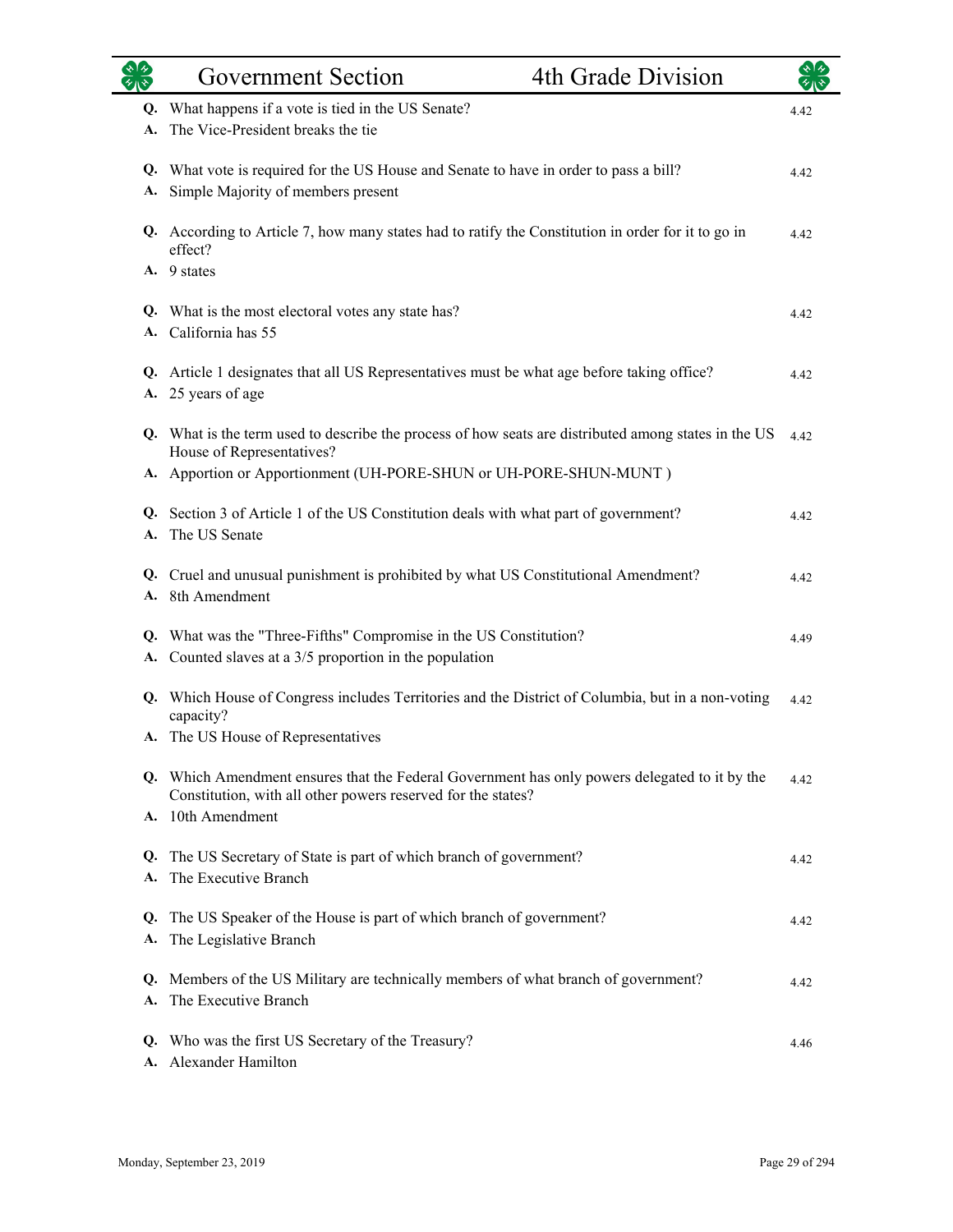

## Government Section 4th Grade Division



- The 7th Amendment to the US Constitution guarantees the right to a jury trial in any civil suits **Q.** involving at least how much money? 4.42
- A. \$20
- When the President chooses not to sign a bill passed by Congress, this presidential act is called **Q.** what? 4.42
- A. A Veto (pronounced VEE-TOE)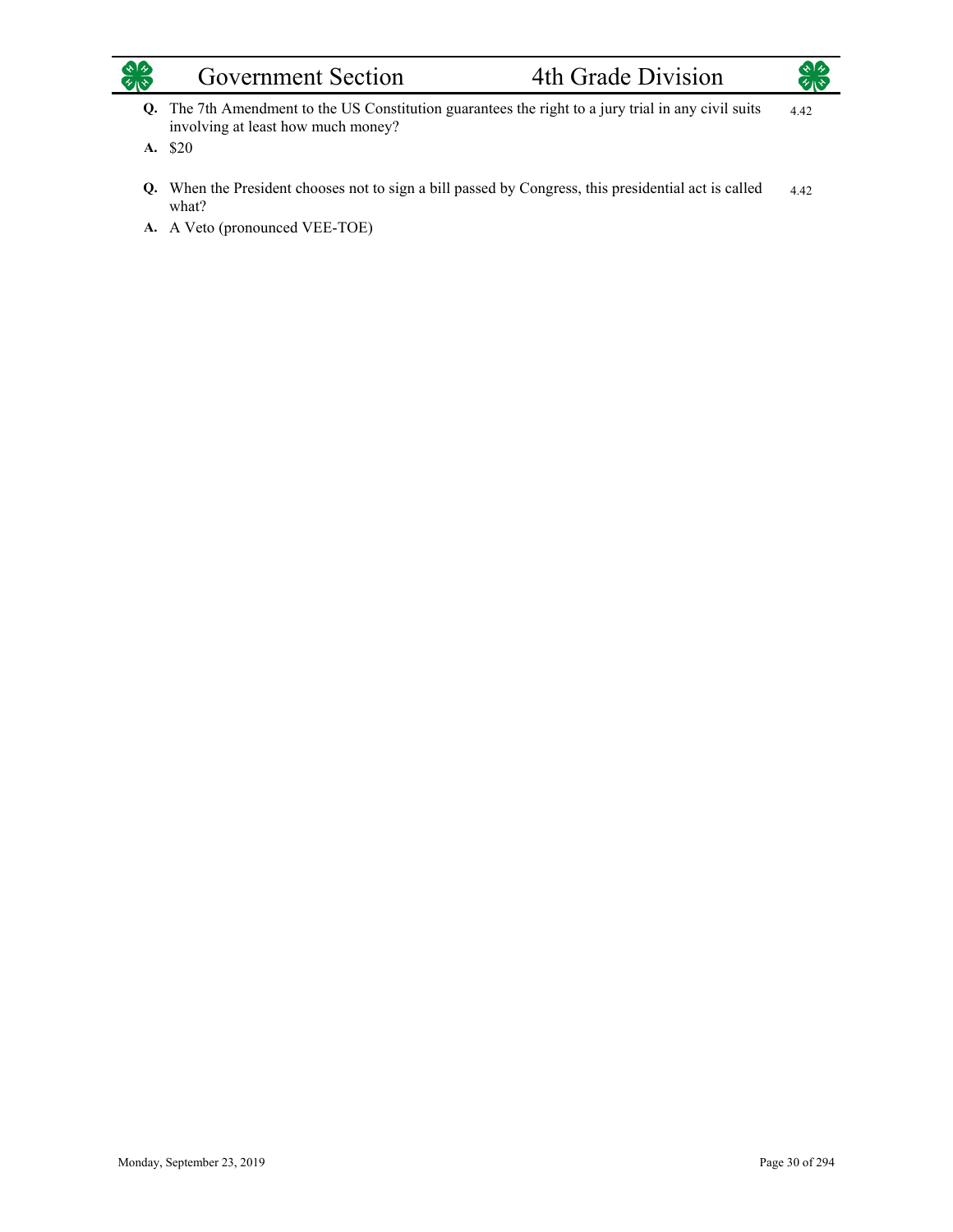|          | Life Skills Section                                                                                                                      | 4th Grade Division | কাক         |
|----------|------------------------------------------------------------------------------------------------------------------------------------------|--------------------|-------------|
| А.       | Q. What is our most recognized national symbol appearing on all national seals and emblems?<br>The American Bald Eagle                   |                    | <b>LSCS</b> |
|          | Q. The charge for borrowing money is called what?<br>A. Interest                                                                         |                    | <b>LSCM</b> |
| A.       | Q. What is the money called that citizens pay to run their government?<br>Taxes                                                          |                    | <b>LSCM</b> |
|          | Q. Spell Knoxville.<br>A. KNOXVILLE                                                                                                      |                    | <b>LSGM</b> |
|          | Q. What land unit contains 640 acres?<br>A. Section                                                                                      |                    | <b>LSMM</b> |
| А.       | Q. What is Tennessee's 4th largest city?<br>Chattanooga (155,000)                                                                        |                    | <b>LSGM</b> |
| Q.<br>А. | The city of Jackson lies in what time zone?<br>Central Time Zone                                                                         |                    | <b>LSGM</b> |
|          | Q. If you leave Chattanooga, Tennessee and travel due south, what state will be the first one you<br>enter?<br>A. Georgia                |                    | <b>LSGM</b> |
| Q.       | Which state shares the shortest border with Tennessee?<br>A. Missouri                                                                    |                    | <b>LSGM</b> |
|          | Q. The city of Bristol is located in which Grand Division of Tennessee?<br>A. East                                                       |                    | <b>LSGM</b> |
|          | Q. If you leave Nashville, and travel due north, what state will be the first one you enter?<br>A. Kentucky                              |                    | <b>LSGM</b> |
|          | Q. What state shares the longest border with Tennessee?<br>A. Kentucky                                                                   |                    | <b>LSGM</b> |
|          | Q. Spell Jonesborough.<br>A. JONESBOROUGH                                                                                                |                    | <b>LSGM</b> |
|          | Q. The city of Jonesborough is located in which Grand Division of Tennessee?<br>A. East                                                  |                    | <b>LSGM</b> |
|          | Q. What should be the last thing you do before leaving a social occasion?<br>A. Always thank the host or hostess                         |                    | <b>LSME</b> |
|          | Q. Bill Carey, who maintains the interactive web site Tennessee History for Kids.org, is known by<br>what nickname?<br>A. "History Bill" |                    | <b>LSCS</b> |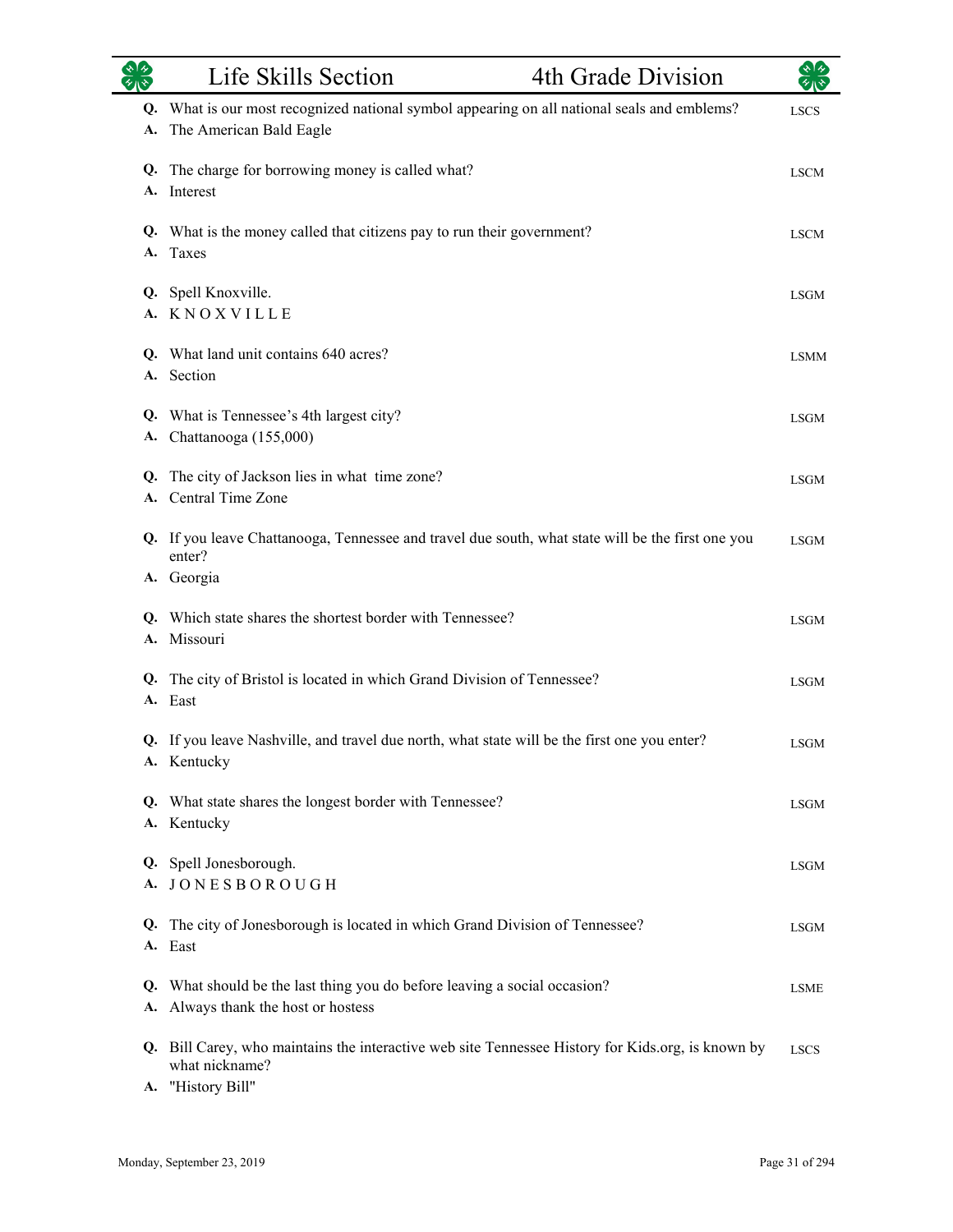|          | Life Skills Section                                                                                         | 4th Grade Division | $\star$ 1 $\star$ |
|----------|-------------------------------------------------------------------------------------------------------------|--------------------|-------------------|
|          | Q. The city of Nashville is located in which Grand Division of Tennessee?<br>A. Middle                      |                    | <b>LSGM</b>       |
|          | Q. What is Tennessee's 3rd largest city?<br>A. Knoxville (174,000)                                          |                    | <b>LSGM</b>       |
|          | Q. What county is named for Reelfoot Lake?<br>A. Lake County                                                |                    | <b>LSGM</b>       |
|          | Q. How many cc's are in one milliliter?<br>A. one                                                           |                    | <b>LSMM</b>       |
|          | Q. How many feet are in a mile?<br>A. 5,280 feet                                                            |                    | <b>LSMM</b>       |
|          | Q. How many watts are in a kilowatt?<br>A. 1,000 watts                                                      |                    | <b>LSMM</b>       |
| A. 4     | Q. How many quarts are in a gallon of milk?                                                                 |                    | <b>LSMM</b>       |
| Q.<br>A. | How man meters are in a kilometer? (pronounced KUH LOM UH TER)<br>1000                                      |                    | <b>LSMM</b>       |
|          | Q. How many inches are in a yard?<br>A. 36 inches                                                           |                    | <b>LSMM</b>       |
|          | Q. What English unit of measure contains 1.6 kilometers?<br>A. one mile                                     |                    | <b>LSMM</b>       |
| A.2      | Q. How many pints are in a quart of water?                                                                  |                    | <b>LSMM</b>       |
|          | Q. What metric unit of liquid volume is more or less equal to a quart?<br>A. Liter                          |                    | LSMM              |
|          | Q. How many quarts are there in a bushel of peaches?<br>A. 32                                               |                    | <b>LSMM</b>       |
| A. 8     | Q. How many quarts of strawberries are in one peck?                                                         |                    | <b>LSMM</b>       |
| Q.       | If you leave Reelfoot Lake, and travel due west, what state will be the first one you enter?<br>A. Missouri |                    | <b>LSGM</b>       |
|          | Q. Spell Chattanooga.<br>A. CHATTANOOGA                                                                     |                    | LSGM              |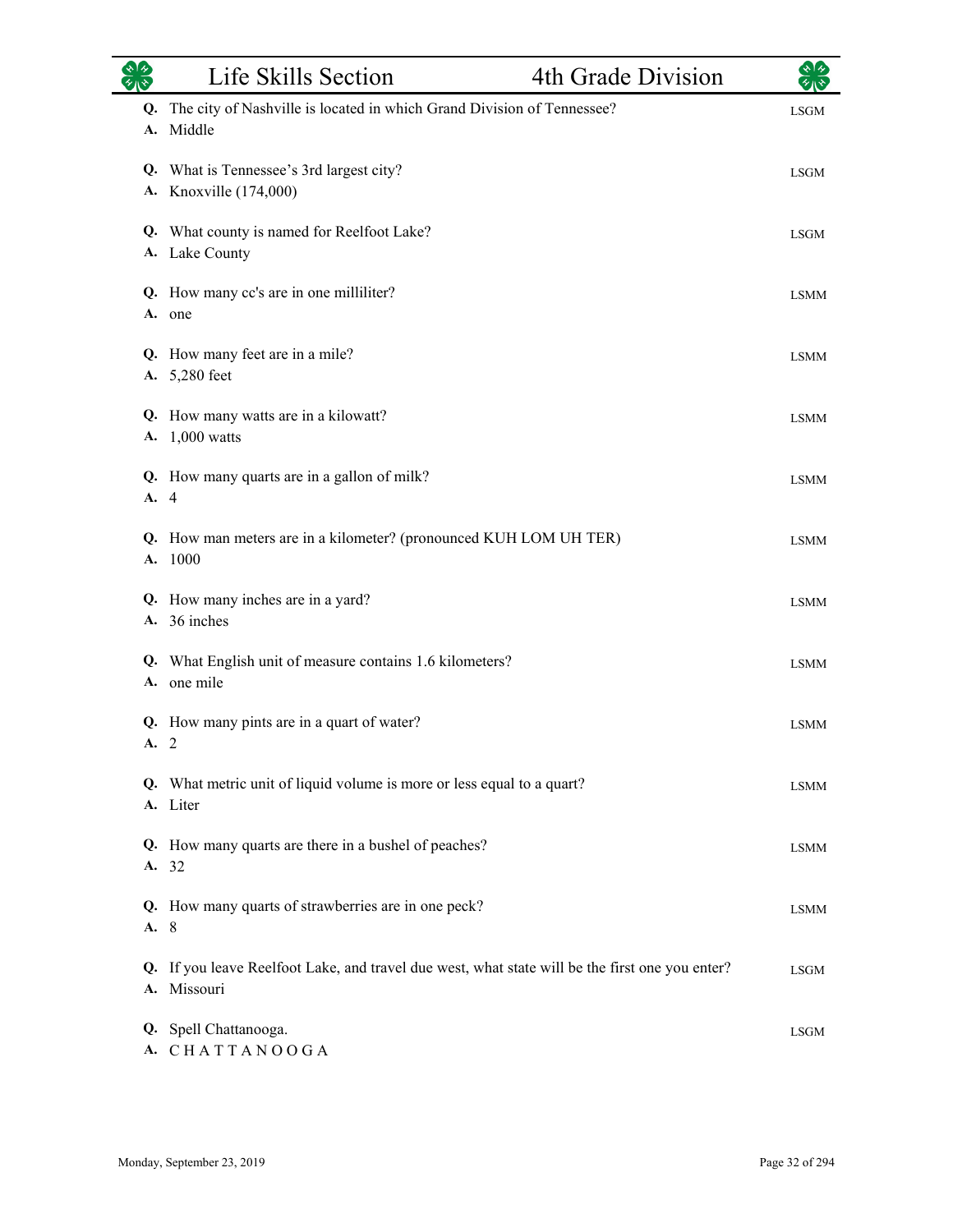|          | Life Skills Section                                                                                                                                                         | 4th Grade Division |             |
|----------|-----------------------------------------------------------------------------------------------------------------------------------------------------------------------------|--------------------|-------------|
| Q.<br>A. | The lowest point in Tennessee can be found near what major Tennessee city?<br>Memphis (178 feet above sea level, where the Mississippi River crosses into Mississippi)      |                    | <b>LSGM</b> |
| Q.<br>A. | Where is the highest point in Tennessee?<br>Clingman's Dome (6643 ft. above sea level)                                                                                      |                    | LSGM        |
| Q.<br>A. | The city of Columbia lies in which Grand Division of Tennessee?<br>Middle                                                                                                   |                    | <b>LSGM</b> |
| Q.<br>А. | If you leave Memphis, and travel due south, what state will be the first one you enter?<br>Mississippi                                                                      |                    | <b>LSGM</b> |
| Q.<br>А. | Tennessee's most western point can be found in which county?<br>Shelby County                                                                                               |                    | <b>LSGM</b> |
|          | Q. What is the highest waterfall east of the Rocky Mountains?<br>A. Fall Creek Falls (256 feet)                                                                             |                    | <b>LSGM</b> |
| Q.       | What is the Tennessee state fruit?<br>A. Tomato                                                                                                                             |                    | <b>LSCS</b> |
|          | Q. If you leave Nashville, and travel due south, what state will be the first one you enter?<br>A. Alabama                                                                  |                    | <b>LSGM</b> |
| Q.<br>А. | "My Tennessee" and "Rocky Top" are examples of which of Tennessee's state symbols?<br><b>State Song</b>                                                                     |                    | <b>LSCS</b> |
| Q.<br>A. | What do the letters XVI, which appear on the Tennessee State Seal, represent?<br>Tennessee being the 16th State admitted to the United States (XVI is 16 in Roman Numerals) |                    | <b>LSCS</b> |
|          | Q. What two words appear on the Tennessee State seal?<br>A. Agriculture and Commerce                                                                                        |                    | <b>LSCS</b> |
|          | Q. What tree appears on the official Flag of the Governor of Tennessee?<br>A. The Hickory representing Andrew Jackson                                                       |                    | <b>LSCS</b> |
|          | Q. The political ideal, E Pluribus Unum, found on the the Great Seal of the United States, means<br>what?                                                                   |                    | <b>LSCS</b> |
|          | A. "Out of Many, One" (must be quoted exactly)                                                                                                                              |                    |             |
|          | Q. Spell Greeneville.<br>A. Capital "G" reeneville                                                                                                                          |                    | <b>LSGM</b> |
|          | Q. What is the Tennessee state wildflower?<br>A. The Passion Flower                                                                                                         |                    | <b>LSCS</b> |
|          | Q. How many acres are there in a square mile?<br>A. 640                                                                                                                     |                    | <b>LSMM</b> |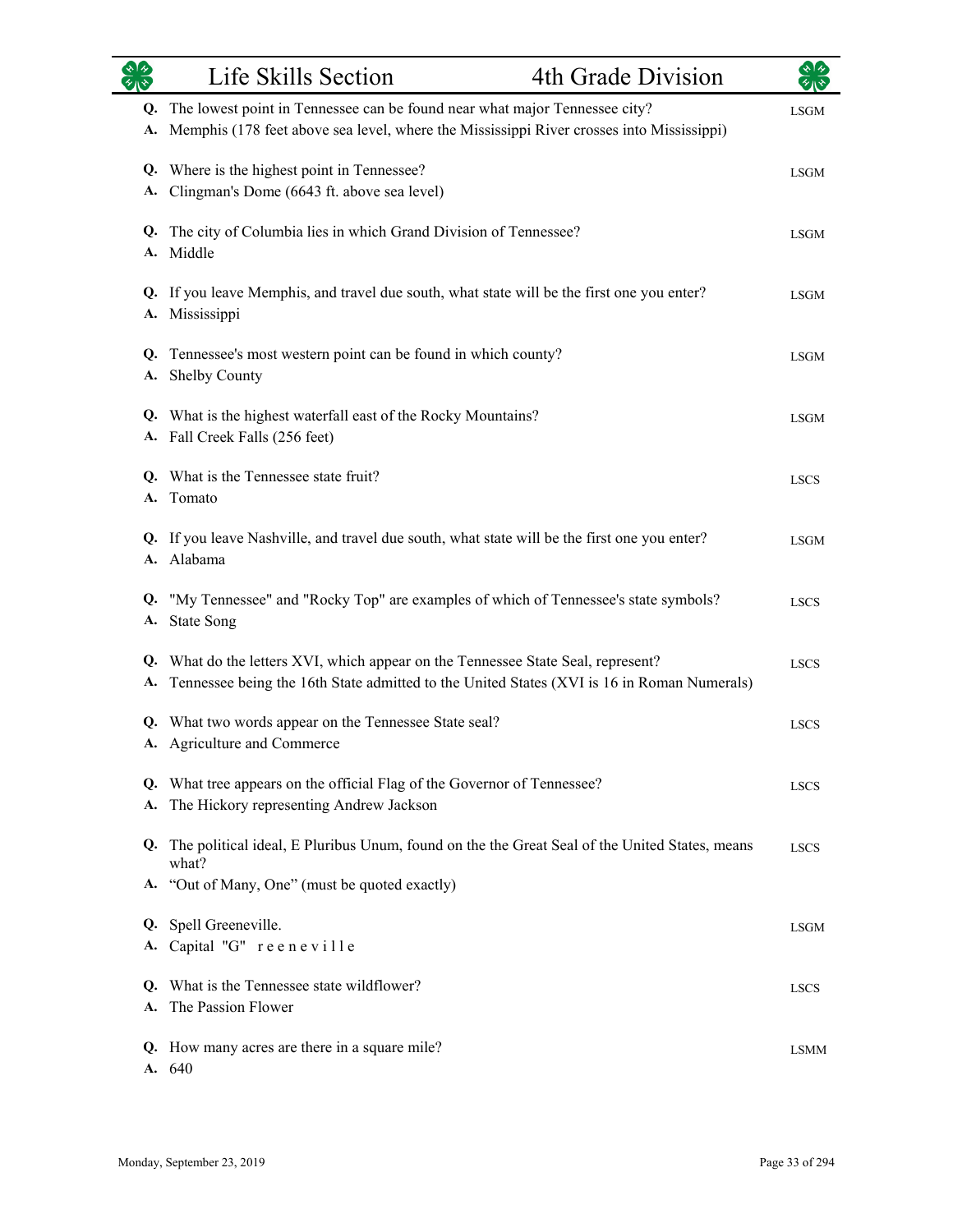|          | Life Skills Section                                                                                                                                           | 4th Grade Division |             |
|----------|---------------------------------------------------------------------------------------------------------------------------------------------------------------|--------------------|-------------|
|          | Q. What term describes an economy which has a low level of demand, low inflation, high<br>unemployment and a decrease in national income?<br>A. Economic BUST |                    | <b>LSCM</b> |
|          | Q. What term describes an economy which has a high level of demand, high inflation, low<br>unemployment, and growth in national income?<br>A. Economic BOOM   |                    | <b>LSCM</b> |
|          | Q. What president's likeness appears on the U.S. half-dollar?<br>A. John F. Kennedy                                                                           |                    | <b>LSCM</b> |
| A.       | Q. What is the Department of the Interior referring to when they use the acryonm GSMNP?<br>The Great Smoky Mountain National Park                             |                    | <b>LSGM</b> |
| Q.<br>A. | What person's likeness appears on the U.S. ten dollar bill?<br>Alexander Hamilton                                                                             |                    | <b>LSCM</b> |
|          | Q. The city of Chattanooga lies in what Time Zone?<br>A. Eastern Time Zone                                                                                    |                    | <b>LSGM</b> |
|          | Q. Which Grand Division of Tennessee would be the lowest in elevation?<br>A. West Tennessee                                                                   |                    | <b>LSGM</b> |
|          | Q. If you leave Clarksville, Tennessee and travel due north, what state will be the first one you<br>enter?<br>A. Kentucky                                    |                    | <b>LSGM</b> |
| A.       | Q. Tennessee's first sunrise takes place in which county?<br>Johnson County (Tennessee's eastern most county)                                                 |                    | <b>LSGM</b> |
| Q.<br>A. | What Tennessee topographical feature is known as the "Grand Canyon of the South"?<br>The Sequatchie Valley                                                    |                    | <b>LSGM</b> |
|          | Q. People who live out in the country where there is no organized town are said to live in what type<br>area?<br>A. Rural                                     |                    | <b>LSGM</b> |
|          | Q. People who live in the middle of a large city are said to live in what type area?<br>A. Urban                                                              |                    | <b>LSGM</b> |
|          | Q. What two words were the last to be added to the Pledge of Allegiance?<br>A. "Under God" (added to the pledge in 1954)                                      |                    | <b>LSCS</b> |
| А.       | Q. Name the only county in Tennessee named for a woman?<br><b>Grainger County (East Tennessee)</b>                                                            |                    | <b>LSCS</b> |
|          | Q. How many square feet are in an acre?<br>A. 43,560 square feet                                                                                              |                    | <b>LSMM</b> |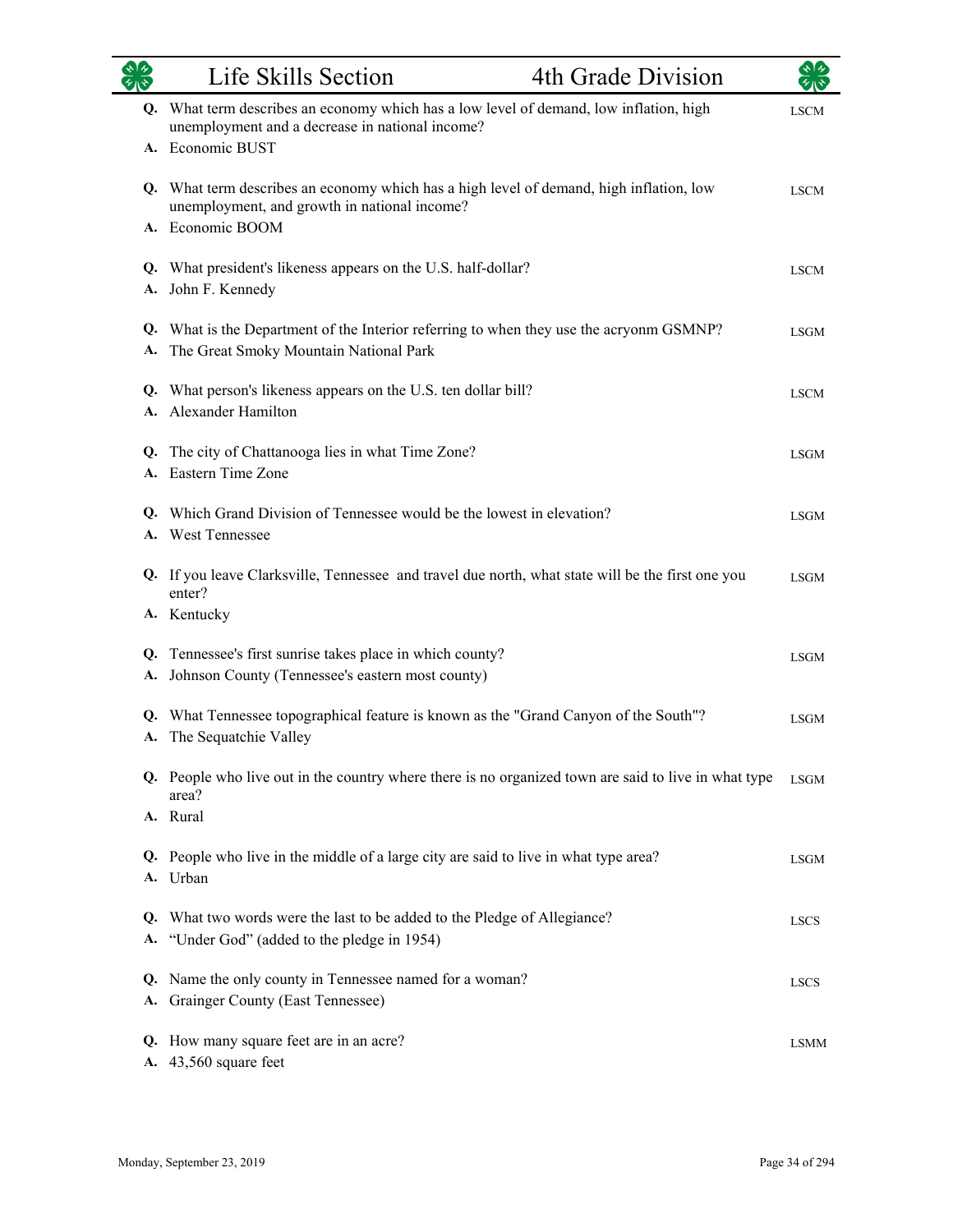|          | Life Skills Section                                                                                                                                                      | 4th Grade Division |             |
|----------|--------------------------------------------------------------------------------------------------------------------------------------------------------------------------|--------------------|-------------|
| Q.<br>А. | What person's likeness appears on the U.S. two dollar bill?<br>Thomas Jefferson                                                                                          |                    | <b>LSCM</b> |
|          | Q. What person's likeness appears on the US fifty dollar bill?<br>A. U.S. Grant                                                                                          |                    | <b>LSCM</b> |
| A.       | Q. What person's likeness appears on the U.S. nickel?<br>Thomas Jefferson                                                                                                |                    | <b>LSCM</b> |
|          | Q. If a store sets a price of an item and nobody seems to want the item, you would expect the price<br>on the item to do what?                                           |                    | <b>LSCM</b> |
|          | A. Go down (due to supply and demand)<br>Q. What president's likeness appears on the U.S. penny?<br>A. Abraham Lincoln                                                   |                    | <b>LSCM</b> |
| Q.       | What person's likeness appears on the U.S. one hundred dollar bill?<br>A. Ben Franklin                                                                                   |                    | <b>LSCM</b> |
| Q.<br>А. | Which county in Tennessee has the oldest courthouse still in use?<br>Dickson County (located in Charlotte built in 1832)                                                 |                    | <b>LSCS</b> |
| А.       | Q. What was the architectural centerpiece of the 1982 World's Fair?<br>The Sunsphere                                                                                     |                    | <b>LSCS</b> |
| Q.<br>A. | What U.S. Army division is housed at Ft. Campbell?<br>The 101st Airborne Division                                                                                        |                    | <b>LSCS</b> |
| Q.       | In what city did the 1982 World's Fair take place?<br>A. Knoxville                                                                                                       |                    | <b>LSCS</b> |
|          | Q. What is the Tennessee state slogan?<br>A. Tennessee--America at Its Best                                                                                              |                    | <b>LSCS</b> |
|          | Q. If a store sets a price of an item and everybody seems to want the item, you would expect the<br>price of the item to do what?<br>A. Go up (due to supply and demand) |                    | <b>LSCM</b> |
| Q.<br>А. | The National Storytelling Festival is held each year in what Tennessee town?<br>Jonesborough                                                                             |                    | <b>LSCS</b> |
| Q.<br>A. | What person's likeness appears on the U.S. five dollar bill?<br>Abraham Lincoln                                                                                          |                    | <b>LSCM</b> |
| Q.<br>А. | What is the smallest county in the state according to population?<br>Pickett County (4,945) [Also only county to have less than 5,000 people]                            |                    | <b>LSCS</b> |
| Q.<br>А. | What is the term used when you make payments on a purchase rather that buying it all at once?<br>Credit                                                                  |                    | <b>LSCM</b> |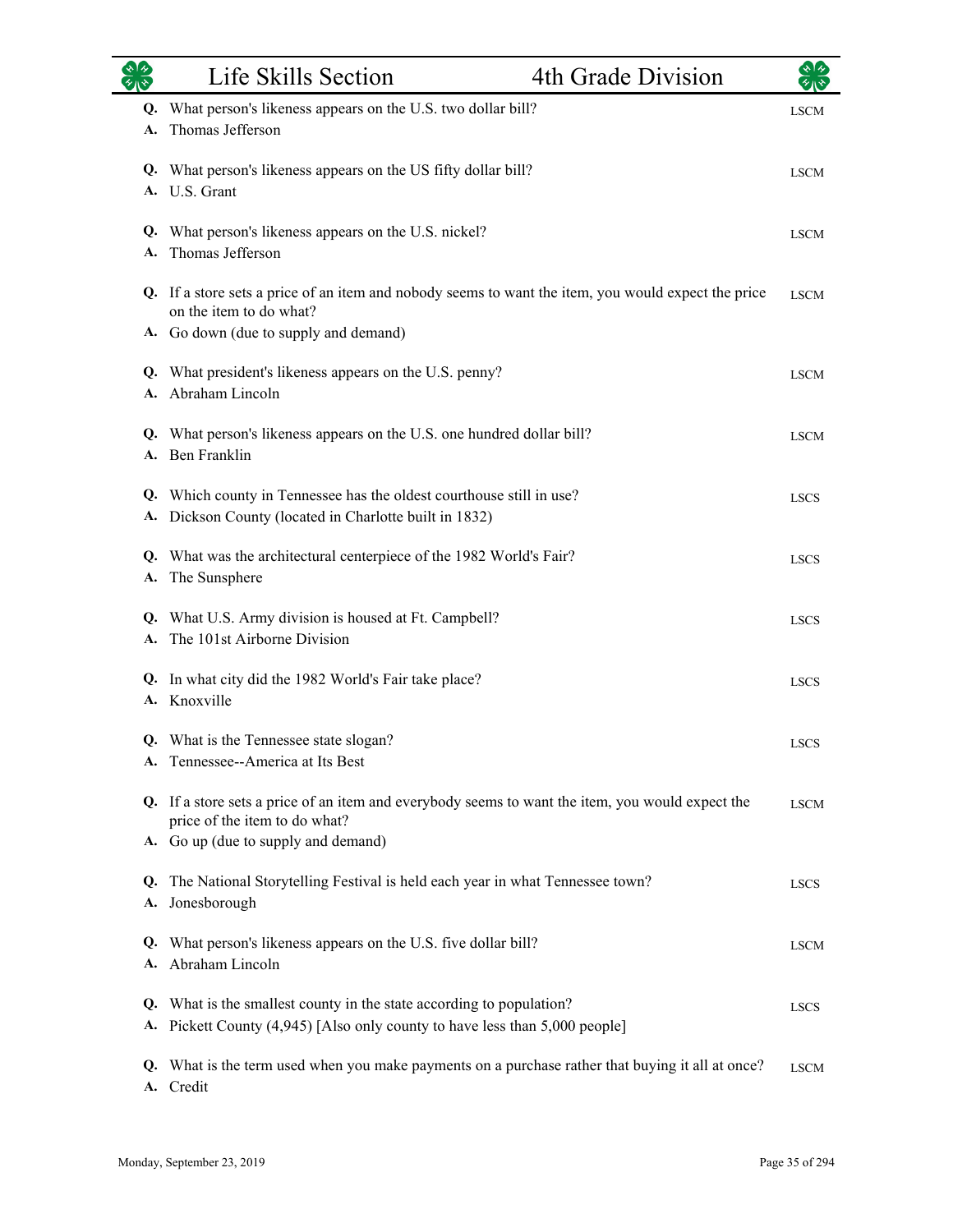|    | Life Skills Section                                                                                                                  | 4th Grade Division |             |
|----|--------------------------------------------------------------------------------------------------------------------------------------|--------------------|-------------|
|    | Q. What is defined as: A group of similar retail stores under centralized ownership and<br>management?<br>A. Chain Store             |                    | <b>LSCM</b> |
|    | Q. What Tennessee town is known as the "Mule Capitol of the World?"<br>A. Columbia                                                   |                    | <b>LSCS</b> |
|    | Q. Where was William Lawrence when he wrote the Tennessee state poem?<br>A. In a North Vietnamese prisoner of war camp               |                    | <b>LSCS</b> |
|    | Q. What Tennessee county is the only one named for a river?<br>A. Obion County                                                       |                    | <b>LSCS</b> |
|    | Q. What was the last county to be established in Tennessee?<br>A. Chester County                                                     |                    | <b>LSCS</b> |
|    | Q. What is the smallest county in area, in Tennessee?<br>A. Trousdale County (116 square miles)                                      |                    | <b>LSCS</b> |
|    | Q. What president's likeness appears on the U.S. dime?<br>A. Franklin D. Roosevelt                                                   |                    | <b>LSCM</b> |
| А. | Q. What is the largest county in land area, in Tennessee?<br>Shelby County (786 square miles)                                        |                    | <b>LSCS</b> |
|    | Q. What is defined as the number of days the manufacturers feel their product will maintain its<br>highest quality?<br>A. Shelf-life |                    | <b>LSCM</b> |
| A. | Q. Who can be described as any person or organization that uses resources?<br>Consumer                                               |                    | <b>LSCM</b> |
|    | Q. In what Tennessee town would you attend the "Dogwood Arts Festival?"<br>A. Knoxville                                              |                    | <b>LSCS</b> |
|    | Q. On which side of the plate should the cup or beverage glass be placed when setting the table?<br>A. On the Right                  |                    | <b>LSME</b> |
|    | Q. How many grams are in a kilogram?<br>A. 1000                                                                                      |                    | <b>LSMM</b> |
| Q. | Who did America fight against in the American Revolution?<br>A. Great Britain                                                        |                    | 4.31        |
|    | Q. When making introductions between a male and a female, which one should you introduce first?<br>A. Female                         |                    | <b>LSME</b> |
|    | Q. What is the metric scale of temperature measurement?<br>A. Celsius                                                                |                    | <b>LSMM</b> |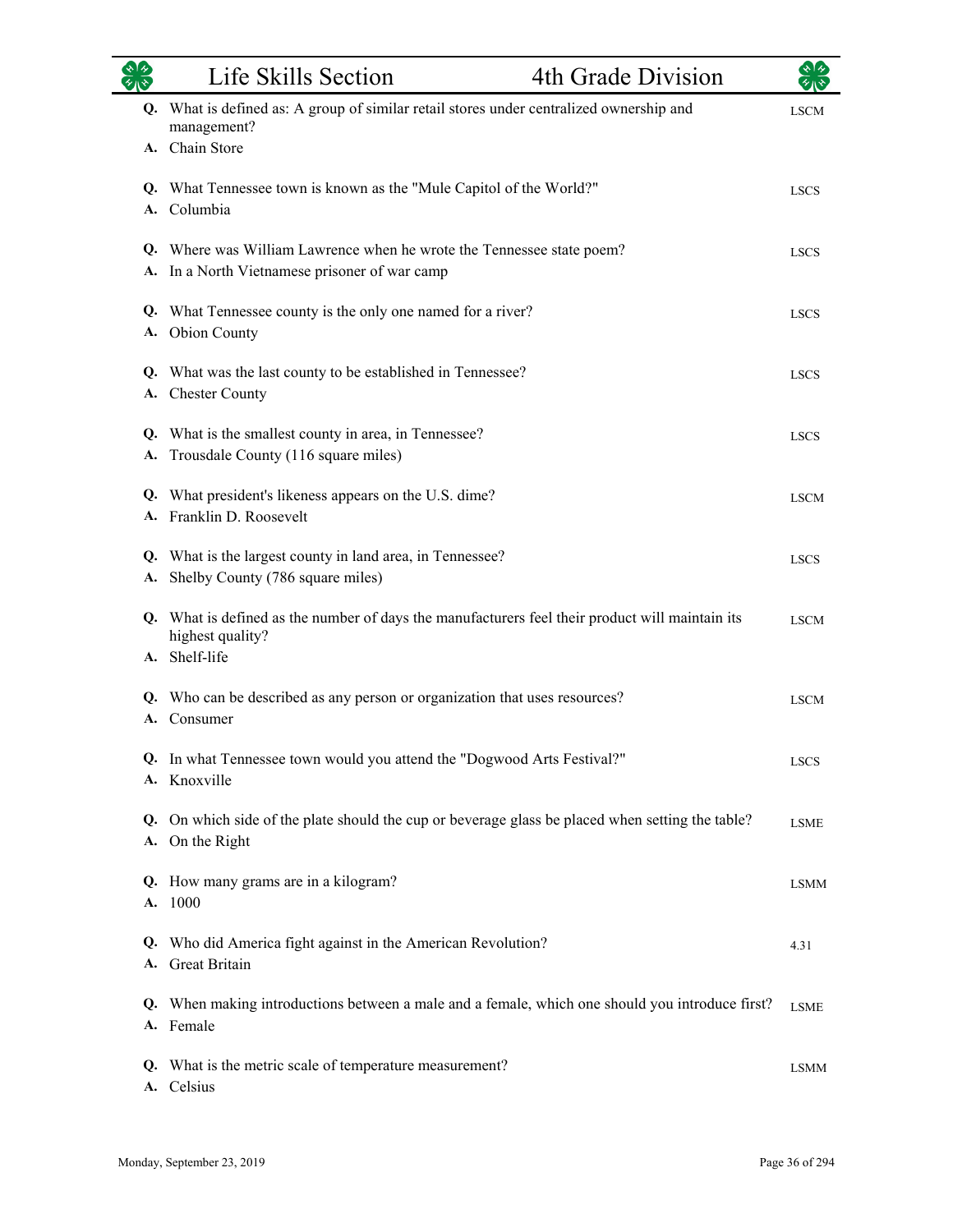|          | Life Skills Section                                                                                         | 4th Grade Division |             |
|----------|-------------------------------------------------------------------------------------------------------------|--------------------|-------------|
| Q.<br>A. | What metric unit contains 39.37 inches?<br>one meter                                                        |                    | <b>LSMM</b> |
| Q.<br>A. | Tennessee has how many counties?<br>Ninty-Five (95)                                                         |                    | <b>LSGM</b> |
| Q.<br>A. | Which side should the folded edge of the napkin be turned toward when setting the table?<br>Toward the left |                    | <b>LSME</b> |
| Q.<br>А. | While dining, where should you place your knife, fork, or spoon after you have used it?<br>On your plate    |                    | <b>LSME</b> |
|          | Q. Where should a salad plate be placed when setting the table?<br>A. To the left of the fork               |                    | <b>LSME</b> |
| Q.       | When making introductions between people of different ages, which one should you introduce<br>first?        |                    | <b>LSME</b> |
| Q.       | A. The older person<br>Thank you notes should be mailed within how many weeks of the event?                 |                    | <b>LSME</b> |
| A.       | Two weeks<br>Q. Comparing prices of different brands and sizes of the same food is called what?             |                    | <b>LSCM</b> |
| A.       | <b>Unit Pricing</b><br>Q. What president's likeness appears on the U.S. quarter?                            |                    | <b>LSCM</b> |
|          | A. George Washington<br>Q. How many inches are in a foot?<br>12 inches                                      |                    | <b>LSMM</b> |
| A.       | Q. What is the Bicentennial Tree of Tennessee?<br>A. The Yellowwood Tree                                    |                    | <b>LSCS</b> |
|          | Q. What is the smallest county seat in Tennessee?<br>A. Altamont (County Seat of Grundy County)             |                    | <b>LSGM</b> |
| Q.       | Where should you place your napkin when you sit down to eat?<br>A. Across your lap                          |                    | <b>LSME</b> |
|          | Q. What English unit of measure contains 2.54 centimeters?<br>A. one inch                                   |                    | <b>LSMM</b> |
|          | Q. How many feet are in a yard?<br>A. 3 feet                                                                |                    | <b>LSMM</b> |
|          | Q. How many ounces are in a pint of water?<br>A. 16                                                         |                    | <b>LSMM</b> |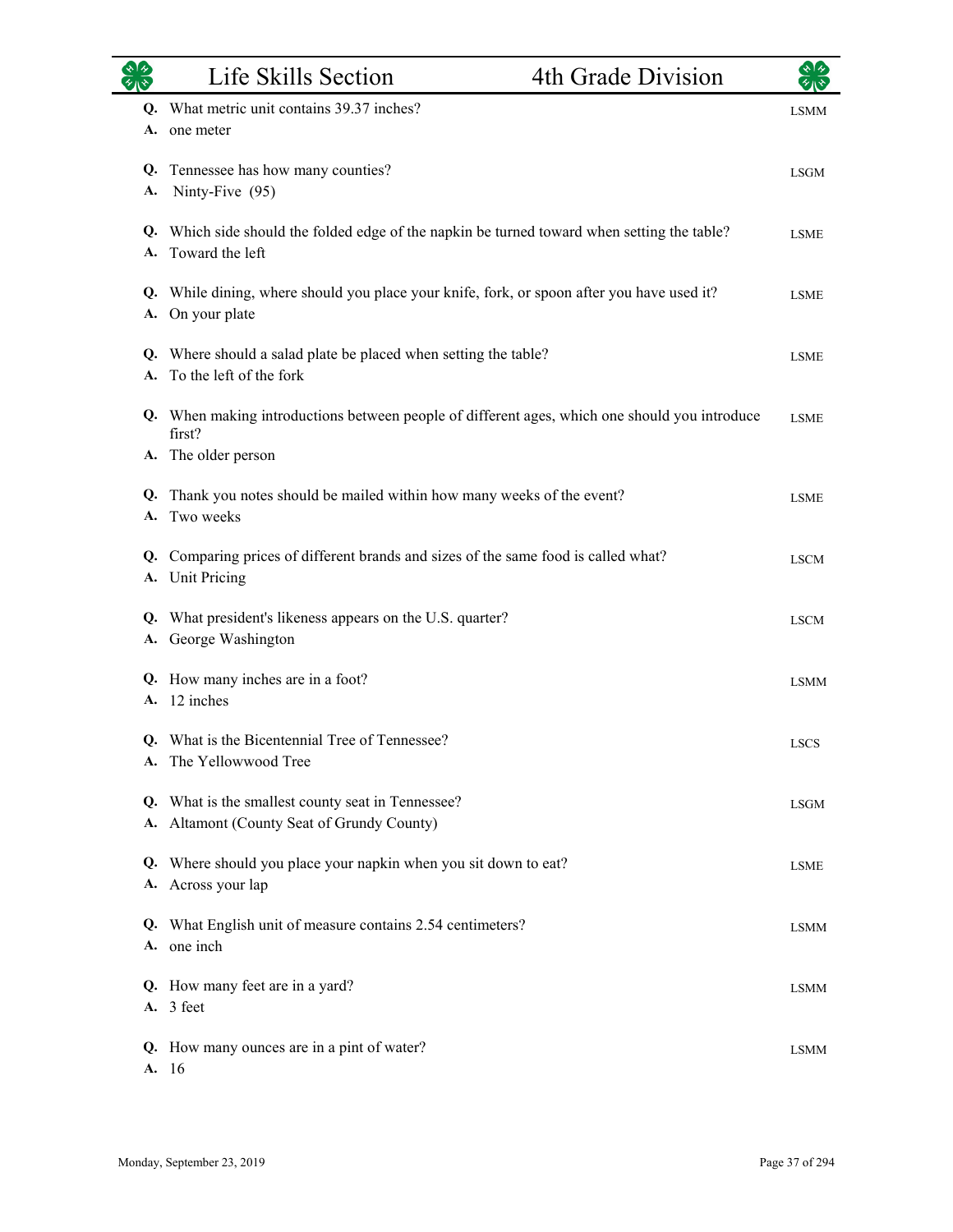|    | Life Skills Section                                                                                                                               | 4th Grade Division |             |
|----|---------------------------------------------------------------------------------------------------------------------------------------------------|--------------------|-------------|
|    | Q. What English unit of measure contains 1760 yards?<br>A. one mile                                                                               |                    | <b>LSMM</b> |
|    | Q. How many pounds are in a ton?<br>A. 2000 pounds                                                                                                |                    | <b>LSMM</b> |
|    | Q. What metric unit contains 2.2 pounds?<br>A. kilogram                                                                                           |                    | <b>LSMM</b> |
| A. | Q. What was the last song to be recognized as a Tennessee State Song?<br>"Tennessee" adopted by the State Legislature in 1992                     |                    | <b>LSCS</b> |
|    | Q. What person's likeness appears on the U.S. twenty dollar bill?<br>A. Andrew Jackson                                                            |                    | <b>LSCM</b> |
|    | Q. What building appears on the reverse side of the U.S. nickel?<br>A. Monticello (Thomas Jefferson's home)                                       |                    | <b>LSCM</b> |
|    | Q. What is also known as putting money back to pay for something in the future?<br>A. Saving                                                      |                    | <b>LSCM</b> |
|    | Q. When making introductions between a female and a person with a title, which one should you<br>introduce first?                                 |                    | <b>LSME</b> |
|    | A. Female<br>Q. The city of Jackson, Tennessee lies in the center of which Grand Division of Tennessee?<br>A. West Tennessee                      |                    | <b>LSGM</b> |
|    | Q. What person's likeness appears on the U.S. one dollar bill?<br>A. George Washington                                                            |                    | <b>LSCM</b> |
|    | Q. If you leave Bristol, Tennessee and travel due north, what state will be the first one you enter?<br>A. Virginia                               |                    | <b>LSGM</b> |
| Q. | The city of Memphis lies in what time zone?<br>A. Central Time Zone                                                                               |                    | <b>LSGM</b> |
| Q. | The city of Chattanooga is located in which Grand Division of Tennessee?<br>A. East                                                               |                    | <b>LSGM</b> |
| Q. | The city of Memphis is located in which Grand Division of Tennessee?<br>A. West                                                                   |                    | <b>LSGM</b> |
| Q. | The city of Murfreesboro is located in which Grand Division of Tennessee?<br>A. Middle                                                            |                    | <b>LSGM</b> |
| Q. | What do the three stars on the Tennessee state flag represent?<br>A. East, West, and Middle Tennessee or (the three Grand Divisions of Tennessee) |                    | <b>LSCS</b> |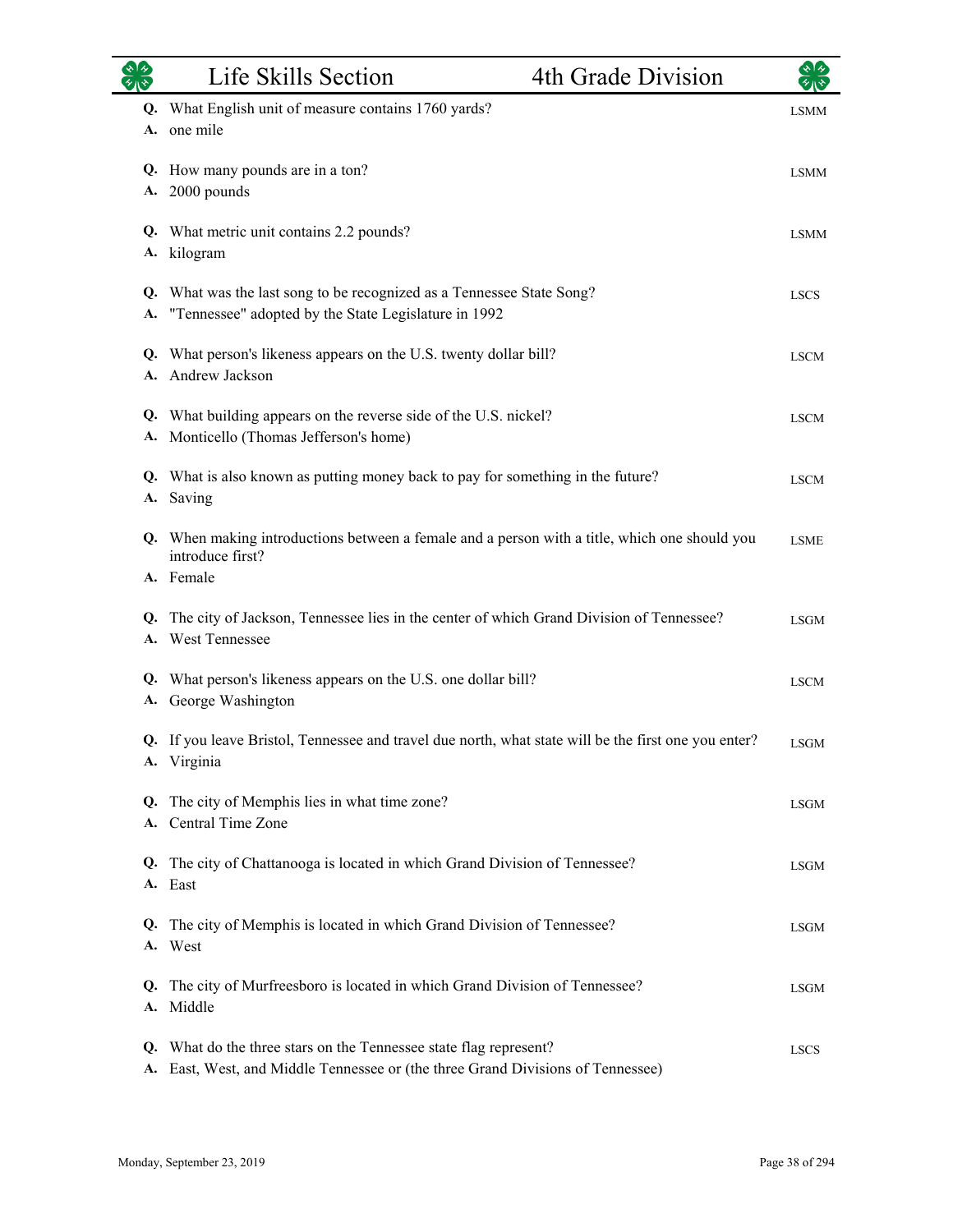|          | Life Skills Section                                                                                   | 4th Grade Division |             |
|----------|-------------------------------------------------------------------------------------------------------|--------------------|-------------|
| Q.<br>A. | The city of Knoxville lies in what Time Zone?<br>Eastern Time Zone                                    |                    | <b>LSGM</b> |
|          | Q. What is the Tennessee state rock?<br>A. Limestone                                                  |                    | <b>LSCS</b> |
|          | Q. The city of Jackson is located in which Grand Division of Tennessee?<br>A. West                    |                    | <b>LSGM</b> |
| A.       | Q. If you leave Memphis, and travel due west, what state will be the first one you enter?<br>Arkansas |                    | <b>LSGM</b> |
| А.       | Q. What is the official Tennessee State Folk Dance?<br>The "Square Dance"                             |                    | <b>LSCS</b> |
| Q.       | What is Tennessee's fifth largest city?<br>A. Clarksville (132,000)                                   |                    | <b>LSGM</b> |
|          | Q. Spell Memphis.<br>A. MEMPHIS                                                                       |                    | <b>LSGM</b> |
|          | Q. Name the state that borders Tennessee to the East.<br>A. North Carolina                            |                    | <b>LSGM</b> |
| Q.       | The city of Nashville lies in what time zone?<br>A. Central Time Zone                                 |                    | <b>LSGM</b> |
|          | Q. The city of Murfreesboro lies in what time zone?<br>A. Central Time Zone                           |                    | <b>LSGM</b> |
|          | Q. What is another name for delayed spending?<br>A. Saving                                            |                    | <b>LSCM</b> |
|          | Q. What is the Tennessee state reptile?<br>A. Eastern box turtle                                      |                    | <b>LSCS</b> |
| Q.<br>A. | What building appears on the reverse side of the U.S. penny?<br>Lincoln Memorial in D.C.              |                    | <b>LSCS</b> |
| Q.       | Whose birthday is celebrated on the third Monday of January?<br>A. Martin Luther King, Jr.            |                    | <b>LSCS</b> |
| Q.<br>A. | The American flag should be displayed where on a stage or platform?<br>The Speaker's Right            |                    | <b>LSCS</b> |
| Q.<br>A. | What is the proper name for the blue section of a U.S. flag?<br>Canton or Union                       |                    | <b>LSCS</b> |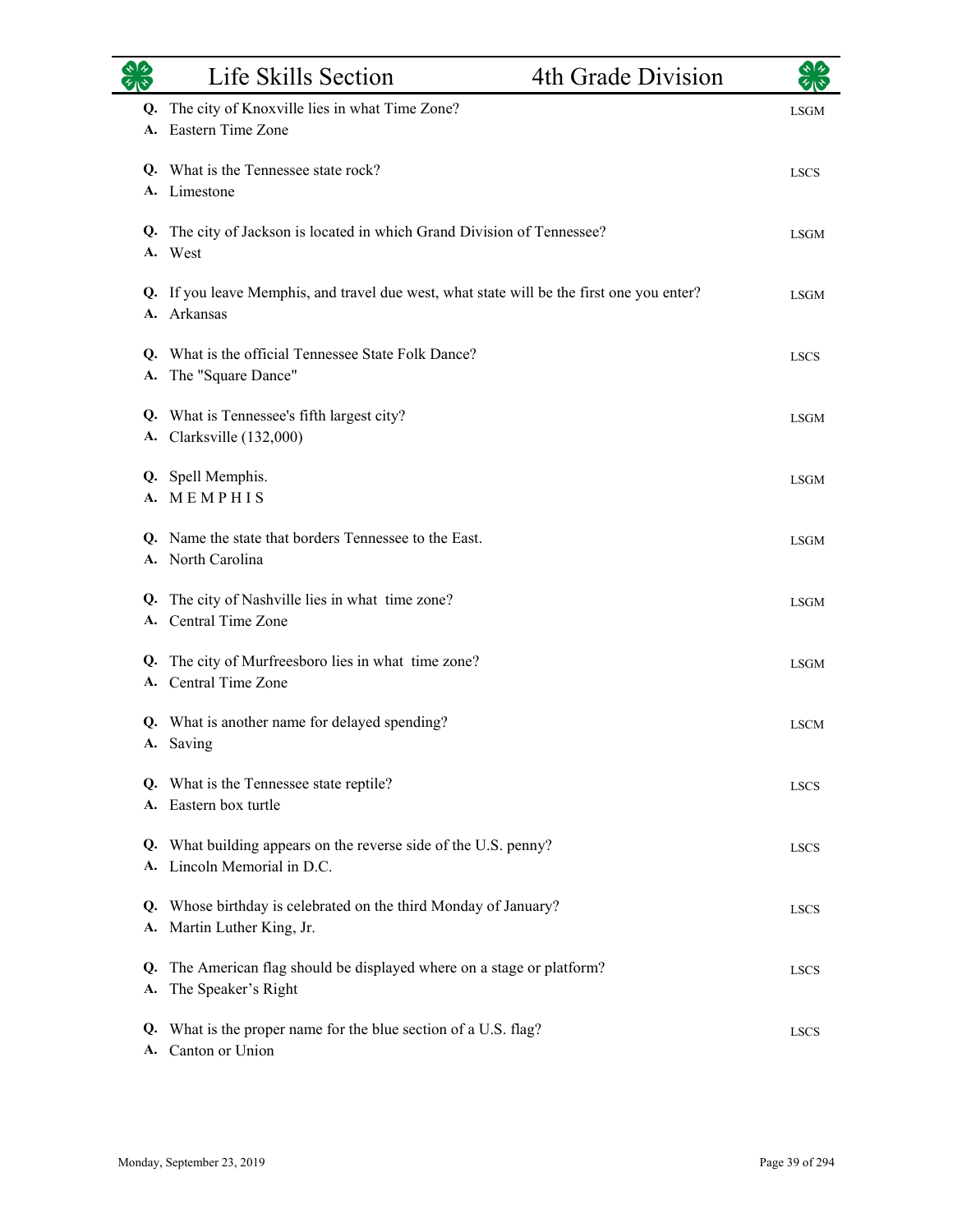|           | Life Skills Section<br>4th Grade Division                                                                                   |             |
|-----------|-----------------------------------------------------------------------------------------------------------------------------|-------------|
| Q.<br>A.  | What Tennessee State Symbol also contains a boat, a plow, a sheaf of wheat, and a cotton plant?<br>The Tennessee State Seal | <b>LSCS</b> |
|           | Q. Which famous song was written by Felice (FUH-LEESE) and Boudleaux (BOOD-LOW) Bryant<br>in Gatlinburg in 1967?            | <b>LSCS</b> |
|           | A. Rocky Top                                                                                                                |             |
| Q.<br>A.  | What is Tennessee's most prominent nickname?<br>The "Volunteer State"                                                       | <b>LSCS</b> |
|           |                                                                                                                             |             |
| Q.        | The city of Knoxville is located in which Grand Division of Tennessee?<br>A. East                                           | <b>LSGM</b> |
| Q.<br>А.  | Which Tennessee town shares its Main Street with Virginia?<br><b>Bristol</b> (State Street)                                 | <b>LSGM</b> |
| Q.        | What date appears upon the Tennessee State Seal?                                                                            | <b>LSCS</b> |
|           | A. 1796 (the year Tennessee became a state)                                                                                 |             |
| Q.        | What three colors are found on the Tennessee state flag?<br>A. red, white and blue                                          | <b>LSCS</b> |
| <b>A.</b> | Q. What Tennessee symbol was adopted in 1905?<br>The State Flag                                                             | <b>LSCS</b> |
| Q.<br>А.  | What is the Tennessee State Gem?<br>The freshwater pearl                                                                    | <b>LSCS</b> |
| Q.        | The "Tennessee Waltz" is an example of which of Tennessee's state symbols?<br>A. State Song                                 | <b>LSCS</b> |
|           | Q. What is Tennessee's state tree?<br>A. Tulip Poplar or Yellow Poplar or Tuliptree                                         | <b>LSCS</b> |
| Q.        | In what county is the geographic center of Tennessee?<br>A. Rutherford County                                               | <b>LSGM</b> |
| Q.        | The parallel lines which run east and west on a globe are referred to as what?<br>A. Latitude                               | <b>LSGM</b> |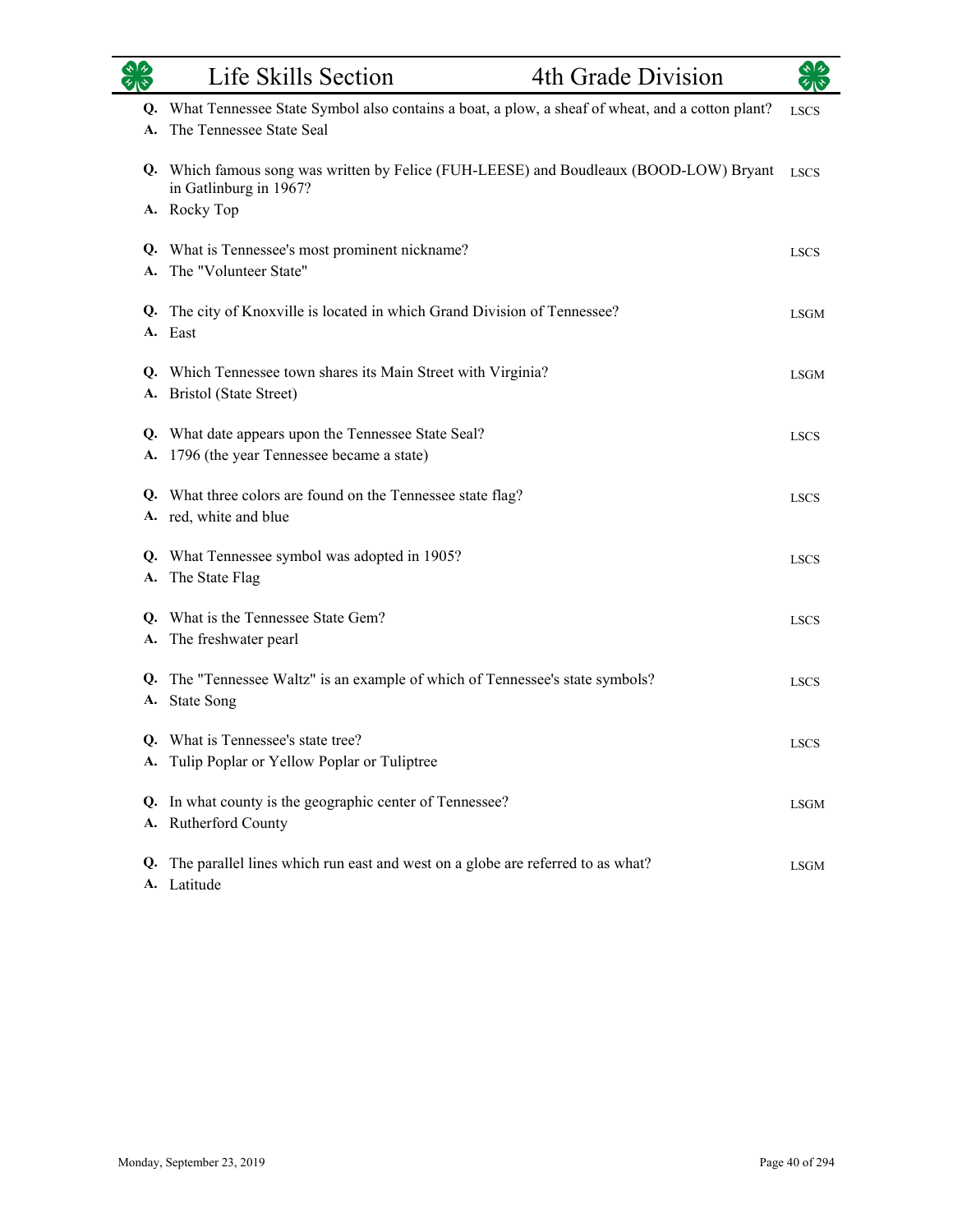|          | <b>Science Section</b>                                                                                                             | 4th Grade Division |          |
|----------|------------------------------------------------------------------------------------------------------------------------------------|--------------------|----------|
| Q.<br>A. | The process by which plants convert light energy into plant energy is called what?<br>Photosynthesis                               |                    | 4.LS2.1  |
|          | Q. What is the closest planet to the sun?<br>A. Mercury                                                                            |                    | 3.ESS1.1 |
|          | Q. What type cell has a cell wall?<br>A. Plant Cell                                                                                |                    | 7.LS1.1  |
| А.       | Q. In terms of an ecosystem what is a producer?<br>An organism which can produce its own food                                      |                    | 4.LS2.2  |
|          | Q. What one-time planet is now classified as a dwarf planet?<br>A. Pluto                                                           |                    | 3.ESS1.1 |
| Q.       | In terms of what it eats, a lion would be classified as what?<br>A. Carnivore (CARN-UH-VOOR)                                       |                    | 4.LS2.2  |
| Q.       | What is the term for the animal that is catches and eats another animal?<br>A. Predator                                            |                    | 4.LS2.2  |
| A.       | Q. In terms of shape what is the difference in plant cells and animal cells?<br>Plant Cells are rectangular Animal cells are round |                    | 7.LS1.1  |
|          | Q. An organism which is attacked in some way by a parasite is know as a what?<br>A. A Host                                         |                    | 4.LS2.2  |
| А.       | Q. What are the three main structures of a cell?<br>Membrane, nucleus, cytoplasm                                                   |                    | 7.LS1.1  |
|          | Q. On which planet will you find the Great Red Spot?<br>A. Jupiter                                                                 |                    | 3.ESS1.1 |
|          | Q. What is classified as a planet composed primarily of rocks and metals?<br>A. A terrestrial Planet                               |                    | 3.ESS1.1 |
|          | Q. What type of organism must consume materials generated by other organisms in order to<br>survive?                               |                    | 4.LS2.2  |
|          | A. Consumer                                                                                                                        |                    |          |
|          | Q. What is the most distingishing characteristic of the planet Saturn?<br>A. Its Rings                                             |                    | 3.ESS1.1 |
|          | Q. What is the largest body in earth's solar system?<br>A. The Sun                                                                 |                    | 3.ESS1.1 |
|          | Q. What is the largest planet in earth's solar system?<br>A. Jupiter                                                               |                    | 3.ESS1.1 |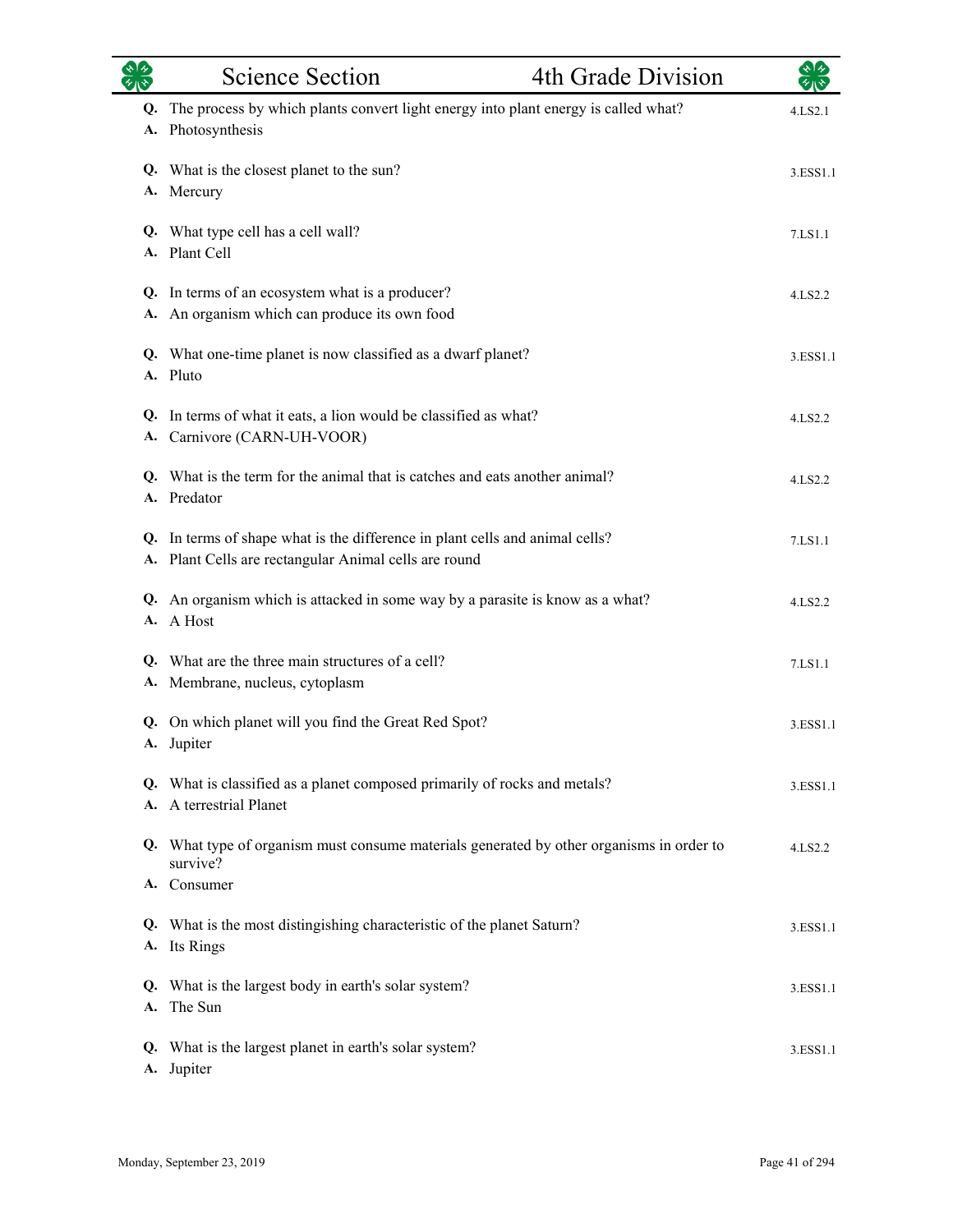|          | <b>Science Section</b>                                                                                                               | 4th Grade Division | रुष्ट्र<br>स्रोत |
|----------|--------------------------------------------------------------------------------------------------------------------------------------|--------------------|------------------|
| A.       | Q. What is an organism which lives in or on another organism and benefits at the hosts expense?<br>Parasite                          |                    | 4.LS2.2          |
| A.       | Q. In terms of what it eats, a bear would be classified as what?<br>Omnivores (pronounced OM-NUH-VOORS)                              |                    | 4.LS2.2          |
|          | Q. What tectonic (TECK-TAWN-ICK) plate boundry is responsible for the Pacfic Ocean growing<br>wider?<br>A. Divergent (DIE-VERGE-ENT) |                    | 4.ESS2.2         |
|          | Q. Fungi reproduce by the production of what?<br>A. Spores                                                                           |                    | 3.LS1.1          |
|          | Q. What are the two physical characteristics of matter?<br>A. Mass and Volume                                                        |                    | 3.PS1.3          |
| Q.<br>А. | In terms of what it eats, a sheep would be classified as what?<br>Herbivore (HERB-UH-VOOR)                                           |                    | 4.LS2.2          |
| Q.<br>A. | The Venus Flytrap is a good example of what type of plant?<br>Carnivorous (Pronounced CAR-NIV-UR-US)                                 |                    | 4.LS2.2          |
|          | Q. What is the basic unit of all living things?<br>A. Cells                                                                          |                    | 7.LS1.1          |
|          | Q. What is the cell wall of a plant composed of?<br>A. Cellulose                                                                     |                    | 7.LS1.1          |
| A.       | Q. What is the term for a water-bearing formation formed underground?<br>Aquifer (AH-QUH-FUR)                                        |                    | 3.ESS2.1         |
|          | Q. Where does the city of Memphis obtain its fresh water supply?<br>A. From large underground wells located in the area              |                    | 3.ESS2.1         |
|          | Q. In terms of what it eats, a goat would be classified as what?<br>A. Herbivore (HERB-UH-VOOR)                                      |                    | 4.LS2.2          |
| Q.       | In terms of what it eats, a dairy cow would be classified as what?<br>A. Herbivore (HERB-UH-VOOR)                                    |                    | 4.LS2.2          |
| А.       | Q. In terms of what it eats, a domesticated dog would be classified as what?<br>Carnivore (CARN-UH-VOOR)                             |                    | 4.LS2.2          |
|          | Q. What are the building blocks of all life?<br>A. Cells                                                                             |                    | 7.LS1.1          |
| A.       | Q. Which type of cell would have cilia?<br>Animal Cells                                                                              |                    | 7.LS1.1          |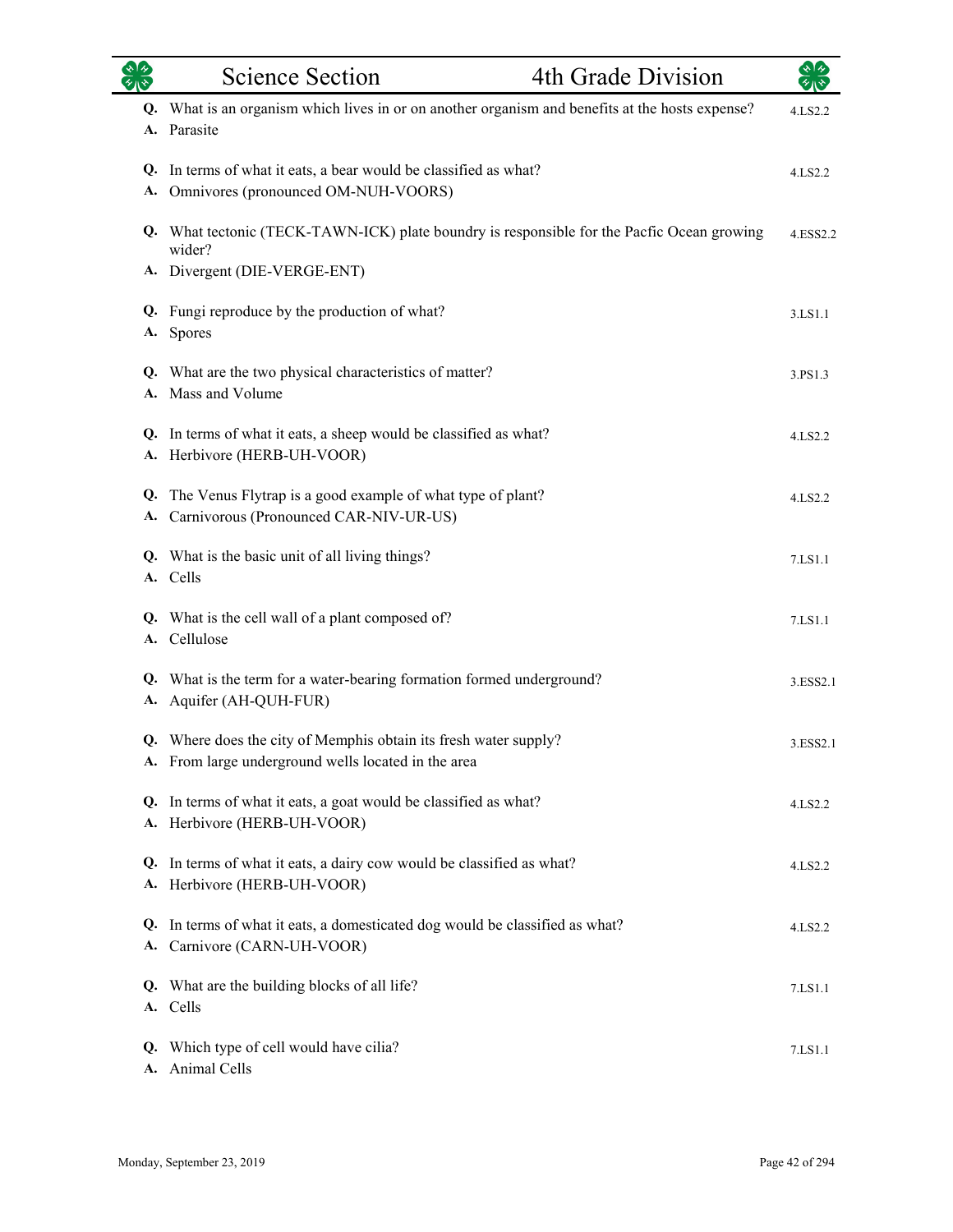| $\gamma_{\rm A}$ | <b>Science Section</b>                                                                                                 | 4th Grade Division |          |
|------------------|------------------------------------------------------------------------------------------------------------------------|--------------------|----------|
| A.               | Q. Which type of cell would have Lysomes?<br>Animal Cells                                                              |                    | 7.LS1.1  |
|                  | Q. Which type of cell would have one large central vacuole? (Pronounced VACK -U-UL)<br>A. Plant Cells                  |                    | 7.LS1.1  |
|                  | Q. In terms of what it eats, a snake would be classified as what?<br>A. Carnivore (CARN-UH-VOOR)                       |                    | 4.LS2.2  |
| А.               | Q. A basketball passing through a hoop is an example of what kind of energy?<br>Kinetic Energy                         |                    | 4.PS3.2  |
|                  | Q. What is the second largest plamet in earth's solar system?<br>A. Saturn                                             |                    | 3.ESS1.1 |
|                  | Q. A spring scale is used to measure what?<br>A. Weight                                                                |                    | 3.PS1.3  |
|                  | Q. What tool is used to measure mass?<br>A. A balance                                                                  |                    | 3.PS1.3  |
|                  | Q. Name the piece of equipment used to measure the volume of liquid in a lab?<br>A. Graduated Cylinder                 |                    | 3.PS1.3  |
|                  | Q. What would be a formula to measure the volume of a rectangular prism?<br>A. Length x Width x Height                 |                    | 3.PS1.3  |
|                  | Q. Scientifically speaking an object's volume is expressed in what units?<br>A. Cubic Centimeters (cm3)                |                    | 3.PS1.3  |
|                  | Q. Mass divided by Volume is an object's what?<br>A. Denisty                                                           |                    | 3.PS1.3  |
|                  | Q. The more tightly packed an objects molecules are, the more what an object would be?<br>A. Dense                     |                    | 3.PS1.3  |
|                  | Q. The amount of matter in an object is referred to it's what?<br>A. Mass                                              |                    | 3.PS1.3  |
|                  | Q. Which layer of the Earth is composed of very hot metals in a liquid state?<br>A. The Outer Core                     |                    | 4.ESS2.2 |
|                  | Q. What is a boundary between two tectonic (TECK-TAWN-ICK) plates where the plates are<br>moving away from each other? |                    | 4.ESS2.2 |
|                  | A. Divergent (DIE-VERGE-ENT)                                                                                           |                    |          |
| Q.<br>A.         | What is the largest layer of the Earth?<br>The Mantle                                                                  |                    | 4.ESS2.2 |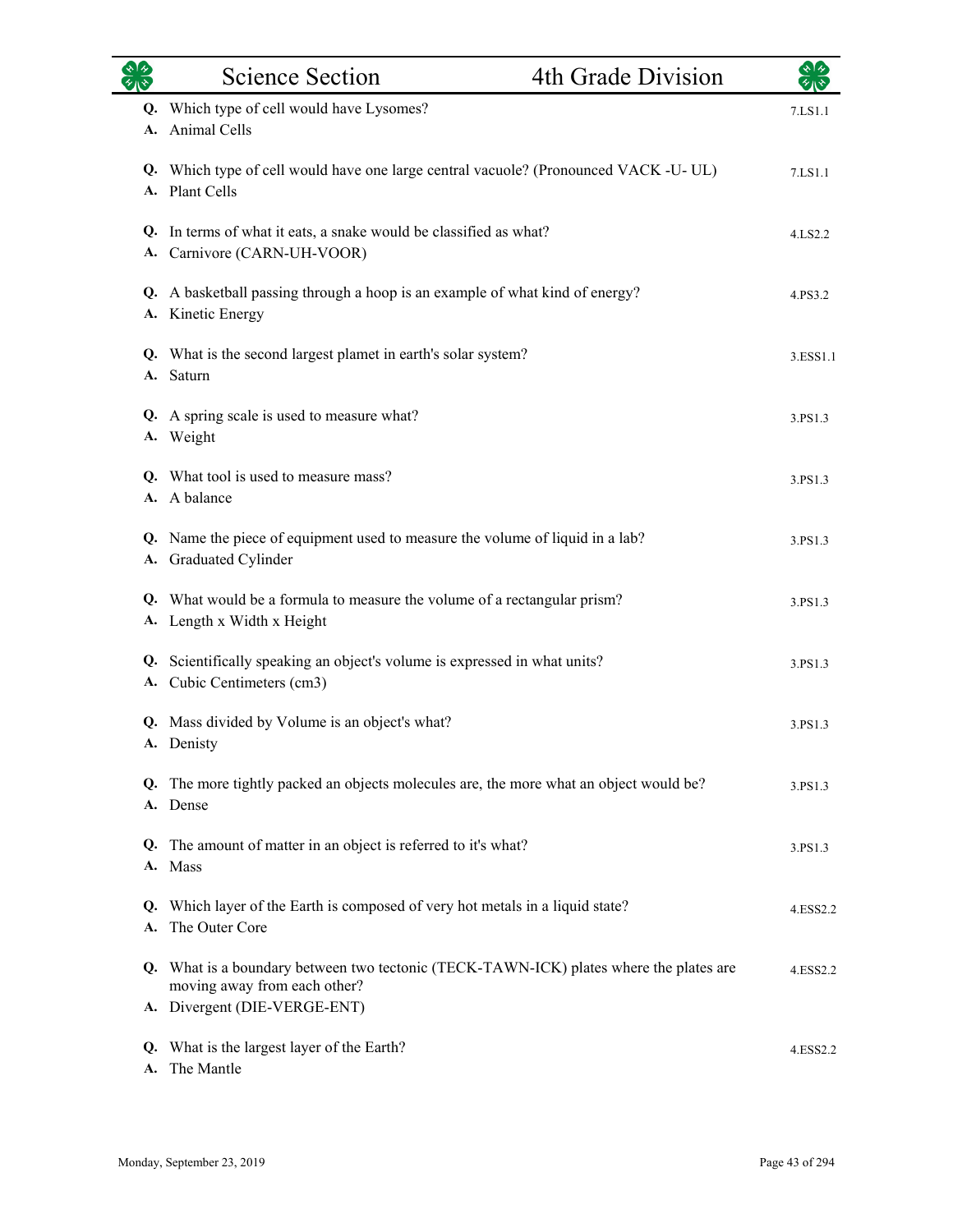|          | <b>Science Section</b>                                                                                                                                        | 4th Grade Division |          |
|----------|---------------------------------------------------------------------------------------------------------------------------------------------------------------|--------------------|----------|
| A.       | Q. What is the smallest layer of the Earth?<br>The Crust                                                                                                      |                    | 4.ESS2.2 |
| A.       | Q. What is the outer most layer of the Earth called?<br>The Crust                                                                                             |                    | 4.ESS2.2 |
|          | Q. What is the process by which pollen is transferred from the male parts of the plant to the female<br>parts?<br>A. Pollenation (pronounced POL-UN-NAY-SHUN) |                    | 3.LS1.1  |
| Q.<br>A. | During plant reproduction where does actual pllination take place?<br>The Style                                                                               |                    | 3.LS1.1  |
| A.       | Q. What is the unit measurement of denisty?<br>grams per cubic centimeter $(g/cm3)$                                                                           |                    | 3.PS1.3  |
|          | Q. What is the process by which rocks, soils and minerals are broken down due to contact with the<br>Earth's atmosphere?<br>A. Weathering                     |                    | 4.ESS1.1 |
|          | Q. What is classified as a massive planet composed primarily of gases and ices?<br>A. Giant Planets                                                           |                    | 3.ESS1.1 |
|          | Q. What are the structures in a plant cell which initiate photosynthesis?<br>A. Chloroplasts                                                                  |                    | 4.LS2.1  |
|          | Q. In terms of electricty copper wire would be a good example of what?<br>A. A conductor                                                                      |                    | 8.PS2.1  |
|          | Q. For an electric crrent to happen there must be a what?<br>A. A circuit                                                                                     |                    | 3.PS3.2  |
| A.       | A meteorologist is a person who studies what?<br>The weather                                                                                                  |                    | 3.ESS2.3 |
| Q.       | The fact that Florida is warmer than Tennessee can be attributed to differences in what?<br>A. Climate                                                        |                    | 3.ESS2.3 |
|          | Q. Dropping a rock in a gradulated cylinder containing water is a method of determining the rock's<br>what?                                                   |                    | 3.PS1.3  |
|          | A. Volume<br>Q. What is defined as the state of the atmosphere at a given place and time in regards to heat,<br>dryness, wind and rain?<br>A. Weather         |                    | 3.ESS2.3 |
|          | Q. What two metals can be found in the inner and outer core of the Eart?<br>A. Nickel and Iron                                                                |                    | 4.ESS2.2 |

Ē.

÷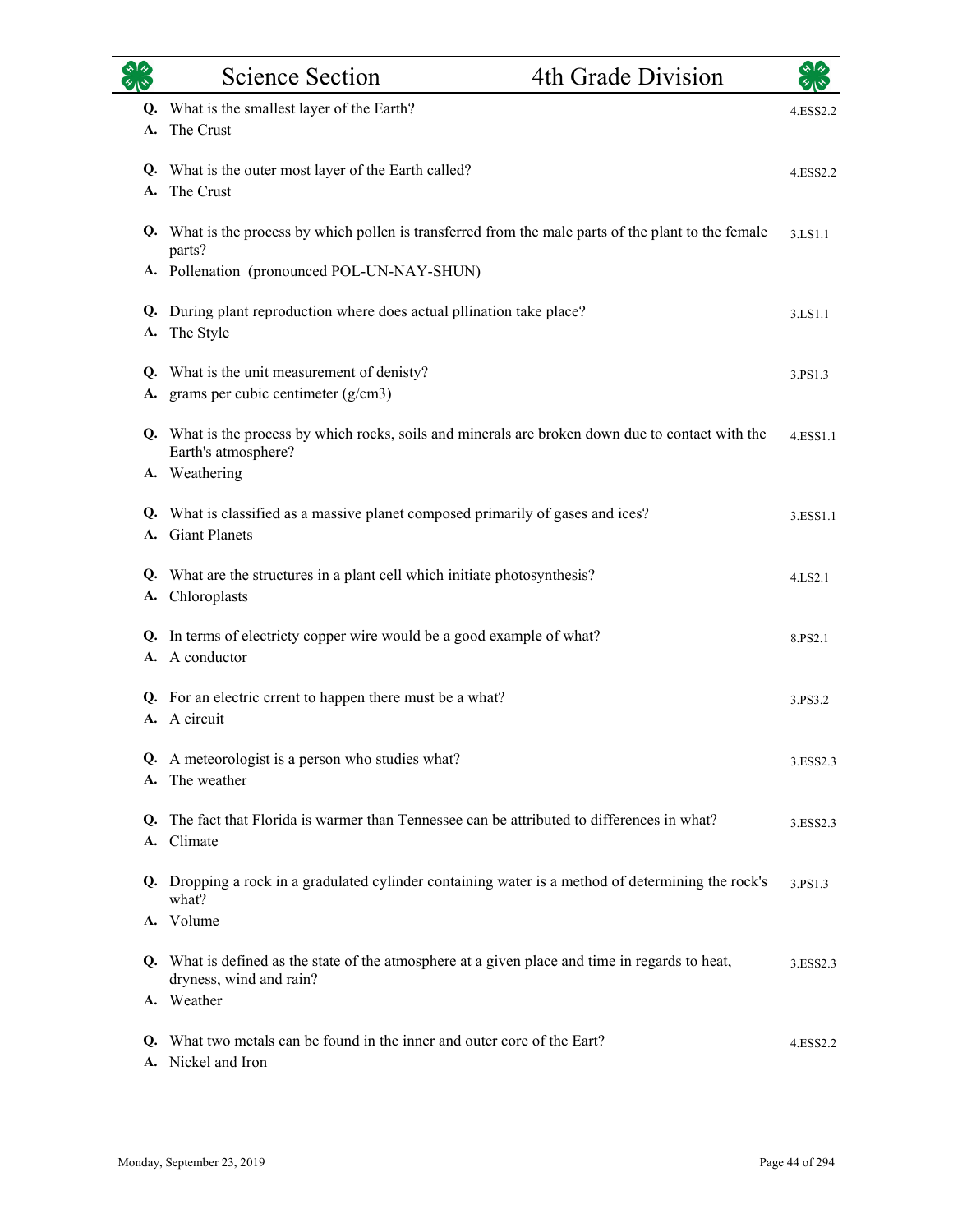|          | <b>Science Section</b>                                                                                             | 4th Grade Division |          |
|----------|--------------------------------------------------------------------------------------------------------------------|--------------------|----------|
| Q.<br>A. | What is the term for the material that is moved during the process of erosion?<br>Sediment                         |                    | 4.ESS1.1 |
| A.       | Q. What is defined as the process soil or rock is moved from one location to other?<br>Erosion                     |                    | 4.ESS1.1 |
| A.       | Q. A clinometer (pronounced KLIN OM UH TER) is used to measure what?<br>Slope                                      |                    | 3.PS1.3  |
| A.       | Q. What does the term dilute (pronounced DY LUTE) mean?<br>Make thinner or weaker                                  |                    | 3.PS1.3  |
| А.       | Q. What natural process causes the "Smoke" in the Smoky Mountains?<br>Transpiration (pronouned TRANS-PER-RAY-SHUN) |                    | 3.ESS2.1 |
| Q.       | What is Transpiration (pronounced TRANS-PER-RAY-SHUN)?<br>A. Plants releasing water into the air                   |                    | 3.ESS2.1 |
| Q.       | The amount of space an object takes up is referred to it's what?<br>A. Volume                                      |                    | 3.PS1.3  |
|          | Q. What can be defined as the atmospheric conditions prevailing in an area in general or over a<br>period of time? |                    | 3.ESS2.3 |
|          | A. Climate                                                                                                         |                    |          |
| А.       | Q. What is the term for the measure of an earthquakes strength?<br>Magnitude                                       |                    | 4.ESS2.2 |
| A.       | Q. Animals, which eat exclusively plants, are classified as what?<br>Herbivores (HERB-UH-VOORS)                    |                    | 4.LS2.2  |
|          | Q. What is a person who studies earthquakes?<br>A. Seismologist (Pronounced SIZE-MOLL-O-GIST)                      |                    | 4.ESS2.2 |
|          | Q. A large earthquake under the seafloor is like to cause what?<br>A. A Tsunami (Pronounced SOOO-NAHM-MEE)         |                    | 4.ESS2.2 |
|          | Q. What is another name for a Tsunami (Pronounced SOOO-NAHM-MEE)?<br>A. A Tidal Wave                               |                    | 4.ESS2.2 |
|          | Q. What part of the United States is most prone to Tidal Waves or Tsunamis?<br>A. Hawaii                           |                    | 4.ESS2.2 |
|          | Q. Why is California so prone to earthquakes?<br>A. Beacause of the major faults in the area                       |                    | 4.ESS2.2 |
|          | Q. What force powers the water cycle?<br>A. Solar Energy                                                           |                    | 3.ESS2.1 |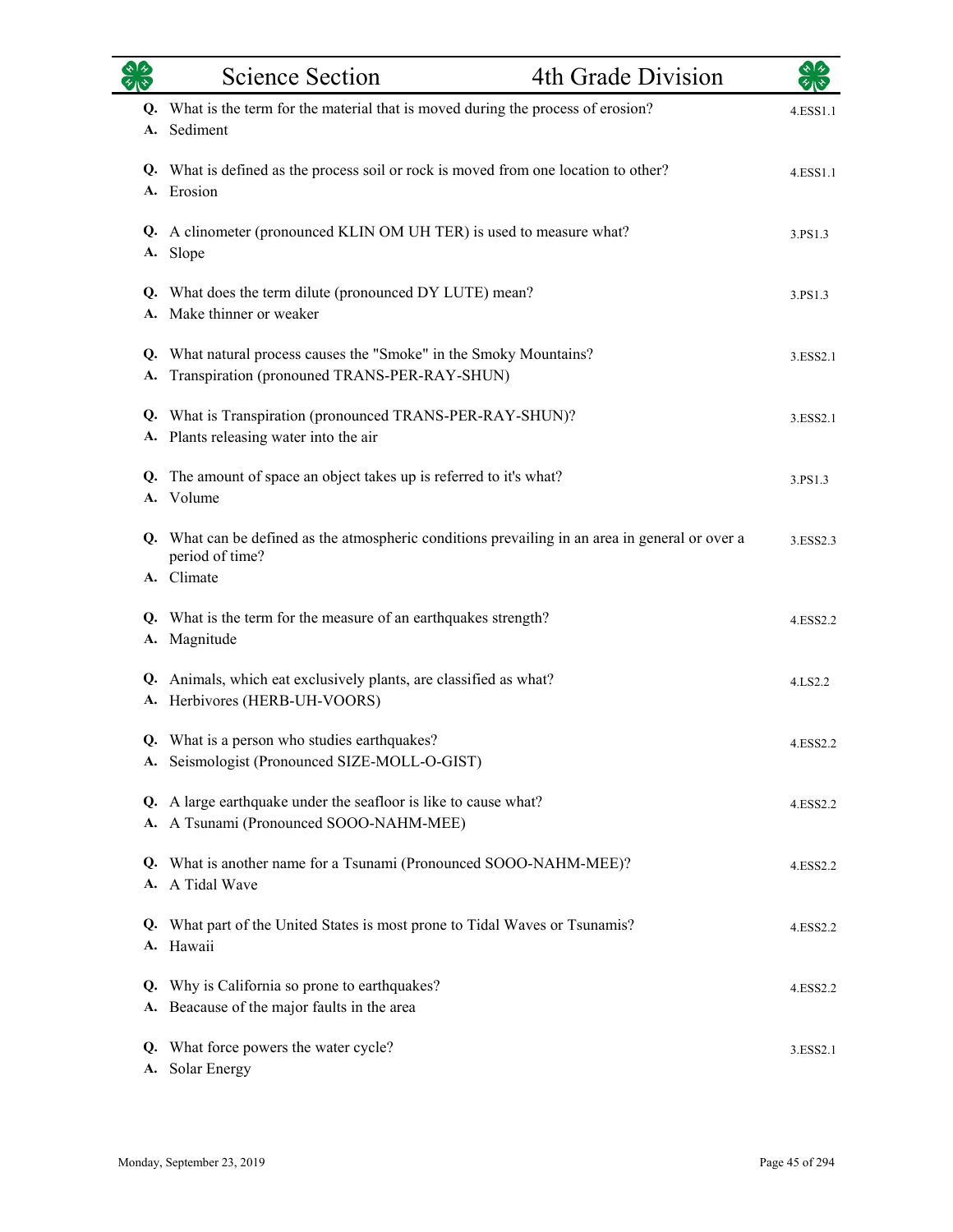|    | <b>Science Section</b>                                                                                         | 4th Grade Division |          |
|----|----------------------------------------------------------------------------------------------------------------|--------------------|----------|
| А. | Q. Stored energy in an object because of its position is know as what?<br><b>Potential Energy</b>              |                    | 4.PS3.2  |
| А. | Q. What is defined as condensed water vapor that falls to Earth's surface?<br>Precipitation                    |                    | 3.ESS2.1 |
|    | Q. A coiled spring would be an example of what kind of energy?<br>A. Potential Energy                          |                    | 4.PS3.2  |
|    | Q. What natural phenomenon is responsible for the Hawaiian Islands?<br>A. Volcano Eruption                     |                    | 4.ESS2.2 |
| А. | Q. How many days does it take for the moisture in the atmosphere to be replaced?<br>9 days (according to NASA) |                    | 3.ESS2.1 |
| Q. | What are the two types of water found on land?<br>Ground Water and Surface Water                               |                    | 3.ESS2.1 |
| А. | Q. Where does most of the water in the atmosphere come from?<br>The ocean (about 95 percent)                   |                    | 3.ESS2.1 |
|    | Q. What is the name for the ditch which forms in soil due to water erosion?<br>A. Gully                        |                    | 4.ESS1.1 |
|    | Q. What is a boundary between two tectonic (TECK-TAWN-ICK) plates where the plates slide<br>past each other?   |                    | 4.ESS2.2 |
|    | A. Transform<br>Q. A coiled spring would be an example of what kind of energy?<br>A. Potential Energy          |                    | 4.PS3.2  |
|    | Q. What is the female reproductive part of a flower?<br>A. Pistil<br>(Pronounced STA-MEN)                      |                    | 3.LS1.1  |
|    | Q. What is the energy possessed by a body by vitue of its movement?<br>A. Kinetic Energy                       |                    | 4.PS3.2  |
|    | Q. What does the term terrestrial planet in essence mean?<br>A. "Earth-Like"                                   |                    | 3.ESS1.1 |
|    | Q. Stored energy in an object because of its position is know as what?<br>A. Potential Energy                  |                    | 4.PS3.2  |
| Q. | A fast car moving down the road is an example of what kind of energy?<br>A. Kinetic Energy                     |                    | 4.PS3.2  |
| Q. | Water behind a dam is an example of what kind of energy?<br>A. Potential Energy                                |                    | 4.PS3.2  |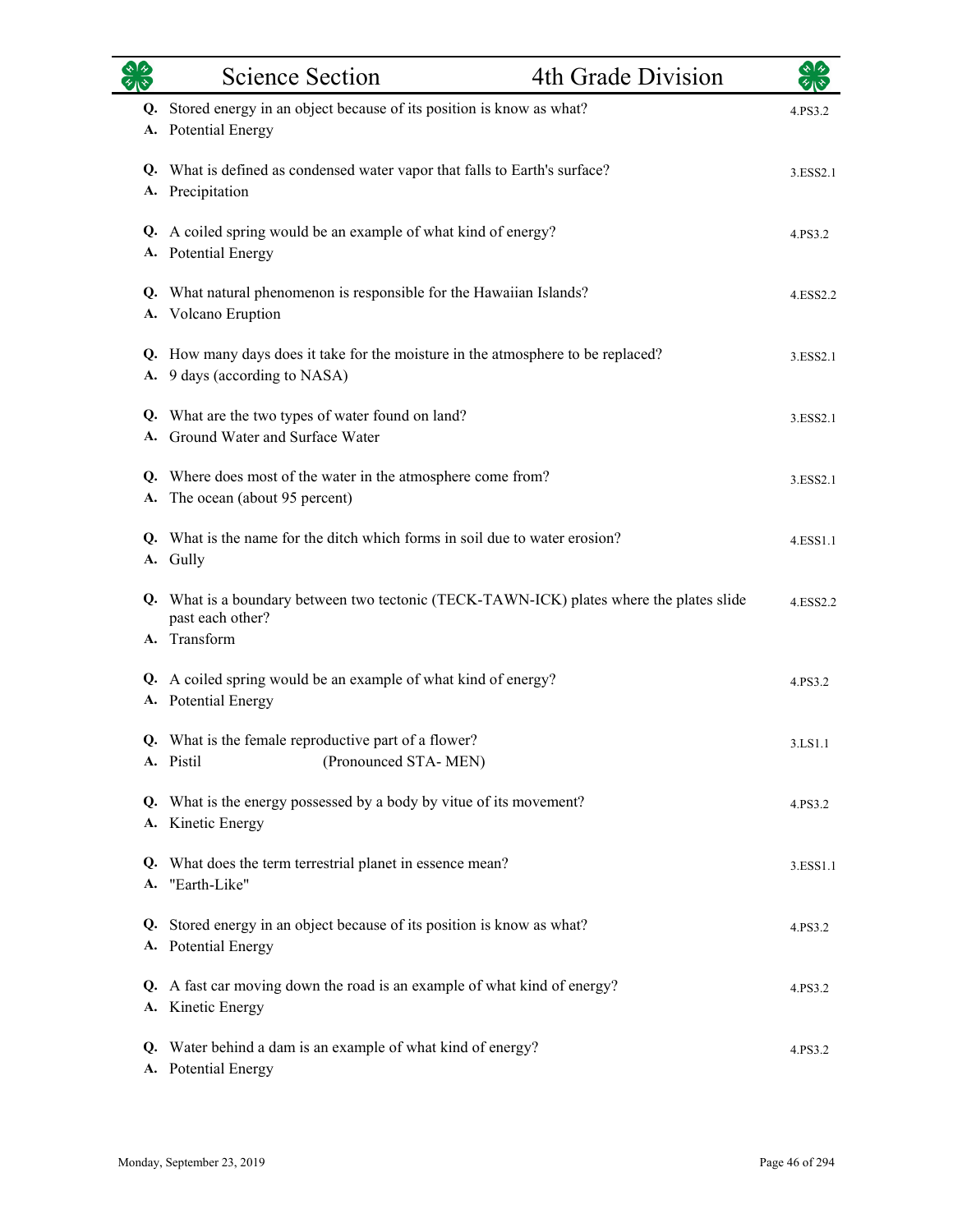| 92       | <b>Science Section</b>                                                            |                                                                                  | 4th Grade Division                                                                          | $\star$ $\star$ |
|----------|-----------------------------------------------------------------------------------|----------------------------------------------------------------------------------|---------------------------------------------------------------------------------------------|-----------------|
|          | A. Kinetic Energy                                                                 | Q. A basketball passing through a hoop is an example of what kind of energy?     |                                                                                             | 4.PS3.2         |
|          | A. Carnivore (CARN-UH-VOOR)                                                       | Q. In terms of what it eats, an eagle would be classified as what?               |                                                                                             | 4.LS2.2         |
|          | Q. What part of the plant produces pollen?<br>A. Stamen                           | (Pronounced STA-MEN)                                                             |                                                                                             | 3.LS1.1         |
|          | A. Carnivore (CARN-UH-VOOR)                                                       | Q. What is the term used to describe an animal which eats only meat?             |                                                                                             | 4.LS2.2         |
|          | Q. What is the male reproductive part of a flower?<br>A. Stamen                   | (Pronounced STA-MEN)                                                             |                                                                                             | 3.LS1.1         |
|          | A. Kinetic Energy                                                                 | Q. A fast car moving down the road is an example of what kind of energy?         |                                                                                             | 4.PS3.2         |
|          | A. Potential Energy                                                               | Q. Water behind a dam is an example of what kind of energy?                      |                                                                                             | 4.PS3.2         |
|          | A. Prey                                                                           | Q. What is the term for the animal that is caught and eaten by another organism? |                                                                                             | 4.LS2.2         |
|          | A. Subduction (SUB-DUCK-SHUN)                                                     |                                                                                  | Q. What is the term for when one tectonic (TECK-TAWN-ICK) plate is drawn under another one? | 4.ESS2.2        |
|          | Q. What is the second closest planet to the sun?<br>A. Venus                      |                                                                                  |                                                                                             | 3.ESS1.1        |
|          | Q. What is the first step of the Water Cycle?<br>A. Evaporation                   |                                                                                  |                                                                                             | 3.ESS2.1        |
|          | Q. What part of the plant becomes the fruit?<br>A. Ovary                          |                                                                                  |                                                                                             | 3.LS1.1         |
| O.<br>A. | The Inner Core                                                                    | Which layer of the Earth is composed of very hot metals in a solid state?        |                                                                                             | 4.ESS2.2        |
| Q.<br>А. | Spiders are members of what animal family?<br>Omnivores (pronounced OM-NUH-VOORS) |                                                                                  |                                                                                             | 4.LS2.2         |
| Q.<br>A. | Mars                                                                              | What is the fourth planet from the sun in our solar system?                      |                                                                                             | 3.ESS1.1        |
| O.       | What is the official name of the Red Planet?<br>A. Mars                           |                                                                                  |                                                                                             | 3.ESS1.1        |

 $\overline{\phantom{0}}$ 

 $\overline{\phantom{0}}$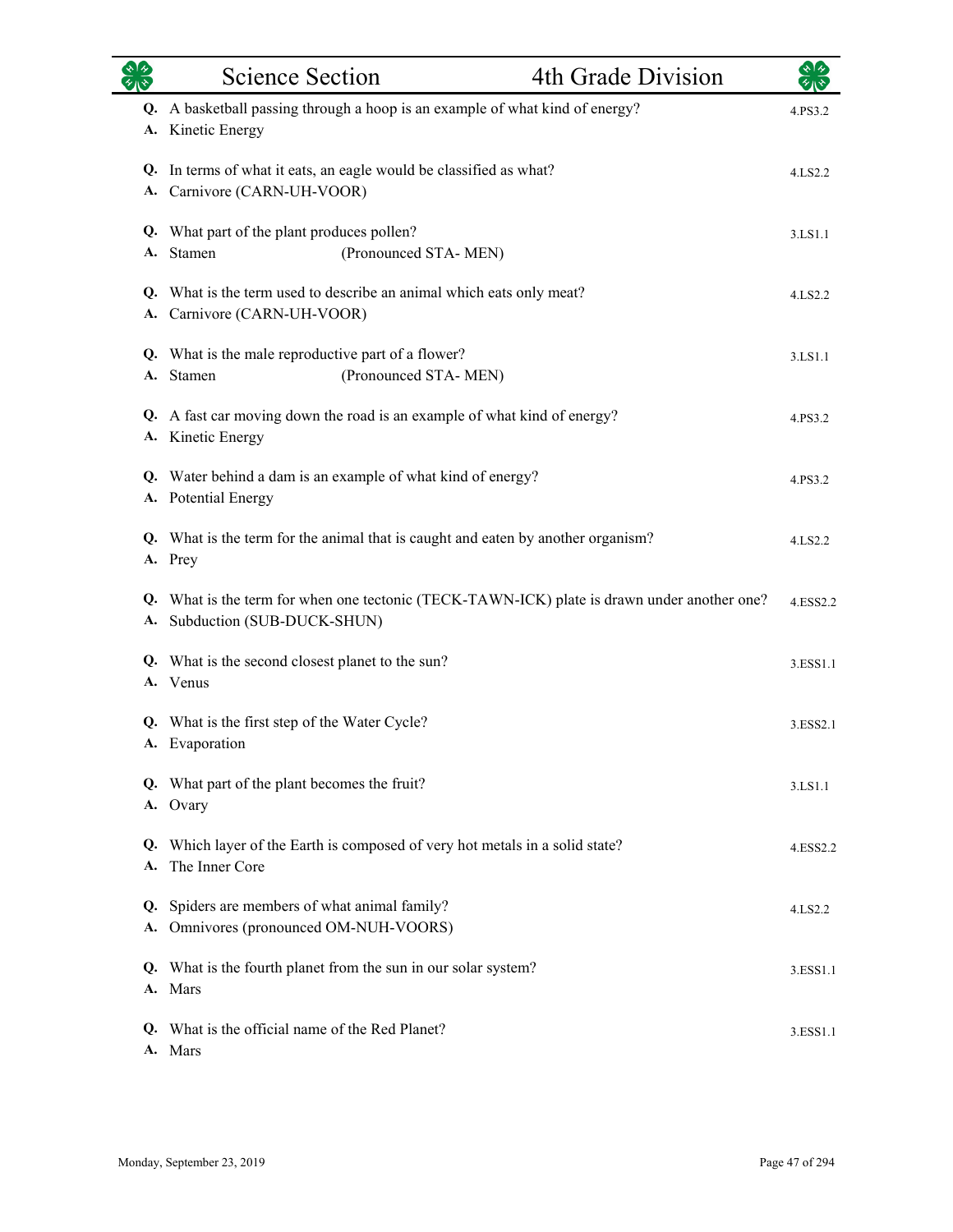| $\sqrt[4]{3}$ | <b>Science Section</b><br>4th Grade Division                                                                                          | $\sqrt[4]{3}$ |
|---------------|---------------------------------------------------------------------------------------------------------------------------------------|---------------|
|               | Q. What is the plane which gives the view of all of the planets arranged in a straight line across the<br>sky?                        | 3.ESS1.1      |
|               | A. The Ecliptic (Pronounced EEE-CLIP-TICK)                                                                                            |               |
|               | Q. After the moon what is the second-brightest natural object in the night sky?<br>A. Venus                                           | 3.ESS1.1      |
| A.            | Q. Which layer of the Earth is composed of very hot dense rock?<br>The Mantle                                                         | 4.ESS2.2      |
|               | Q. What is the sixth planet from the sun in our solar system?<br>A. Saturn                                                            | 3.ESS1.1      |
|               | Q. What is the energy possessed by a body by vitue of its movement?<br>A. Kinetic Energy                                              | 4.PS3.2       |
|               | Q. What is the seventh planet from the sun in our solar system?<br>A. Uranus                                                          | 3.ESS1.1      |
|               | Q. What is the rigid outer part of the Earth, consisting of the crust and upper mantle?<br>A. Lithosphere (LITH-UHS-FEAR)             | 4.ESS2.2      |
| А.            | Q. What is the soft layer of the mantle on which the tectonic (TECK-TAWN-ICK) plates move?<br>The Asthenosphere<br>(AS-THEN-UHS-FEAR) | 4.ESS2.2      |
|               | Q. What are the large, thin, rigid plates which move relative to one another on the outer surface if<br>the Earth?                    | 4.ESS2.2      |
|               | A. Tectonic Plates (TECK-TAWN-ICK)                                                                                                    |               |
| <b>A.</b>     | Q. Scientifically speaking an object's mass is expressed in what units?<br>grams                                                      | 3.PS1.3       |
|               | Q. What is a boundary between two tectonic (TECK-TAWN-ICK) plates formed by a collison of<br>the plates?                              | 4.ESS2.2      |
|               | A. Convergent (CON-VERGE-ENT)                                                                                                         |               |
|               | Q. What is a crack in the earth's crust called?<br>A. A fault                                                                         | 4.ESS2.2      |
|               | Q. What is caused by the release of energy stored in the earth's crust?<br>A. An Earthquake                                           | 4.ESS2.2      |
|               | Q. What is the eighth planet from the sun in our solar system?<br>A. Neptune                                                          | 3.ESS1.1      |
|               | Q. What is defined as the shaking of the Earth's surface?<br>A. an Earthquake                                                         | 3.ESS1.1      |
|               | Q. What is the third planet from the sun in our solar system?<br>A. Earth                                                             | 3.ESS1.1      |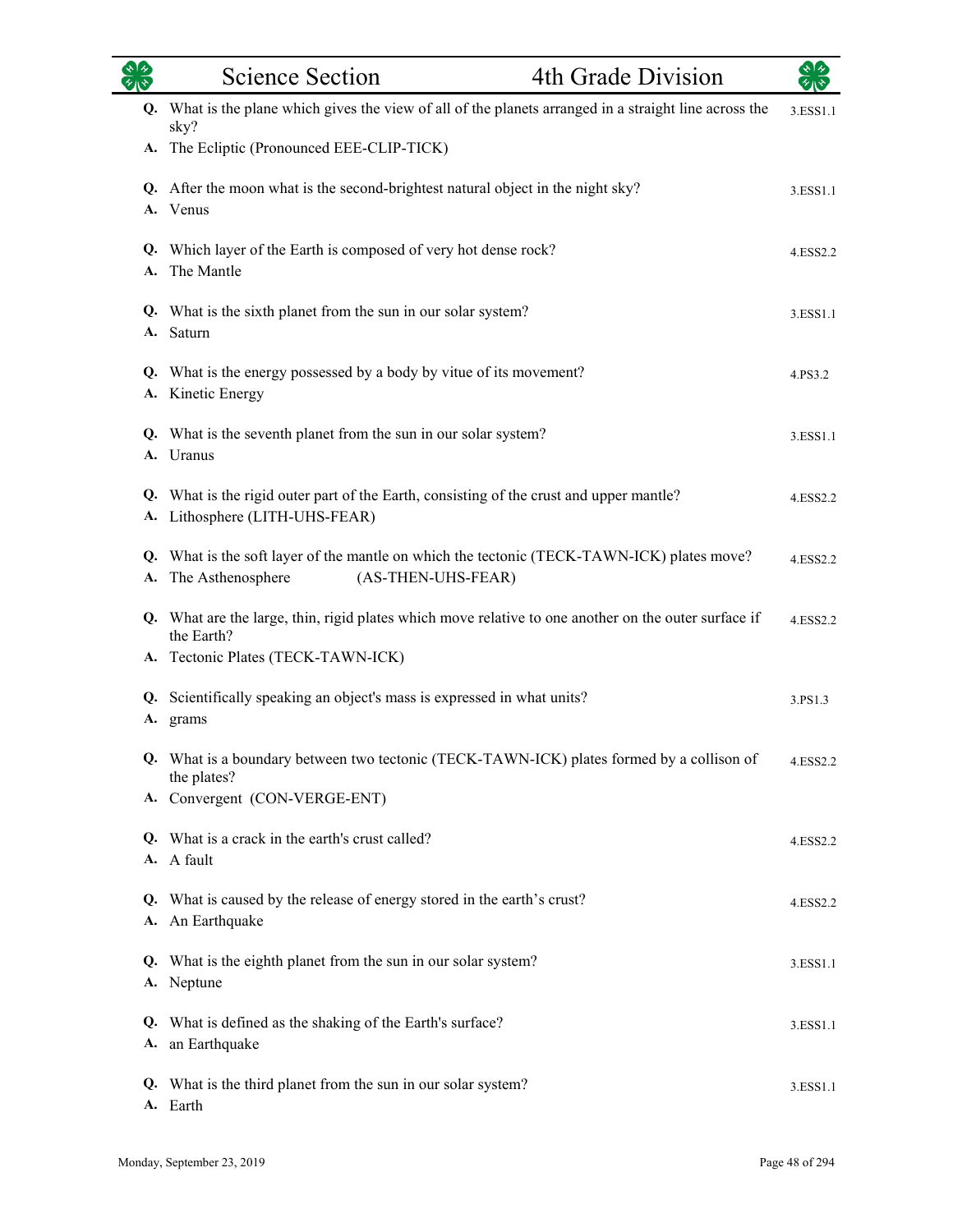| $\ast$ / $\ast$ | Science Section                                                                                             | 4th Grade Division | 幻心                   |
|-----------------|-------------------------------------------------------------------------------------------------------------|--------------------|----------------------|
| A.              | Q. What is the term for the point on the surface directly above where an earthquake orginates?<br>Epicenter |                    | 4.ESS <sub>2.2</sub> |
|                 | Q. During plant reproduction the pollen grains collect where?<br>A. The Stigma                              |                    | 3.LS1.1              |
| А.              | Q. What is the fifth planet from the sun in our solar system?<br>Jupiter                                    |                    | 3.ESS1.1             |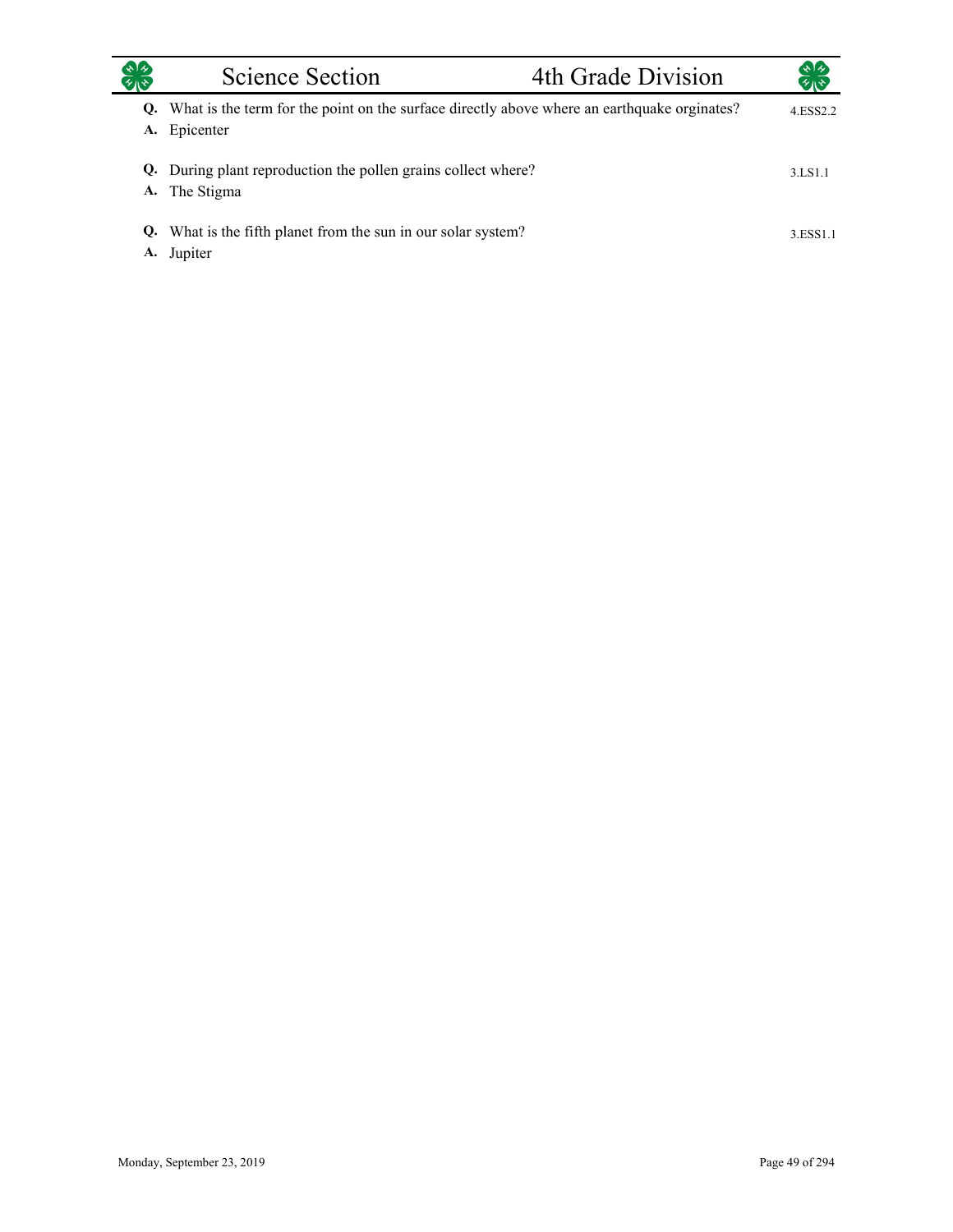|    | <b>Tennessee Section</b>                                                                                                    | 4th Grade Division |      |
|----|-----------------------------------------------------------------------------------------------------------------------------|--------------------|------|
|    | Q. In what county is Nancy Ward buried?                                                                                     |                    | 4.2  |
|    | A. Polk County                                                                                                              |                    |      |
|    | Q. What was the Cherokee tribe's last center of government before being forcibly removed from<br>Tennessee in 1838?         |                    | 4.2  |
|    | A. Red Clay                                                                                                                 |                    |      |
| А. | Q. What great Tennessean was nicknamed the "Raven?"<br>Sam Houston                                                          |                    | 4.51 |
|    | Q. Which one of Tennessee's four major cities was originally named "Ross's Landing"?<br>A. Chattanooga                      |                    | 4.55 |
|    | Q. What British fort, located in present day Monroe County, surrendered to the Cherokee Indians<br>after a year long siege? |                    | 4.22 |
|    | A. Fort Loudoun                                                                                                             |                    |      |
|    | Q. What is Tennessee's oldest county?                                                                                       |                    | 4.34 |
|    | A. Washington County (Established 1777)                                                                                     |                    |      |
| Q. | The Donelson Party had to fight off what two Indian tribes on there journey to what became<br>Nashville?                    |                    | 4.36 |
|    | A. Cherokee and Creek                                                                                                       |                    |      |
| Q. | Who was the first governor of Tennessee to resign from office?                                                              |                    | 4.62 |
| A. | Sam Houston                                                                                                                 |                    |      |
|    | Q. What was the name of the home that became the first capital of the Southwest Territory?<br>A. Rocky Mount                |                    | 4.50 |
| Q. | Tennessee was originally part of what state?<br>A. North Carolina                                                           |                    | 4.36 |
| A. | Q. In Cherokee society, how many clans are there?<br>-7                                                                     |                    | 4.2  |
|    | Q. What was the name of the area formed at the outbreak of the Revolutionary War in what is now<br>East Tennessee?          |                    | 4.34 |
|    | A. The Washington District                                                                                                  |                    |      |
| Q. | The Treaty of Holston was signed near the downtown area of what future Tennessee City?<br>A. Knoxville                      |                    | 4.45 |
|    | Q. What lake was formed in West Tennessee by an earthquake in 1811?<br>A. Reelfoot Lake                                     |                    | 4.52 |
| Q. | What Tennessee County was named after the state's second governor?<br>A. Roane County (Archibald Roane)                     |                    | 4.45 |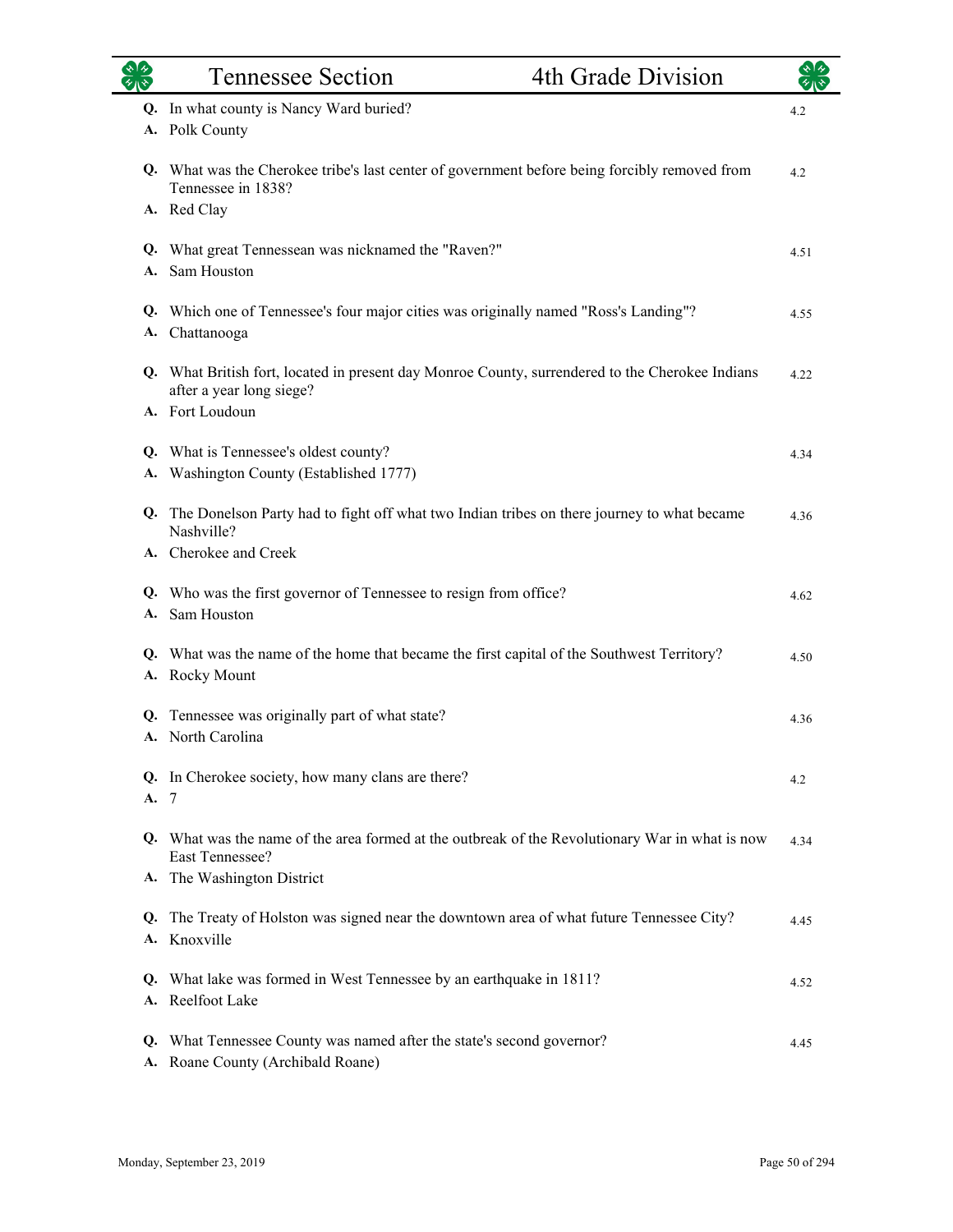|          | <b>Tennessee Section</b>                                                                                                                                    | 4th Grade Division |      |
|----------|-------------------------------------------------------------------------------------------------------------------------------------------------------------|--------------------|------|
|          | Q. Vanderbilt University is located in what Tennessee city?<br>A. Nashville                                                                                 |                    | 4.53 |
|          | Q. Who brought the first domesticated animals into what is now Tennessee?<br>A. De Soto                                                                     |                    | 4.4  |
| A. 7     | Q. How many states voted to admit Franklin into the Union in 1785?                                                                                          |                    | 4.38 |
| Q.       | If it had been admitted to the Union, what number state would Franklin have been?<br>A. 14                                                                  |                    | 4.38 |
|          | Q. Who served as the governor of the State of Franklin?<br>A. John Sevier                                                                                   |                    | 4.38 |
|          | Q. Who was first European explorer to enter Tennessee?<br>A. De Soto                                                                                        |                    | 4.4  |
|          | Q. What was the main thing that de Soto was looking for when he explored Tennessee?<br>A. Gold                                                              |                    | 4.4  |
|          | Q. Who was Tennessee's first governor?<br>A. John Sevier                                                                                                    |                    | 4.45 |
| Q.<br>А. | The Jackson Purchase of 1818 was also known by what name?<br>The Chickasaw Purchase                                                                         |                    | 4.53 |
| А.       | Q. Which one of Tennessee's three presidents has a state capitol named in his honor?<br>Andrew Jackson (Jackson, Miss.)                                     |                    | 4.55 |
|          | Q. Name the state which was established in 1784 and then dissolved in 1788.<br>A. The State of Franklin                                                     |                    | 4.38 |
|          | Q. By what route did Andrew Jackson and his troops return from the Battle of New Orleans?<br>A. The Natchez Trace                                           |                    | 4.51 |
| Q.       | What was the first capitol of the state of Tennessee?<br>A. Knoxville                                                                                       |                    | 4.45 |
| Q.       | What Tennessean, is known as the "Father of Oceanography?"<br>A. Matthew Fontaine Maury                                                                     |                    | 4.53 |
| Q.<br>А. | What is the Woodland-era gathering place located in Coffee County known as?<br>Old Stone Fort                                                               |                    | 4.1  |
| Q.<br>А. | How did Signal Point, near Chattanooga, receive its name?<br>Cherokee Indians used this scenic location to send smoke signals which could be seen for miles |                    | 4.2  |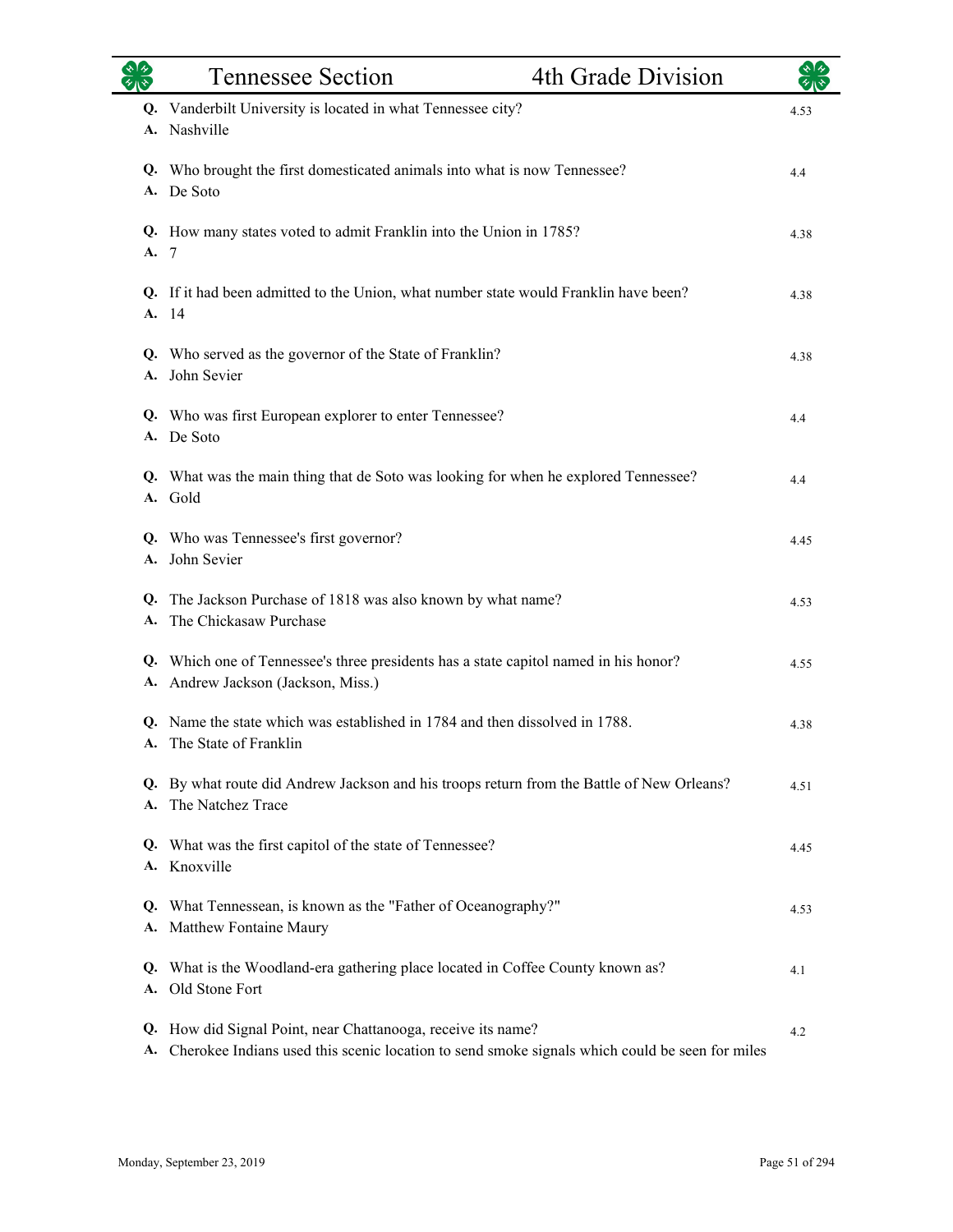|          | <b>Tennessee Section</b>                                                                                                                                                             | 4th Grade Division |      |
|----------|--------------------------------------------------------------------------------------------------------------------------------------------------------------------------------------|--------------------|------|
|          | Q. On what type of vessels did the Donelson Party go down river?<br>A. Flatboats                                                                                                     |                    | 4.36 |
| Q.<br>А. | Tennessee became a state on what date?<br>June 1, 1796                                                                                                                               |                    | 4.45 |
| А.       | Q. What invention was largely responsible for Nashville becoming a larger city than Knoxville?<br>The Steamboat (made it easier to get people and materials in and out of Nashville) |                    | 4.53 |
|          | Q. Which of the Tennessee Presidents, as a child, was struck in the face with a sword by a British<br>officer?<br>A. Andrew Jackson                                                  |                    | 4.55 |
| A.       | Q. Who led the overland party of settlers to the area which would become Nashville?<br>James Robertson                                                                               |                    | 4.36 |
| A.       | Q. What was believed to be the largest-man made structure built in America prior to 500 AD?<br>Saul's Mound at Pinson Mounds State Park (72 feet tall)                               |                    | 4.1  |
| A.       | Q. Name two of the three founders of Memphis?<br>Andrew Jackson, John Overton, James Winchester (would accept last names)                                                            |                    | 4.53 |
| Q.       | James K Polk was a member of what political party?<br>A. Democrat                                                                                                                    |                    | 4.63 |
|          | Q. What did the "K" in James K. Polk stand for?<br>A. Knox                                                                                                                           |                    | 4.63 |
|          | Q. Which Tennessee County was named in honor of the first president from the Volunteer State?<br>A. Jackson County                                                                   |                    | 4.55 |
|          | Q. What Tennessee founding father is a signer of the United States Constitution?<br>A. William Blount (He was a delegate at the time representing North Carolina)                    |                    | 4.45 |
|          | Q. On what side did most Cherokee fight in the Revolutionary War?<br>A. For the British                                                                                              |                    | 4.31 |
| Q.<br>A. | What Native American village once stood on the site of what became the city of Memphis?<br>Chucalissa (Chuck A Lee SUH)                                                              |                    | 4.1  |
| Q.<br>A. | Who was known as "Young Hickory?"<br>James K. Polk                                                                                                                                   |                    | 4.63 |
| Q.<br>A. | Who arrived in Fort Nashborough on April 24, 1780?<br>The Members of the Donelson Party (The group that traveled by river to settle Nashville)                                       |                    | 4.53 |
| Q.<br>А. | Who served as governor of Tennessee when it was a U.S. Territory?<br>William Blount                                                                                                  |                    | 4.45 |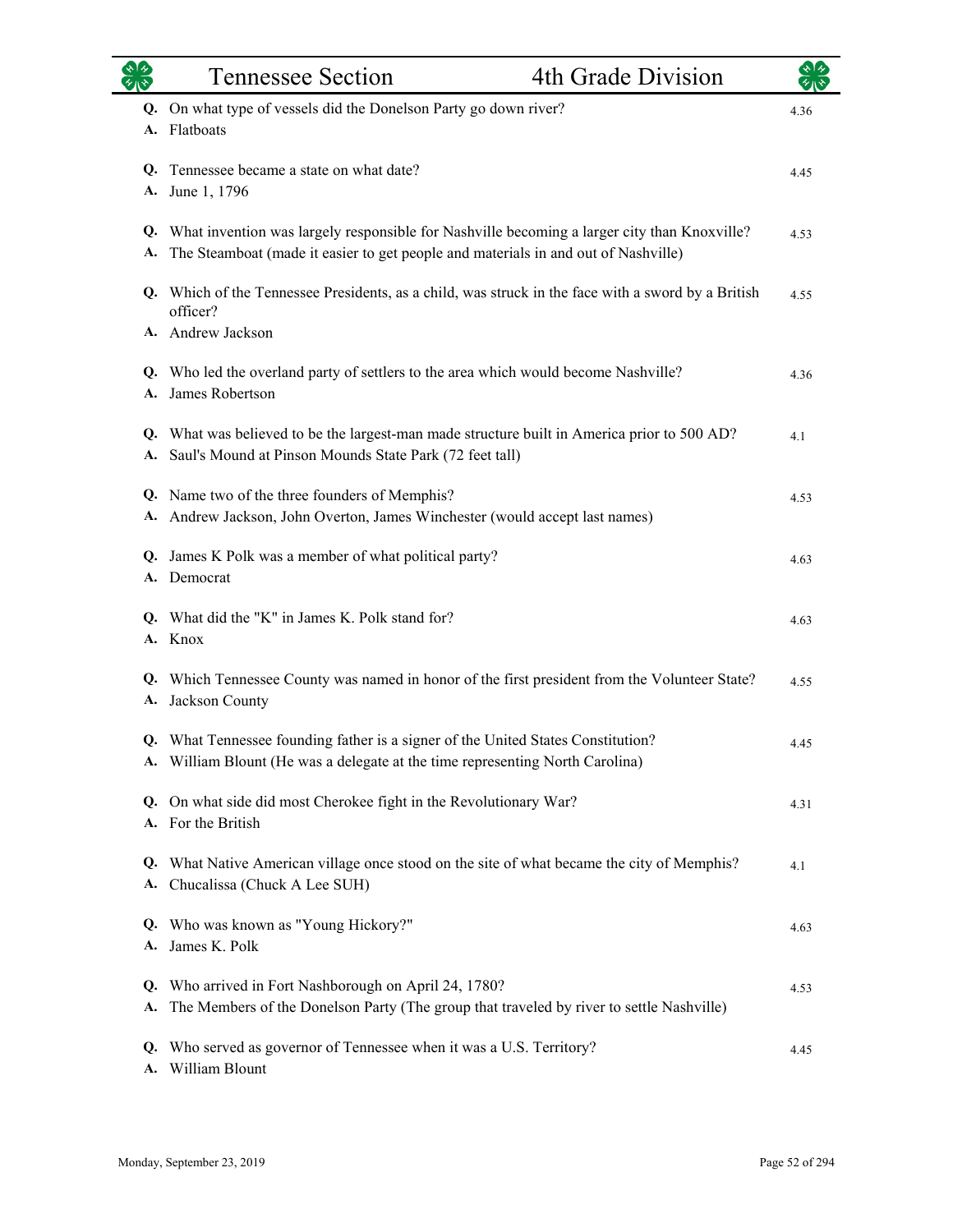|          | <b>Tennessee Section</b>                                                                                                         | 4th Grade Division |      |
|----------|----------------------------------------------------------------------------------------------------------------------------------|--------------------|------|
|          | Q. Who was the Cherokee leader who opposed the sale of Middle Tennessee to Richard Henderson<br>in 1775?                         |                    | 4.25 |
|          | A. Dragging Canoe                                                                                                                |                    |      |
|          | Q. Who was the most famous of the Long Hunters who visited the Tennessee area?<br>A. Daniel Boone                                |                    | 4.20 |
|          | Q. Who was the second man to be elected governor of the state of Tennessee?<br>A. Archibald Roane                                |                    | 4.45 |
| Q.<br>А. | The first railroads in Tennessee ran in what general direction?<br>North and South                                               |                    | 4.53 |
| A.       | Q. What war did the United States fight during President James K. Polk's administration?<br>The Mexican War                      |                    | 4.63 |
|          | Q. Who was the principal chief of the Cherokees during the years immediately leading up to the<br>Trail of Tears?                |                    | 4.56 |
|          | A. John Ross Chief of the Cherokee                                                                                               |                    |      |
| А.       | Q. Name the Tennessean who invented the Cherokee alphabet.<br>Sequoyah (SUH-QWA-YA like the tree)                                |                    | 4.54 |
|          | Q. What was the name given to the early white men who explored the Tennessee area looking for<br>game?                           |                    | 4.20 |
|          | A. Long Hunters                                                                                                                  |                    |      |
|          | Q. Which famous long hunter led many settlers through the Cumberland Gap into Kentucky?<br>A. Daniel Boone                       |                    | 4.20 |
| Q.       | Where did Tennessee's army meet before marching to the Battle of King's Mountain?<br>A. The Sycamore Shoals of the Watauga River |                    | 4.31 |
| А.       | Q. What battle in the Revolutionary War was fought mainly by Tennesseans?<br>Kings Mountain (South Carolina)                     |                    | 4.31 |
| А.       | Q. What Tennessee County is named for the state's first governor?<br>Sevier County                                               |                    | 4.34 |
| Q.       | What Tennessean is known as the "Wild Rose of the Cherokee?"<br>A. Nancy Ward                                                    |                    | 4.34 |
|          | Q. What disease broke out among members of the Donnelson Party which forced them to be<br>isolated from the rest of the group?   |                    | 4.36 |
|          | A. Smallpox<br>Q. What two cities served as the Capitol of the State of Franklin?<br>A. Jonesborough and Greeneville             |                    | 4.38 |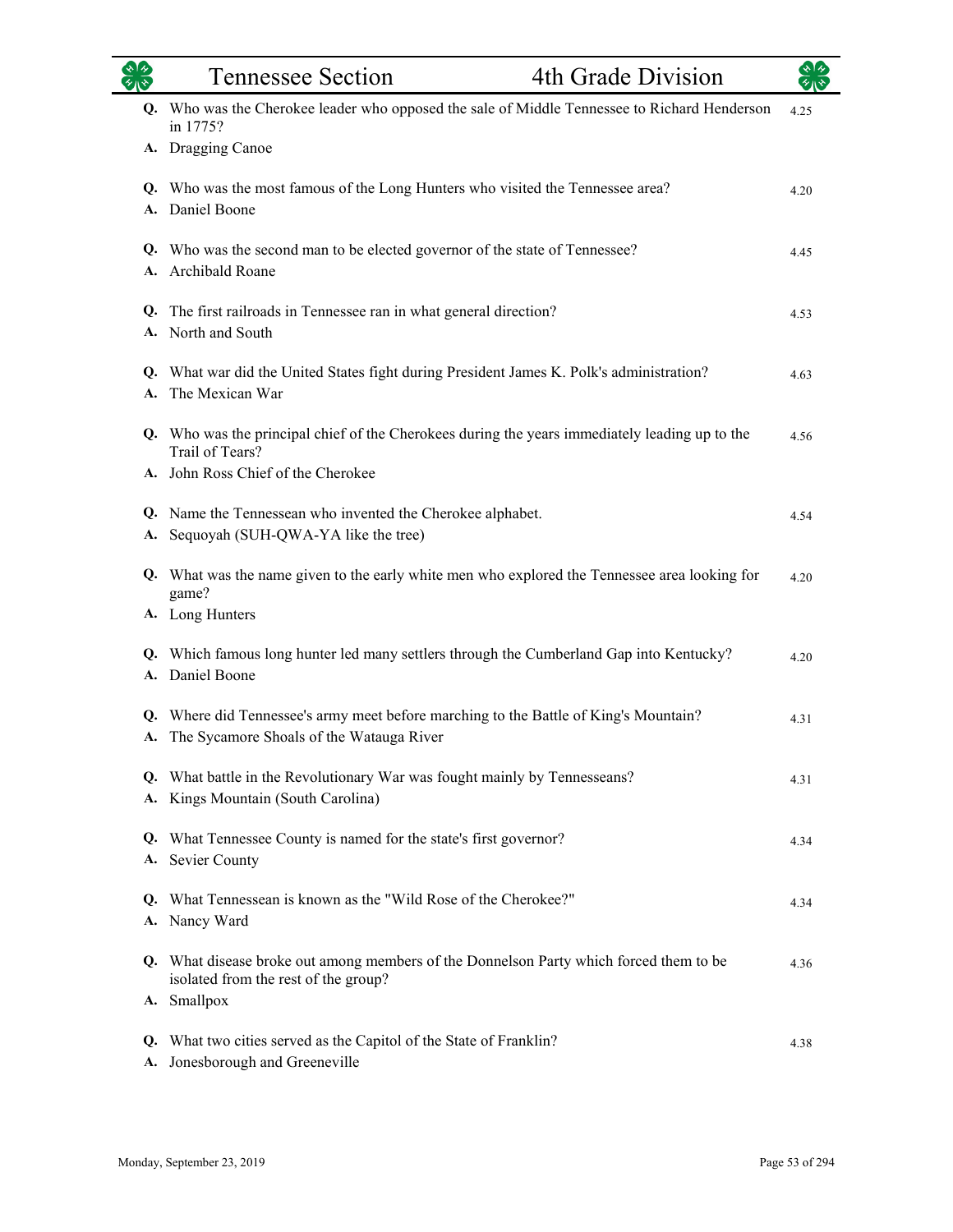|          | <b>Tennessee Section</b>                                                                                                                  | 4th Grade Division |      |
|----------|-------------------------------------------------------------------------------------------------------------------------------------------|--------------------|------|
|          | Q. What Tennessean is known as the "Hero of King's Mountain?"                                                                             |                    | 4.31 |
|          | A. John Sevier                                                                                                                            |                    |      |
|          | Q. What Tennessee governor was adopted by the Cherokee Indians as a teenager?                                                             |                    | 4.51 |
| А.       | Sam Houston                                                                                                                               |                    |      |
|          | Q. What was the transaction called when the American government bought West Tennessee?<br>A. The Chickasaw Purchase (or Jackson purchase) |                    | 4.53 |
|          | Q. Who served as Principal Chief of the Cherokee Nation for almost 37 years?                                                              |                    | 4.56 |
| A.       | John Ross                                                                                                                                 |                    |      |
|          | Q. What was the name of the colony near Memphis established in 1826 for slaves to be able to<br>work for their freedom?                   |                    | 4.60 |
|          | A. Nashoba (pronounced NUH SHOW BA)                                                                                                       |                    |      |
|          | Q. What two Tennesseans played prominent roles in the formation of Texas?                                                                 |                    | 4.62 |
|          | A. Davy Crockett and Sam Houston                                                                                                          |                    |      |
| Q.       | What Tennessean served as President of another country?                                                                                   |                    | 4.62 |
| А.       | Sam Houston (The Republic of Texas)                                                                                                       |                    |      |
|          | Q. Who was the Lost State of Franklin named for?                                                                                          |                    | 4.38 |
|          | A. Benjamin Franklin                                                                                                                      |                    |      |
|          | Q. What legislation brought about the Trail of Tears?                                                                                     |                    | 4.55 |
| А.       | The Indian Removal Act of 1830                                                                                                            |                    |      |
|          | Q. Who was president when Congress passed the Indian Removal Act of 1830?                                                                 |                    | 4.55 |
|          | A. Andrew Jackson                                                                                                                         |                    |      |
|          | Q. Who was Old Hickory?                                                                                                                   |                    | 4.55 |
|          | A. Andrew Jackson                                                                                                                         |                    |      |
|          | Q. What is the name of the trading post located where downtown Chattanooga is today?                                                      |                    | 4.55 |
|          | A. Ross's Landing                                                                                                                         |                    |      |
|          | Q. What was the name of the land company which was formed with the aim of acquiring parts of<br>the Cherokee tribal lands?                |                    | 4.36 |
|          | A. The Transylvania Land Company                                                                                                          |                    |      |
| Q.       | Name the Tennessean who has a tree named for him?                                                                                         |                    | 4.54 |
| А.       | Sequoyah (SUH-QWA-YA) The tree is the Giant Sequoia the largest tree in the world                                                         |                    |      |
| Q.       | Where can you find Saul's Mound?                                                                                                          |                    | 4.1  |
| A.       | At Pinson Mounds State Park                                                                                                               |                    |      |
| Q.<br>А. | What did the Cherokee call the Appalachian Mountains?<br>"Land of the Smoke"                                                              |                    | 4.1  |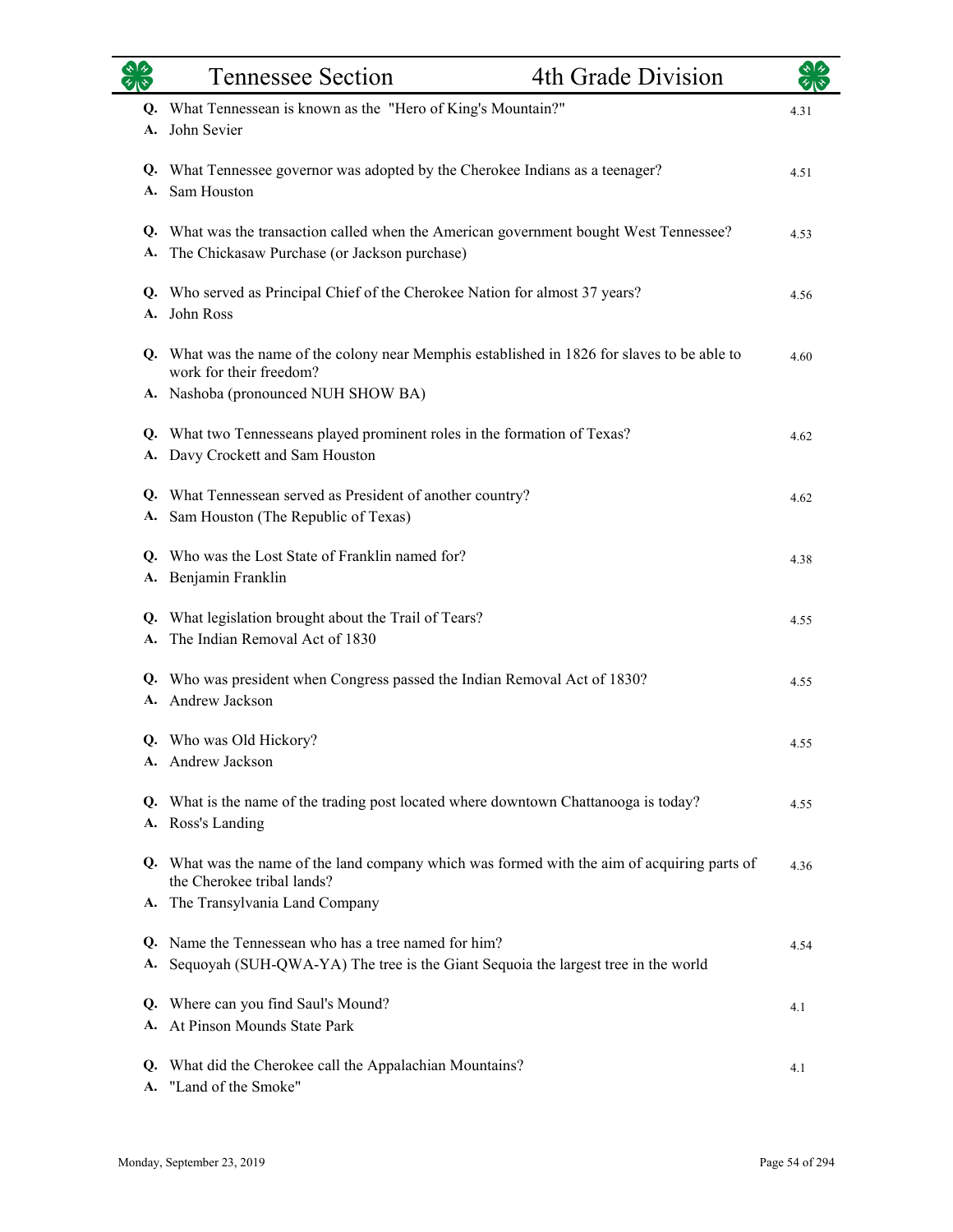|    | <b>Tennessee Section</b>                                                                                                                 | 4th Grade Division |      |
|----|------------------------------------------------------------------------------------------------------------------------------------------|--------------------|------|
|    | Q. How long did the journey known as the Trail of Tears take?<br>A. One and one-half years                                               |                    | 4.56 |
| А. | Q. What were Dragging Canoe's followers known as?<br>Chickamaugans                                                                       |                    | 4.25 |
|    | Q. What American president is buried on the grounds of the Tennessee State Capitol Building?<br>A. President James K. Polk               |                    | 4.63 |
| A. | Q. Which future Cherokee chief served in the War of 1812 under Andrew Jackson?<br>John Ross                                              |                    | 4.56 |
|    | Q. During the Revolution, what did the term "Redcoat" mean?<br>A. A British Soldier                                                      |                    | 4.30 |
| Q. | During the Revolution, what did the term "Loyalist" mean?<br>A. Remaining Loyal to England                                               |                    | 4.30 |
|    | Q. What was the name used to describe the men who left Tennessee to fight at the Battle of Kings<br>Mountain?                            |                    | 4.30 |
|    | A. The Overmountain Men                                                                                                                  |                    |      |
|    | Q. The Jackson Purchase of 1818 brought what area into the State of Tennessee?<br>A. West Tennessee                                      |                    | 4.53 |
|    | Q. Who led the flotilla of boats down the Tennessee and back up the Cumberland River to settle the<br>area which would become Nashville? |                    | 4.36 |
|    | A. John Donnelson                                                                                                                        |                    |      |
|    | Q. What city in Tennessee got its name from the ancient Egyptian capitol on the banks of the Nile<br>River?                              |                    | 4.53 |
|    | A. Memphis                                                                                                                               |                    |      |
|    | Q. Who was the first permanent white male settler in Tennessee?<br>A. William Bean                                                       |                    | 4.20 |
|    | Q. What prominent Tennessean was a U.S. Congressman before dying at the Alamo?<br>A. Davy Crockett                                       |                    | 4.62 |
| Q. | The town of Ross's Landing changed its name in 1839 to what?<br>A. Chattanooga                                                           |                    | 4.56 |
|    | Q. Which of the Tennessee presidents was the only U.S. President to completely pay off the<br>national debt?                             |                    | 4.55 |
|    | A. Andrew Jackson                                                                                                                        |                    |      |
|    | Q. Which of the five Indian tribes were the last to sign the treaty which started their removal and<br>the trail of tears?               |                    | 4.55 |
|    | A. The Cherokee                                                                                                                          |                    |      |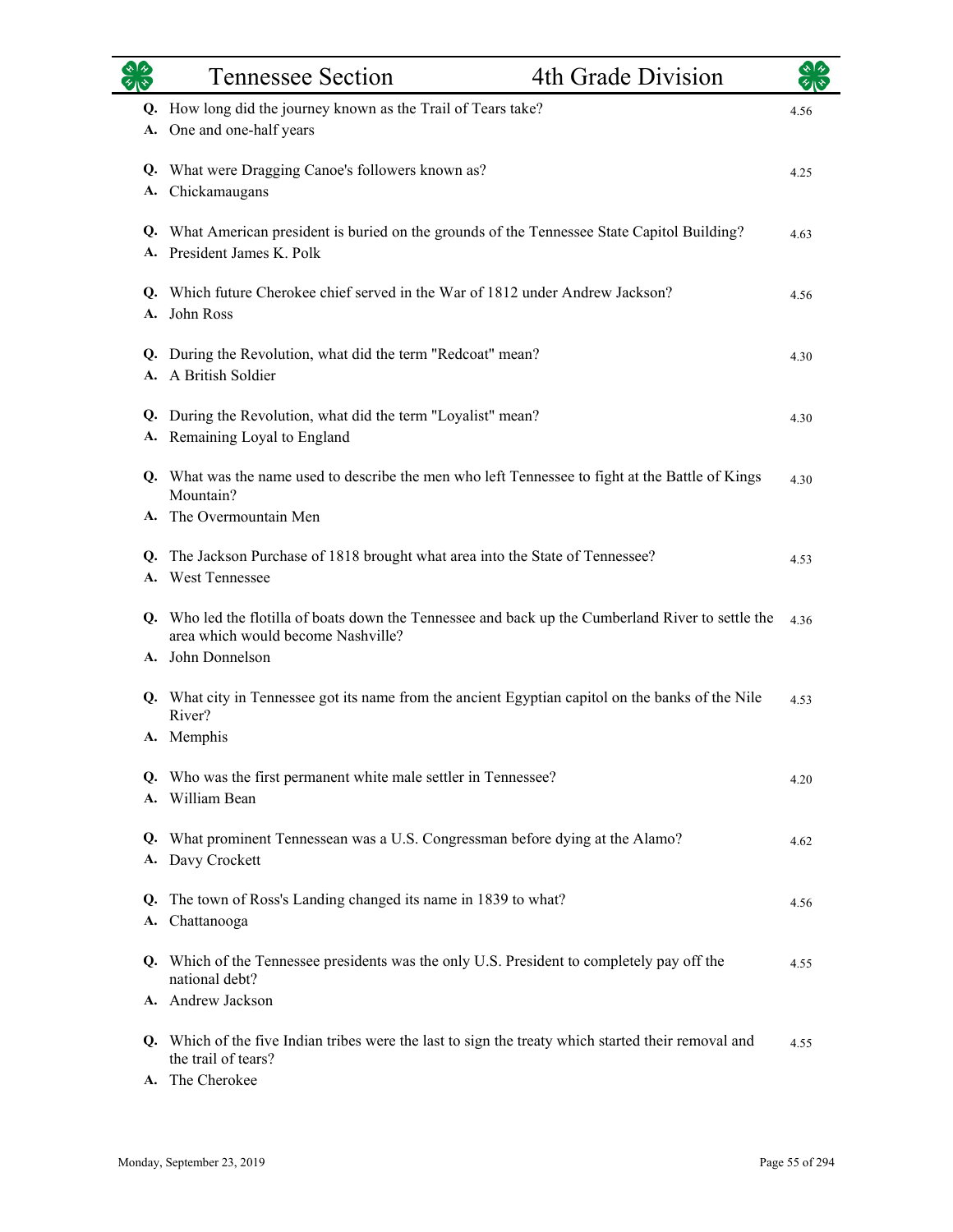|          | <b>Tennessee Section</b>                                                                                                                                     | 4th Grade Division |      |
|----------|--------------------------------------------------------------------------------------------------------------------------------------------------------------|--------------------|------|
|          | Q. The Chickamaugans were a group of Native Americans associated with what Indian tribe?<br>A. Cherokee                                                      |                    | 4.2  |
|          | Q. Who was the last Cherokee to be a "Beloved Woman?"<br>A. Nancy Ward                                                                                       |                    | 4.2  |
|          | Q. What was signed by settlers into agreement on the Cumberland River, near present day<br>Nashville, in 1780?                                               |                    | 4.36 |
|          | A. Cumberland Compact                                                                                                                                        |                    |      |
|          | Q. Which of Tennessee's four largest cities was the first to be founded?<br>A. Nashville (1784)                                                              |                    | 4.45 |
|          | Q. Which Tennessee president abolished the National Bank?<br>A. Andrew Jackson                                                                               |                    | 4.55 |
|          | Q. Which city served the shortest time as Tennessee's capitol city?<br>A. Kingston (one day!)                                                                |                    | 4.45 |
|          | Q. In what modern day county was the Cherokee village of Tanase (TUH-NAH-SEE), located?<br>A. Monroe County                                                  |                    | 4.1  |
|          | Q. What was the more familiar name for the Cherokee removal from Tennessee?<br>A. The Trail of Tears                                                         |                    | 4.55 |
|          | Q. In 1810, people who left Nashville for New Orleans usually came back on a road known as<br>what?<br>A. The Natchez Trace                                  |                    | 4.53 |
|          |                                                                                                                                                              |                    |      |
| A.       | Q. Pinson Mounds State Archaeological Park is located in what Tennessee County?<br>Madison County                                                            |                    | 4.1  |
|          | Q. What Tennessee city was at one time called Fort Nashborough?<br>A. Nashville                                                                              |                    | 4.36 |
| А.       | Q. What great trip did Cherokee Chief Little Carpenter make around 1730?<br>A trip to London, England as part of a diplomatic mission                        |                    | 4.25 |
|          | Q. What is the largest city in America named for a person from Tennessee?<br>A. Houston, Texas (named for Sam Houston)                                       |                    | 4.62 |
| Q.       | Andrew Jackson was a member of what political party?<br>A. Democrat                                                                                          |                    | 4.55 |
| A.       | Q. What Tennessean was the first "dark horse" presidential nominee?<br>James K. Polk (he was elected, too!)                                                  |                    | 4.63 |
| Q.<br>A. | Who were the first farmers in West Tennessee?<br>The Woodland Indians (The answer Indians should get a response of "I need to now what<br>specific Indians") |                    | 4.1  |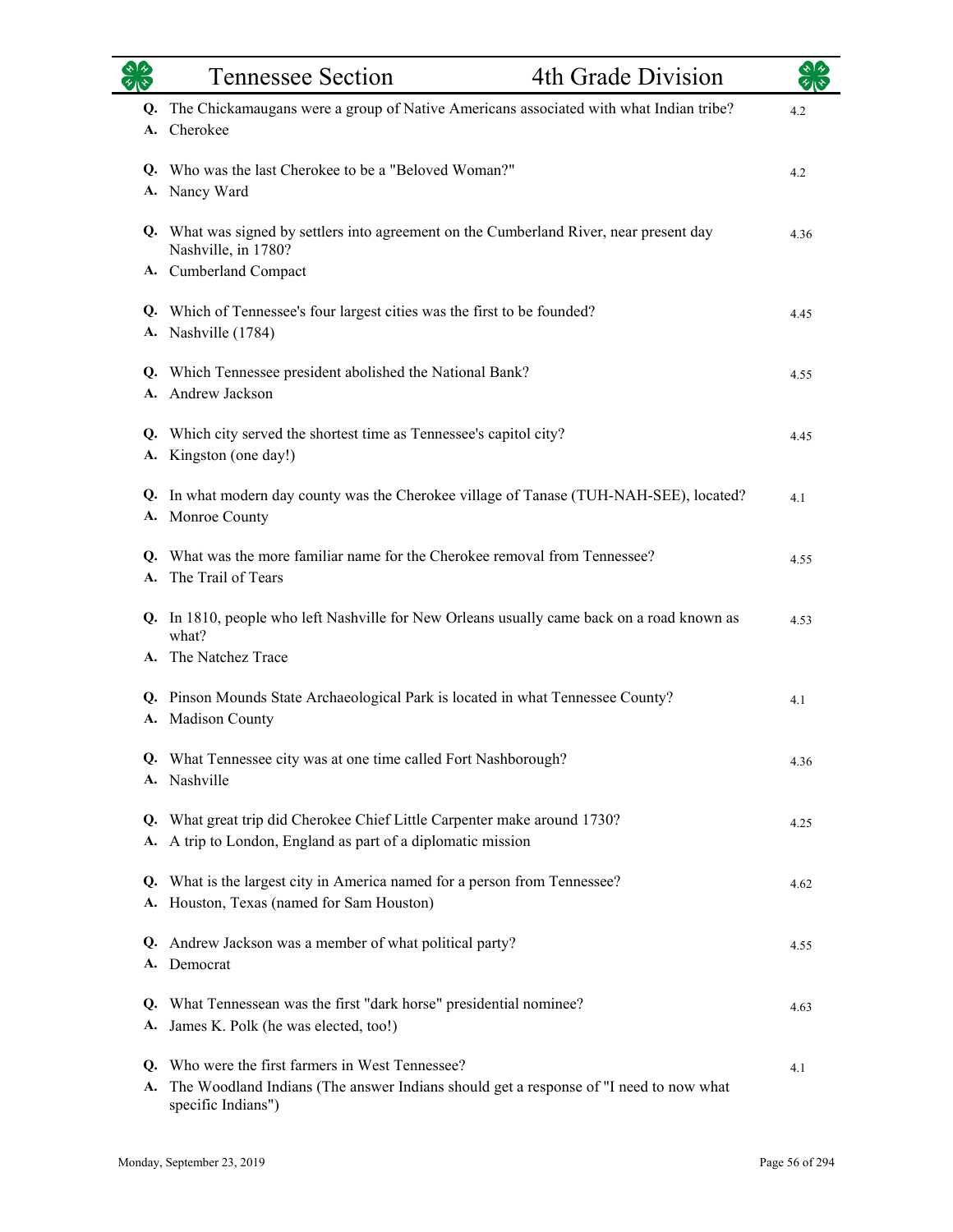|          | <b>Tennessee Section</b>                                                                                                                         | 4th Grade Division |      |
|----------|--------------------------------------------------------------------------------------------------------------------------------------------------|--------------------|------|
| A.       | Q. What is the name of Andrew Jackson's famous home?<br>The Hermitage                                                                            |                    | 4.55 |
|          | Q. How many of 5 largest Tennessee cities are located along a major river?<br>A. All 5                                                           |                    | 4.53 |
| A.       | Q. Name the large river that flows through downtown Nashville.<br>The Cumberland River                                                           |                    | 4.36 |
|          | Q. Hernando de Soto came from what European nation?<br>A. Spain                                                                                  |                    | 4.4  |
|          | Q. What early Tennessean was expelled from the U.S. Senate?<br>A. William Blount                                                                 |                    | 4.45 |
|          | Q. Which future presidential wife traveled down the Tennessee river on a boat during the<br>settlement of Nashville?                             |                    | 4.36 |
| Q.       | A. Rachel Donelson (later wife of Andrew Jackson)<br>What was the original name of Austin Peay State University?<br>A. Austin Peay Normal School |                    | 4.53 |
|          | Q. Who did David Crockett refer to as "King Andrew the First"?<br>A. President Andrew Jackson                                                    |                    | 4.55 |
|          | Q. What Tennessee city was at one time known as "Big Salt Lick?"<br>A. Nashville                                                                 |                    | 4.36 |
| Q.       | What early Tennessee Congressman introduced a resolution to abolish West Point?<br>A. David Crockett                                             |                    | 4.55 |
|          | Q. In what Tennessee county did Meriwether Lewis die?<br>A. Lewis                                                                                |                    | 4.47 |
|          | Q. In what year was Sequoyah born?<br>A. 1776                                                                                                    |                    | 4.54 |
| Q.<br>А. | During what era was Pinson Mounds an active community?<br>The Woodland Era                                                                       |                    | 4.1  |
|          | Q. What was the name of the agreement among settlers in the middle Tennessee area forming a<br>frontier government?                              |                    | 4.36 |
| A.<br>Q. | The Cumberland Compact<br>At what Tennessee Historic Park does the "Eternal Flame of the Cherokee" burn?<br>A. Red Clay State Historic Park      |                    | 4.2  |
| Q.       | Who was the only US Representative from Tennessee to vote against the Indian Removal Act?<br>A. David Crockett                                   |                    | 4.55 |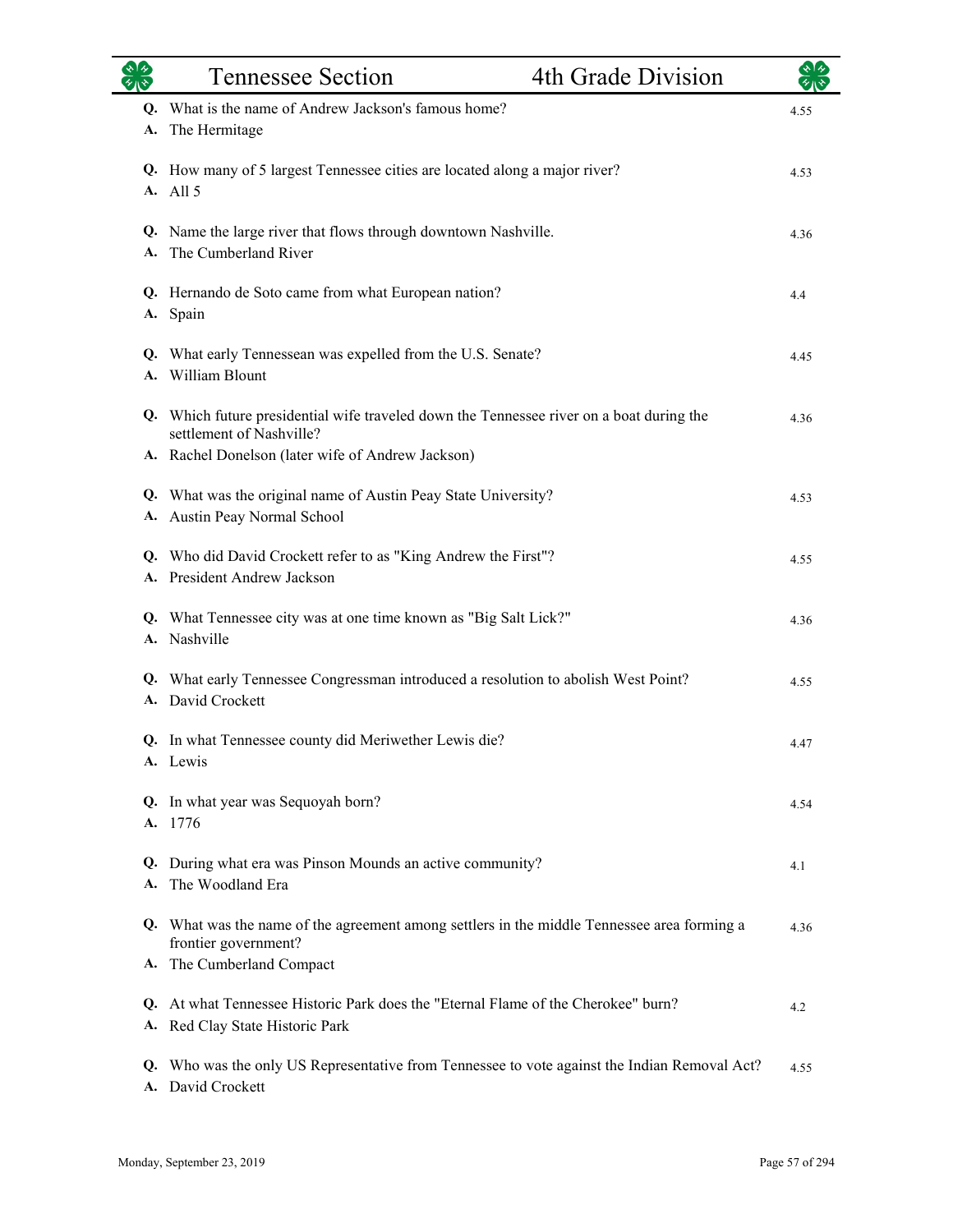|    | 4th Grade Division<br><b>Tennessee Section</b>                                                                                          |           |
|----|-----------------------------------------------------------------------------------------------------------------------------------------|-----------|
|    | Q. What was the term used by Andrew Jackson supporters to describe the presidential election of<br>1824?                                | 4.55      |
| A. | The Corrupt Bargain                                                                                                                     |           |
|    | Q. Who did Andrew Jackson fight at the Battle of Horseshoe Bend?<br>A. The Creek Indians                                                | 4.51      |
|    | Q. Under what name was the institution, that eventually became the University of Tennessee, first<br>chartered?                         | 4.53      |
|    | A. Blount College (Knoxville)                                                                                                           |           |
|    | Q. The warrior Dragging Canoe was the son of what well traveled Cherokee Chief?<br>A. Little Carpenter                                  | 4.25      |
|    | Q. The French fort: Fort Assumption was located near what present Tennessee City?<br>A. Memphis                                         | 4.12      |
|    | Q. Nashville was named as Tennessee's permanent state capitol in what year?<br>A. 1843                                                  | 4.45      |
| A. | Q. When California became a part of the United States, who was the president?<br>James K. Polk                                          | 4.63      |
|    | Q. What Knoxville building served as the SECOND Capitol of the Territory South of the River<br>Ohio?<br>A. Blount Mansion               | 4.45      |
|    |                                                                                                                                         |           |
|    | Q. With whom did David Crockett have a long standing feud, which led to his departure for Texas?<br>A. Andrew Jackson                   | 4.55      |
|    | Q. What two prominent Tennesseans almost met in a duel, due to their great dislike for each other?<br>A. Andrew Jackson and John Sevier | 4.45/4.51 |
|    | Q. Who was the first person to be elected President from a state, which was not one of the original<br>13 colonies?                     | 4.55      |
|    | A. Andrew Jackson                                                                                                                       |           |
| A. | Q. What was Tennessee's order of entry to the Union in 1796?<br>Sixteenth (16th)                                                        | 4.45      |
| Q. | Who saved Bonnie Kate Sherrill's life when Chickamaugans attacked Fort Henry and later<br>married her?<br>A. John Sevier                | 4.34      |
| A. | Q. What was the name of the military expedition against the Chicamaugans in 1794?<br>The Nickajack Expedition                           | 4.34      |
| Q. | The city of Knoxville was originally a fort. What was it called?<br>A. White's Fort                                                     | 4.45      |